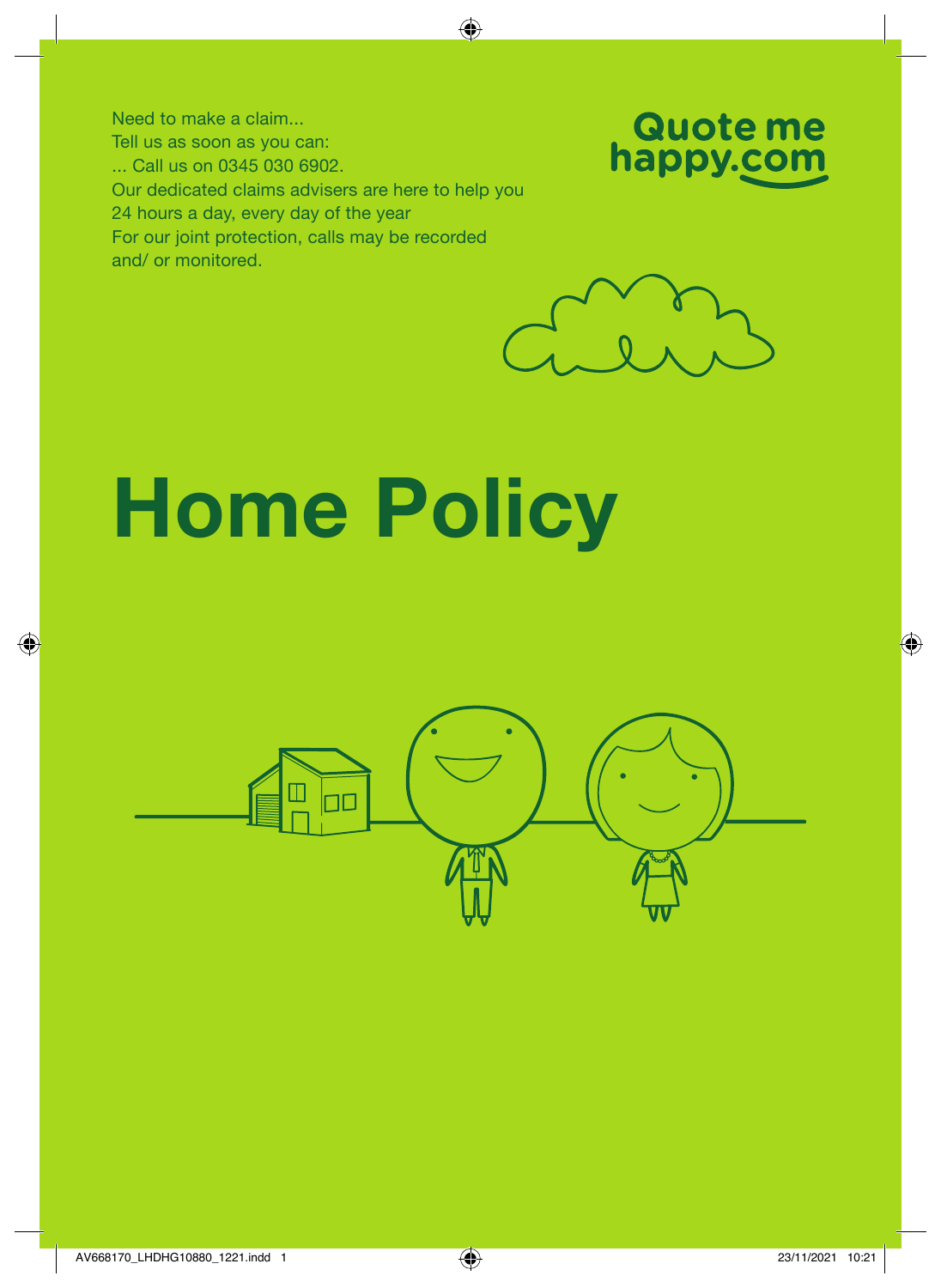### **Contents**

- [3. Welcome](#page-2-0)
- 5[. Getting in touch](#page-4-0)
- 6[. Understanding the cover level you've bought](#page-5-0)
- 8[. Words with special meanings](#page-7-0)
- 11[. General conditions](#page-11-0)
- [15. General exclusions](#page-27-0)
- 17. Buildings section
- 19. What's not covered?
- 20. Optional covers
- 21. Buildings conditions
- 22. Contents section
- 26. What's not covered?
- 27. Optional covers
- 28. Contents conditions
- 29. Personal belongings
- 31. Personal belongings conditions
- 32[. Y](#page-31-0)our legal liabilities section
- 35 [Legal services cover](#page-34-0)
- 46 [Home emergency cover](#page-45-0)
- 59. Complaints procedure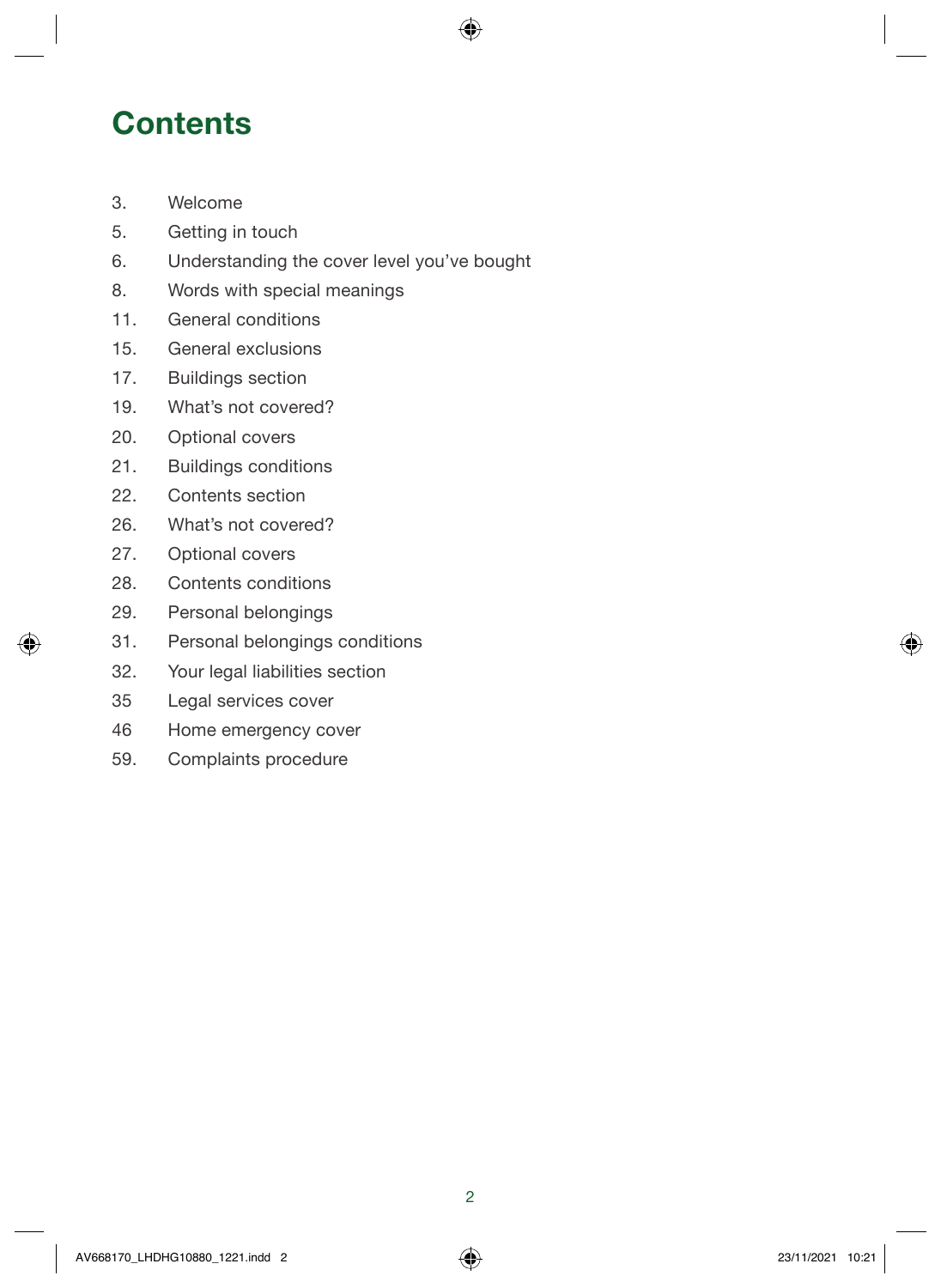### <span id="page-2-0"></span>Welcome to Quote me [happy.com](http://www.quotemehappy.com) Home Insurance

#### Your Contract of Insurance

Here's your [Quote me happy.com](http://www.Quotemehappy.com) Home Insurance policy booklet, it forms part of your contract of insurance with us along with:

- vour policy schedule (including any clauses shown on it);
- the information on **vour** application or the 'information provided by you' document
- the Important Information document;
- changes to your policy or important information that we give you at renewal.

#### To be covered you must keep to the terms and conditions

You must pay your premium and keep to the terms and conditions and clauses of the contract. So long as you do this we'll insure you for anything shown in this policy booklet, which your schedule shows is covered, during the period of insurance.

It is important that everyone insured under this policy is aware of its terms and conditions.

#### Keeping your property in good condition

One important policy condition is that you keep all the property you're insuring in good condition. Your policy doesn't cover loss or damage caused by wear and tear or a lack of maintenance.

In particular, you need to maintain your home, there are some basic things you can do, for example:

#### On the outside

- Check for missing or slipped tiles, or rotten window frames.
- Ensure that gutters and downpipes aren't damaged or blocked by leaves.
- Keep any trees and shrubs near your home well-trimmed.
- If **vour home** uses oil, as well as carrying out visual checks yourself, you should arrange for the tank and associated pipework to be checked regularly by a competent person.

#### On the inside

Check and replace sealant and grout around baths and showers regularly – these need to be maintained to prevent leakage.

#### Check your policy details and tell us if anything's wrong or changes in the future

We want to make sure that you understand your cover and any cover limits, and that everything's correct on your documents, so please read them carefully and let us know if you need any changes.

During the life of your policy you need to tell us about any changes to the information vou've given us. More details about this can be found in the General Conditions section.

You must give us complete and correct information to the questions we ask. If you don't do this we may need to change vour cover, premium or excess or you may find that your claim isn't paid in full (or maybe not at all). We may also cancel your policy.

You can make changes online at [www.](http://www.quotemehappy.com/my-account) [quotemehappy.com/my-account](http://www.quotemehappy.com/my-account)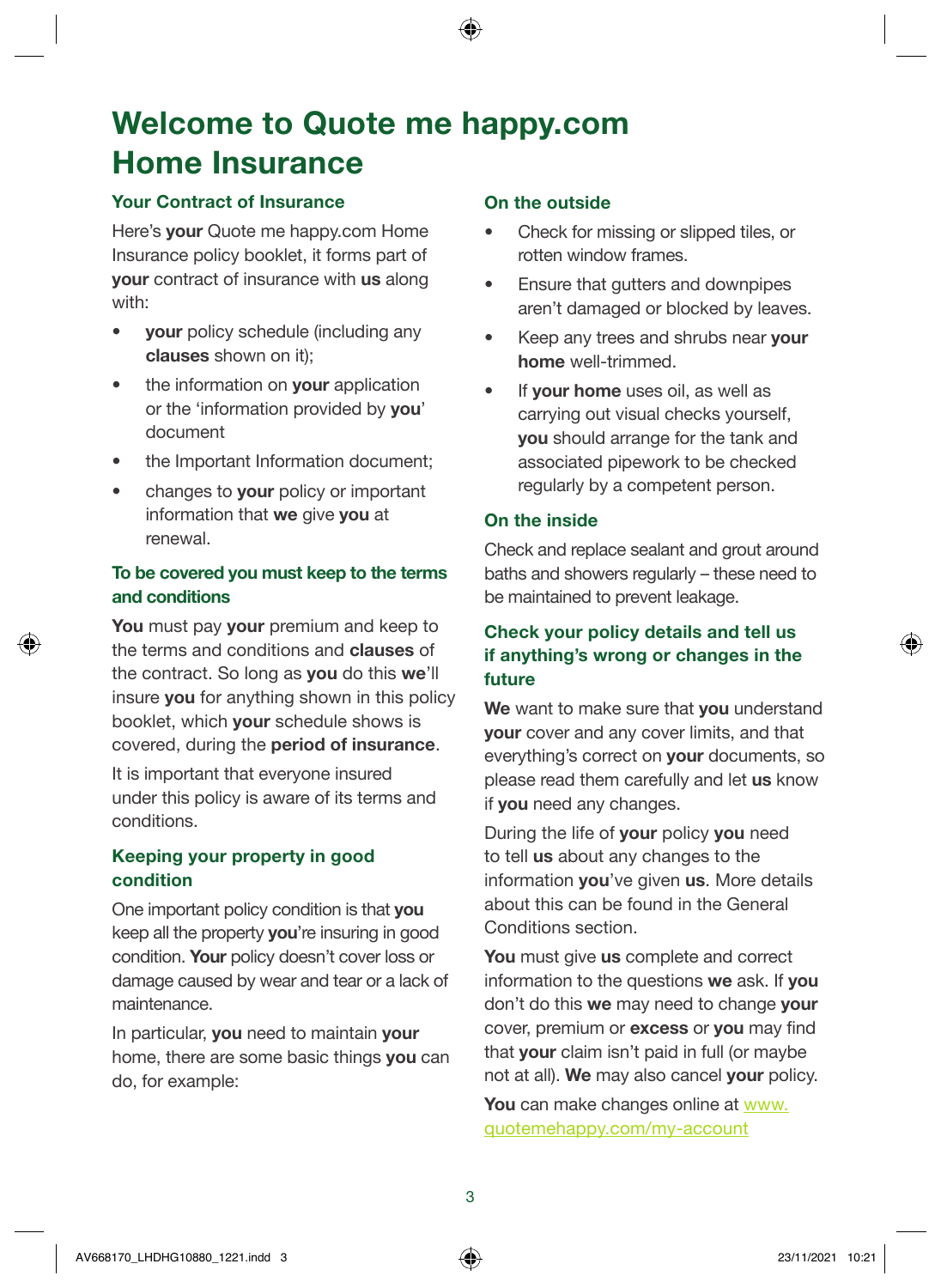### Welcome to Quote me [happy.com](http://www.quotemehappy.com) Home Insurance

#### Use of Language

Unless otherwise agreed, the contractual terms and conditions and other information relating to this contract will be in English.

#### Your Cancellation Rights

You have a statutory right to cancel your policy within 14 days from the day of purchase or renewal of the contract, or the day on which you receive your policy or renewal documentation, whichever is the later.

If you wish to cancel, and the insurance cover has not yet commenced, you will be entitled to a full refund of the premium paid.

Alternatively, if you wish to cancel and the insurance cover has already commenced, you will be entitled to a refund of the premium paid, less a proportionate deduction for the time we have provided cover.

You can cancel your policy online via My account. If you do not exercise your right to cancel your policy, it will continue in force and you will be required to pay the premium.

For **vour** cancellation rights outside the statutory cooling off period, please refer to the General Conditions section of this policy booklet.

#### Our Fees

We reserve the right to charge an administration fee of £12\* if you change your cover. If your policy is cancelled a fee of £30\* is payable in certain circumstances. See 'Cancelling your cover' in the General conditions for details of when we charge a cancellation fee.

\*plus insurance premium tax (where applicable)

#### Key

These boxes give information we want to particularly draw your attention to



These boxes give you additional helpful information



These boxes highlight what your policy doesn't cover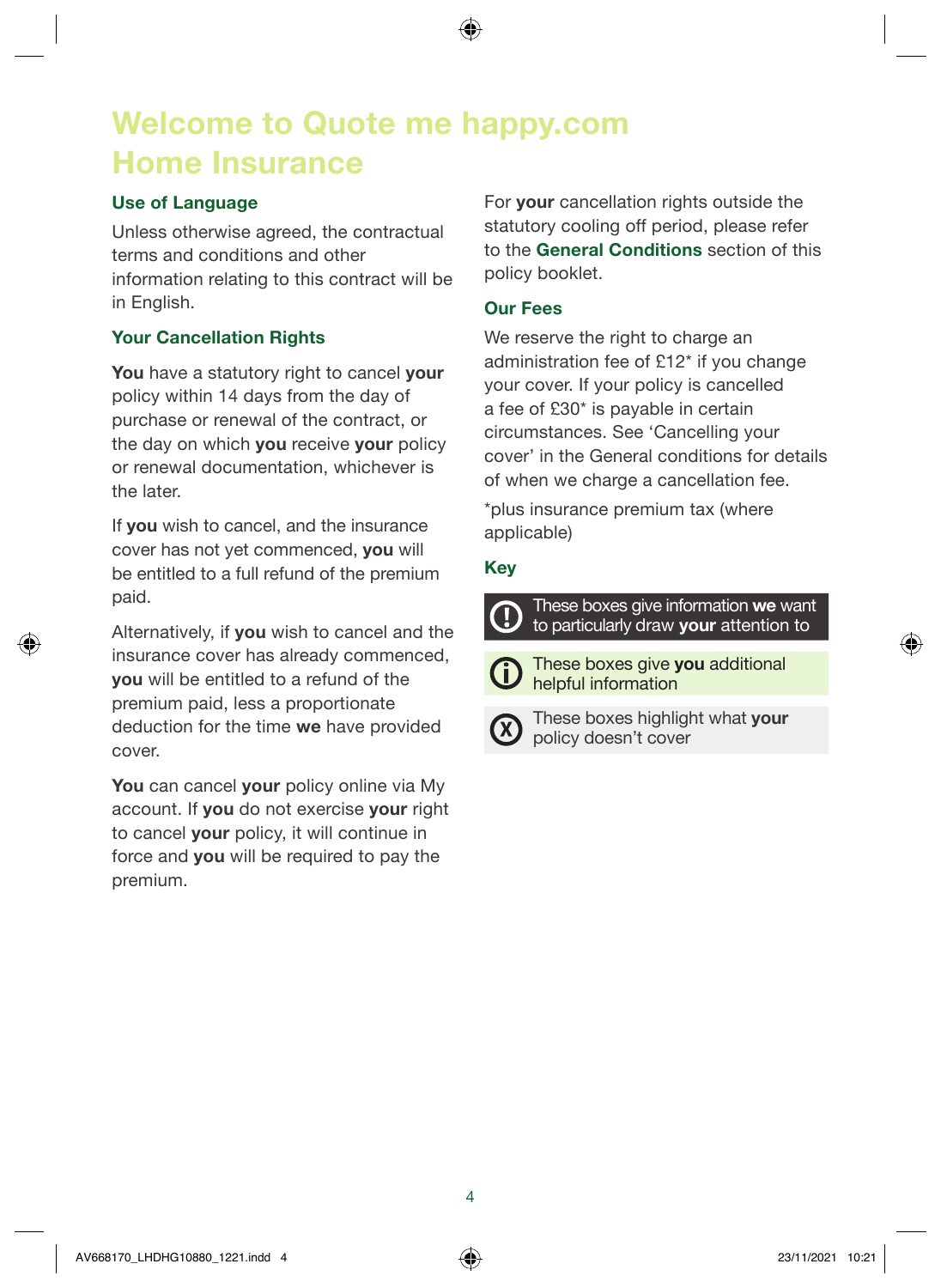### <span id="page-4-0"></span>Getting in touch

#### Make or complain about a claim

Please check your policy documents first to see if you're covered before you make a claim. If you're not sure you can access your policy and FAQs via [www.quotemehappy.com/my-account](http://www.quotemehappy.com/my-account).

If you want to complain about a claim, or anything else, please see the Important Information document for the complaints procedure.

#### Legal Services Claims 0345 030 6902

#### Home Emergency Claims 0345 030 6902

#### All other Home Claims 0345 030 6902

When you make a claim, we may ask for the following so try to have them handy:

- **The Your policy number**
- **O** Photos of what's damaged or lost
- $\equiv$ Receipts, quotes or invoices
- **Estimated size of the area affected**

#### You can call us about a claim 24/7

Once we have your claim details we'll put wheels in motion and explain what will happen next. Some claims can be settled immediately on the first call but if it takes longer we'll give you progress updates.

#### Need help with something else?

For anything else – or to make changes to your policy or cover – do it online at [www.quotemehappy.com/my-account.](http://www.quotemehappy.com/my-account)

Calls to 0800 numbers from UK landlines and mobiles are free. The cost of calls to 03 prefixed numbers are charged at national call rates (charges may vary dependent on your network provider) and are usually included in inclusive minute plans from landlines and mobiles. For our joint protection telephone calls may be recorded and/or monitored.

#### Large print, audio and Braille

If you need this policy in large print, audio or Braille, email us at [team@quotemehappy.com.](mailto:team@quotemehappy.com)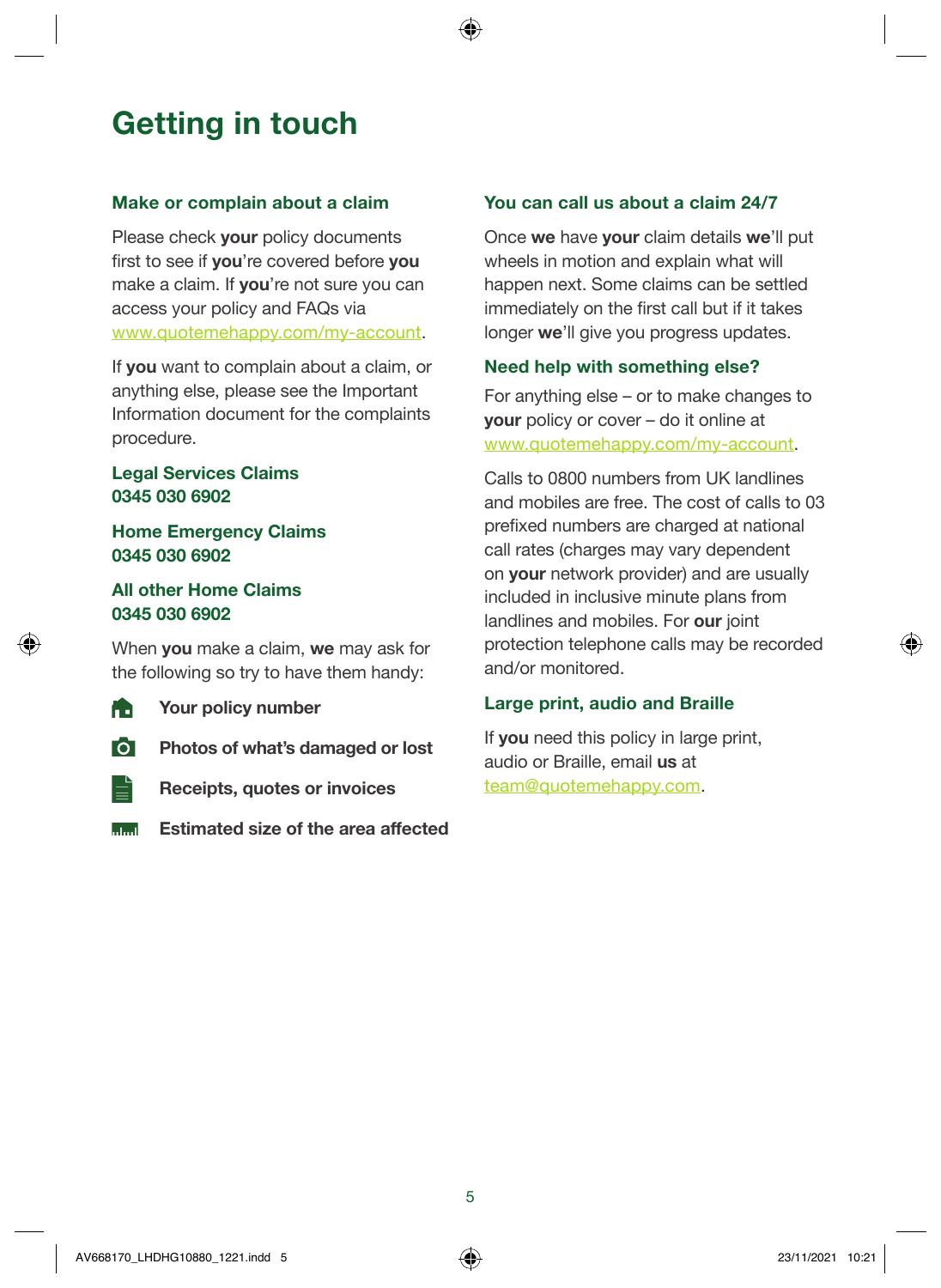### <span id="page-5-0"></span>Understanding the cover level you've bought

The following table highlights the covers which apply for Buildings and Contents depending on the level of cover you have chosen. Specific limits apply for certain covers, you will find these in your policy schedule.

To help you see quickly whether a cover is included or optional with your chosen cover level when reading through your policy, against each Buildings and Contents cover we have added colour coded boxes (representing each product level) and containing a tick, a cross or 'O'. For example:

|                        | <b>Essentials</b> | <b>Essentials</b> | Premier |
|------------------------|-------------------|-------------------|---------|
|                        |                   | Plus              |         |
| l Cover is included    |                   |                   |         |
| Cover is optional      |                   |                   |         |
| Cover is not available |                   |                   |         |

| <b>Buildings</b>                                                  | <b>Essentials</b> | <b>Essentials</b><br><b>Plus</b> | Premier |
|-------------------------------------------------------------------|-------------------|----------------------------------|---------|
| Damage to the home by standard risks eg fire,<br>storm, theft etc |                   |                                  |         |
| <b>Rent and alternative accommodation</b>                         | ✓                 | J                                | J       |
| <b>Emergency access</b>                                           | J                 |                                  |         |
| <b>Tracing and accessing leaks</b>                                | Х                 |                                  |         |
| <b>Replacement locks</b>                                          | ✓                 |                                  |         |
| Your liability to the public                                      |                   |                                  |         |
| <b>Selling your home</b>                                          | J                 |                                  |         |
| Accidental damage to services, glass and<br>sanitary fittings     | റ                 |                                  | J       |
| Extra accidental damage to buildings                              | O                 | О                                | O       |
| <b>Buildings matching items</b>                                   | X                 | X                                |         |
| <b>Buildings Protected No Claim Discount</b>                      | Ω                 |                                  | Ω       |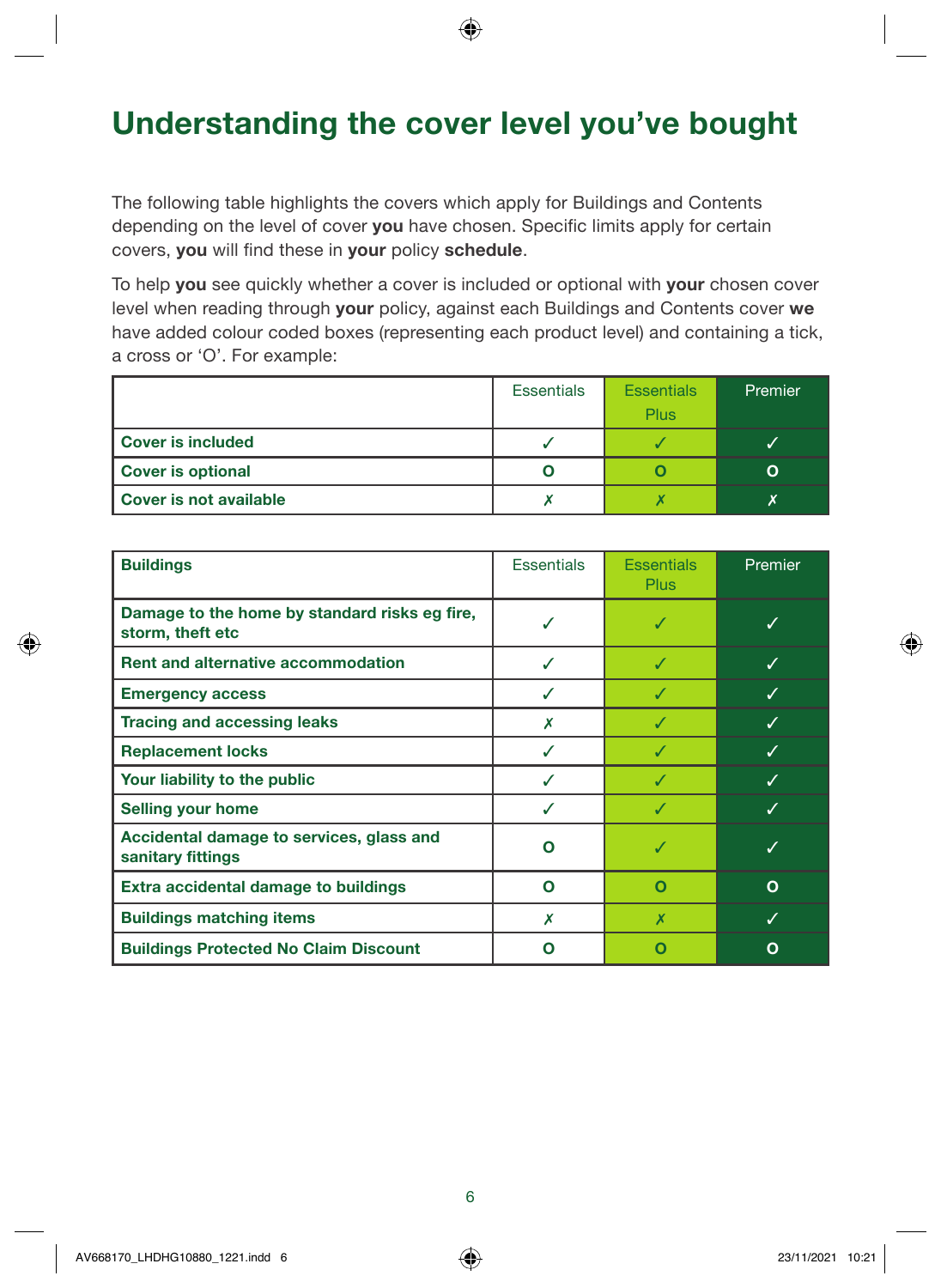### Understanding the cover level you've bought

| <b>Contents</b>                                                         | <b>Essentials</b> | <b>Essentials</b><br><b>Plus</b> | Premier                 |
|-------------------------------------------------------------------------|-------------------|----------------------------------|-------------------------|
| Contents in the home for standard risks eg fire,<br>storm, theft etc    | ✓                 | ✓                                | ✓                       |
| <b>Contents temporarily removed</b>                                     | ℐ                 | ✓                                | $\overline{\checkmark}$ |
| <b>Contents in garden</b>                                               | Х                 | ✓                                | ✓                       |
| Personal effects of visitors to the home                                | Х                 | ✓                                | ✓                       |
| <b>Business equipment</b>                                               | Х                 | ✓                                | ✓                       |
| <b>Replacement locks</b>                                                | ✓                 | J                                | ✓                       |
| <b>Food in freezers</b>                                                 | ✓                 | ✓                                | ✓                       |
| <b>Heating fuel</b>                                                     | ✓                 | ✓                                | ✓                       |
| <b>Metered water</b>                                                    | ✓                 | ✓                                | ✓                       |
| <b>Rent and alternative accommodation</b>                               | ✓                 | ✓                                | $\checkmark$            |
| <b>Fatal injury</b>                                                     | ✓                 | ✓                                | ✓                       |
| <b>Household removals</b>                                               | Х                 | ✓                                | ✓                       |
| Religious festivals/wedding gifts                                       | Х                 | ✓                                | ✓                       |
| Occupiers, personal and employers liability                             | ✓                 | ✓                                | ✓                       |
| <b>Tenants liability</b>                                                | ✓                 | ✓                                | ✓                       |
| <b>Title deeds</b>                                                      | x                 | ✓                                | ✓                       |
| <b>Emergency access</b>                                                 | ✓                 | ✓                                | ✓                       |
| Accidental damage to home entertainment<br>equipment, mirrors and glass | Ο                 | ✓                                | ✓                       |
| <b>Extra accidental damage to Contents</b>                              | $\mathbf{o}$      | $\Omega$                         | $\Omega$                |
| <b>Contents matching items</b>                                          | Х                 | X                                | ✓                       |
| <b>Contents Protected No Claim Discount</b>                             | $\mathbf{o}$      | $\mathbf{o}$                     | O                       |
| Contents extra garden cover                                             | Х                 | ✓                                | ✓                       |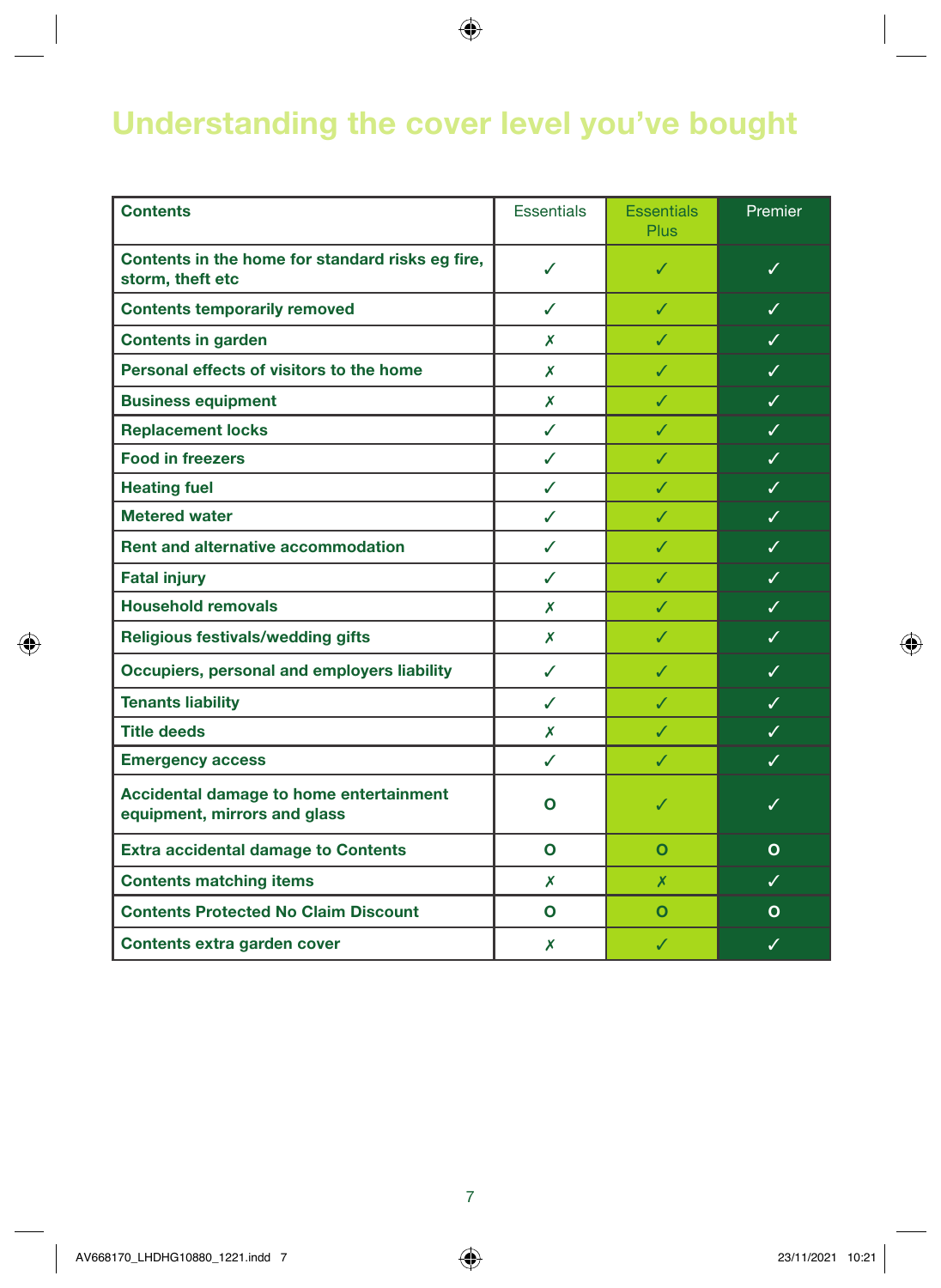<span id="page-7-0"></span>We use some words or phrases with special meanings in this booklet. These are shown in **bold** and we explain what they mean here. If they mean something else in any section of your policy we'll tell you in that section.

#### Accidental Damage

Damage caused suddenly and unexpectedly by an outside force.

Accidental damage doesn't include breakdowns or faults, or damage due to faulty workmanship or design.

#### British Isles

The United Kingdom, Republic of Ireland, the Channel Islands and the Isle of Man.

#### **Buildings**

The home and its:

- walls, fences, gates, hedges, patios, drives, footpaths, terraces, hard courts, car ports;
- ornamental ponds and fountains, fixed hot tubs and swimming pools;
- fixed domestic heating, water or sewage tanks, fixed pipes and cables;
- fixed clean energy installations such as solar panels and wind turbines.
- fixtures, fittings and decorations

These must all be at the address shown on your schedule.

#### Business Equipment

Office furniture, computers and other keyboard-based office equipment, printers, fax machines, photocopiers, telephones

and answerphones that you own or are legally responsible for and used for business or professional purposes.

#### Clauses

Changes to the terms of your policy. These are shown on **your** schedule.

#### **Contents**

Household items and personal belongings (including personal money), and valuables that:

- vou own, or are legally responsible for (but not property belonging to **your** landlord);
- belong to domestic employees who live with you.

If you have chosen the 'Essentials Plus or Premier' cover level, this includes personal belongings of visitors to the home, up to the limit shown on your schedule.

Contents doesn't mean the following:

- anything used or stored for business or professional purposes
- motorised vehicles, aircraft, boats, boards and craft designed to be used on or in water, caravans, trailers and the parts, spares and accessories of any of these;
- any type of document except personal money, passports, driving licences and the title deeds to the home;
- any part of the structure of the **home**, including wallpaper;
- any living creature.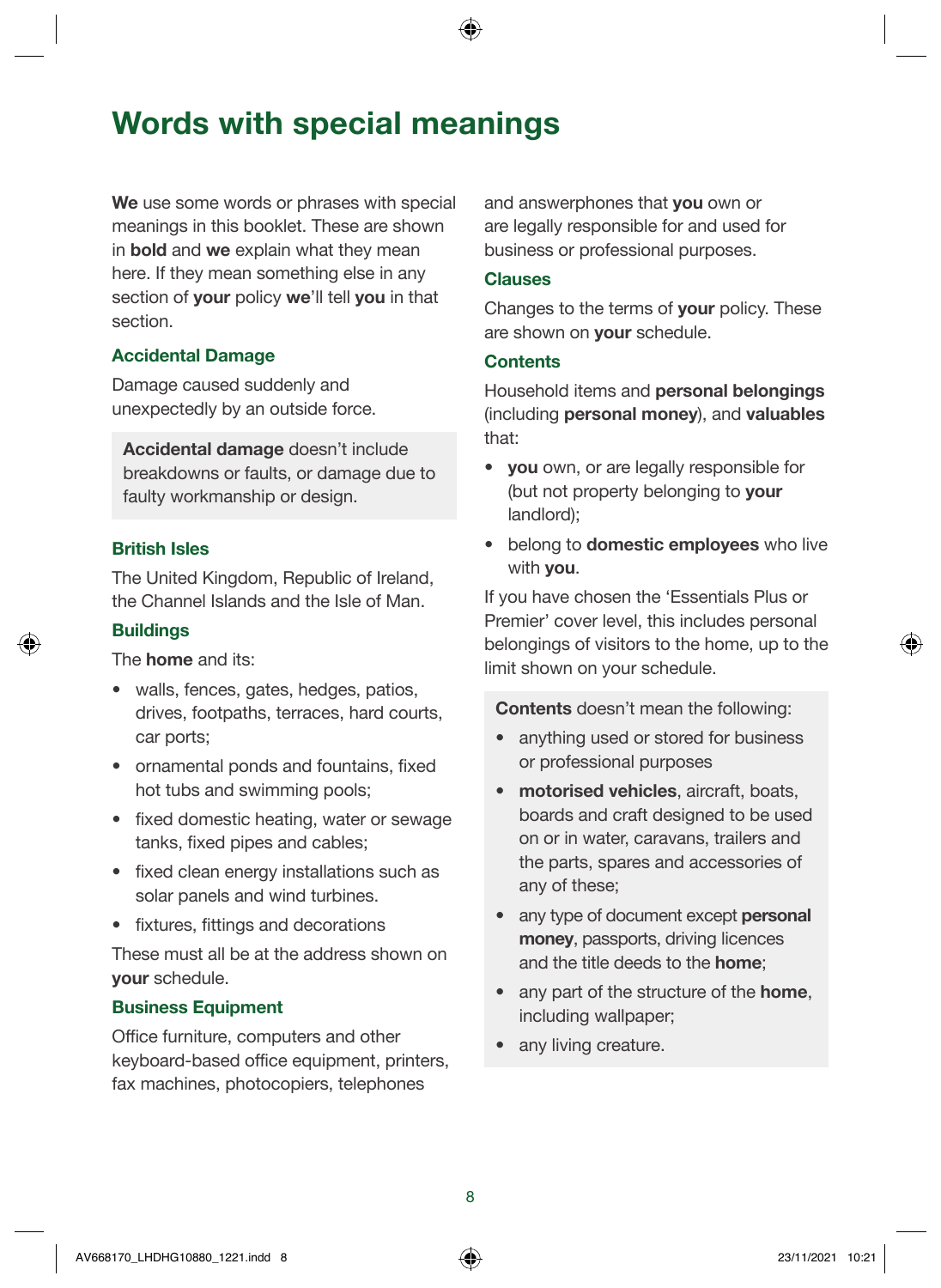#### Domestic employee

A person directly employed by you solely to carry out domestic tasks such as cleaning, gardening and childcare.

#### **Excess**

The amount you will have to pay towards each separate claim.

#### Fire

Accidental combustion caused by an external heat source, such as a spark or candle. 'Fire' does not include scorching, melting, or heat distortion of any kind unless as a direct result of combustion.

If there is no combustion but a single event (caused suddenly and unexpectedly by an outside force) leads to scorching, melting or heat distortion **you** may be able to claim for this if your policy includes cover for accidental damage.

#### Garden

In the open within the boundaries of the land belonging to the home.

#### Heave

Expansion or swelling of the land beneath the buildings resulting in upwards movement.

#### Home

The house or flat and its garages and outbuildings. These must all be at the address shown on **your** schedule and used solely for domestic and/or clerical business purposes. (Clerical business means computer work, emails, telephone calls and administration.)

#### Landslip

Movement of land down a slope.

#### Motorised vehicle

Any electrically or mechanically powered vehicle, except:

- those used solely as domestic gardening equipment in the garden;
- Class 2 mobility scooters and motorised wheelchairs (these have a top speed of 4mph and cannot be used on the road except where there is no pavement) See [www.gov.uk/mobility-scooters-and](http://www.gov.uk/mobility-scooters-and-powered-wheelchairs-rules)[powered-wheelchairs-rules](http://www.gov.uk/mobility-scooters-and-powered-wheelchairs-rules);
- golf carts and trolleys;
- toys and models remotely controlled by a pedestrian;

#### Period of insurance

The period of time covered by this policy, as shown on **vour** schedule or until cancelled.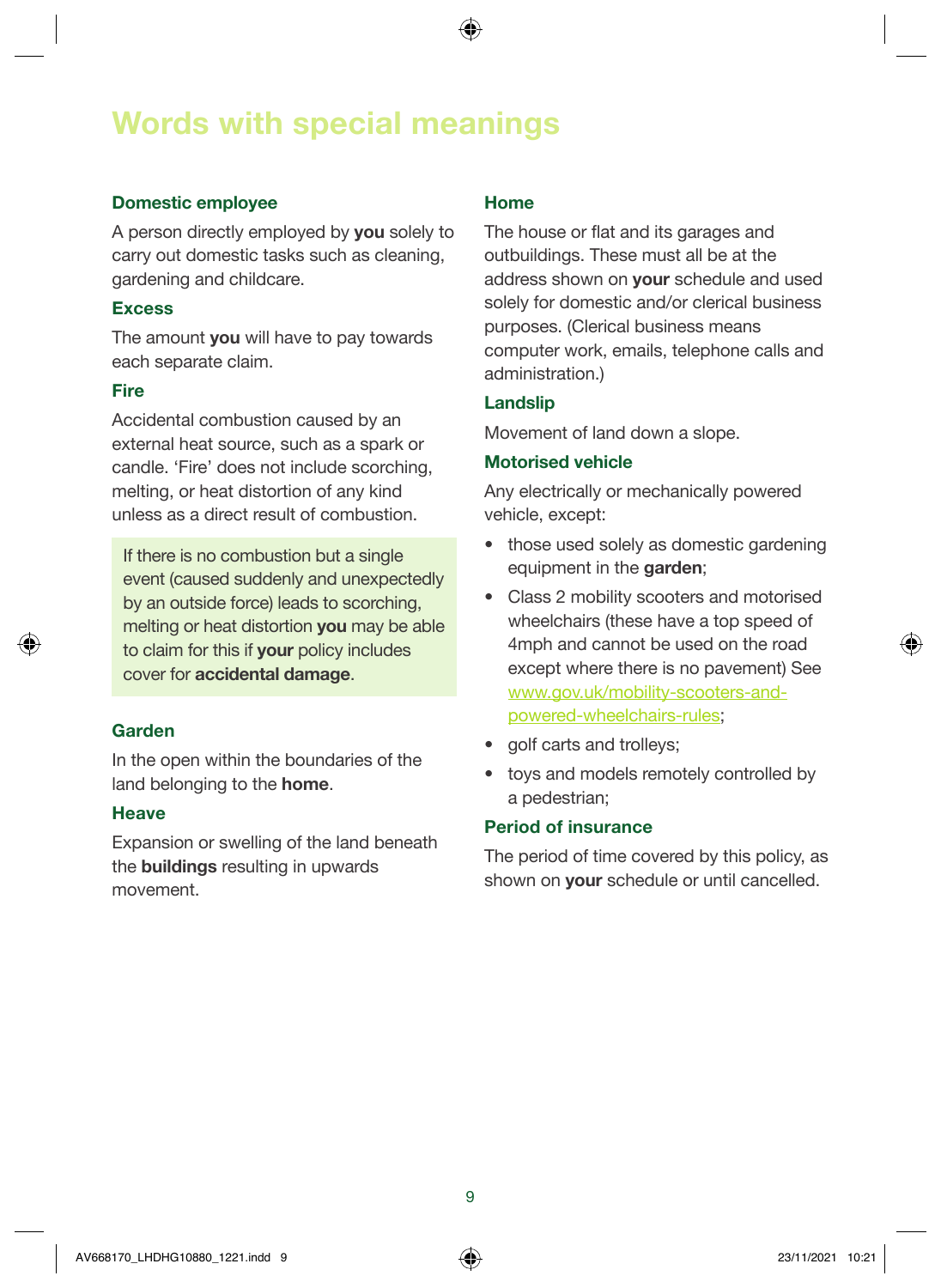#### Personal belongings

Things you might wear or carry with you when you leave your home. For example, clothing, jewellery, watches, mobile phones and gadgets like laptops and tablets, sports, musical and photographic equipment. Everything must belong to you or be your legal responsibility.

#### Personal belongings are not:

- anything used or stored for business or professional purposes;
- furniture, furnishings, household goods and equipment, food and drink;
- any kind of document except driving licences and passports;
- motorised vehicles, aircraft, boats, sailboards, surfboards, jet skis, caravans, trailers and the parts, spares and accessories of any of these;
- any living creature;
- Any of the following unless specifically shown on **your** schedule as covered:
	- pedal cycles (including their parts, spares and accessories);
	- laptops
	- contact, corneal cap and micro lenses and hearing aids.

#### Personal money

Cash, unused postage stamps, gift vouchers, season tickets, travel tickets, phone cards and pre-paid cash cards, all held for social, domestic or charitable purposes.

#### Reasonable costs

Costs for goods and services which are competitive in the relevant marketplace.

#### Schedule

The document which gives details of the cover and sum insured limits that you have.

#### **Settlement**

Downward movement of the land beneath the buildings as a result of compaction due to the weight of the buildings.

#### Storm

An unusual weather event with persistent high winds usually associated with rain, thunder, lightning or snow.

The wind speed or gust should normally exceed 55mph (48 knots) to be a 'storm' but we take other factors into consideration such as where the property is sited. A storm can highlight defects rather than cause them and damage due to lack of maintenance, wear and tear or which happens gradually is not covered.

#### **Subsidence**

Downward movement of the land beneath the buildings that is not as a result of settlement.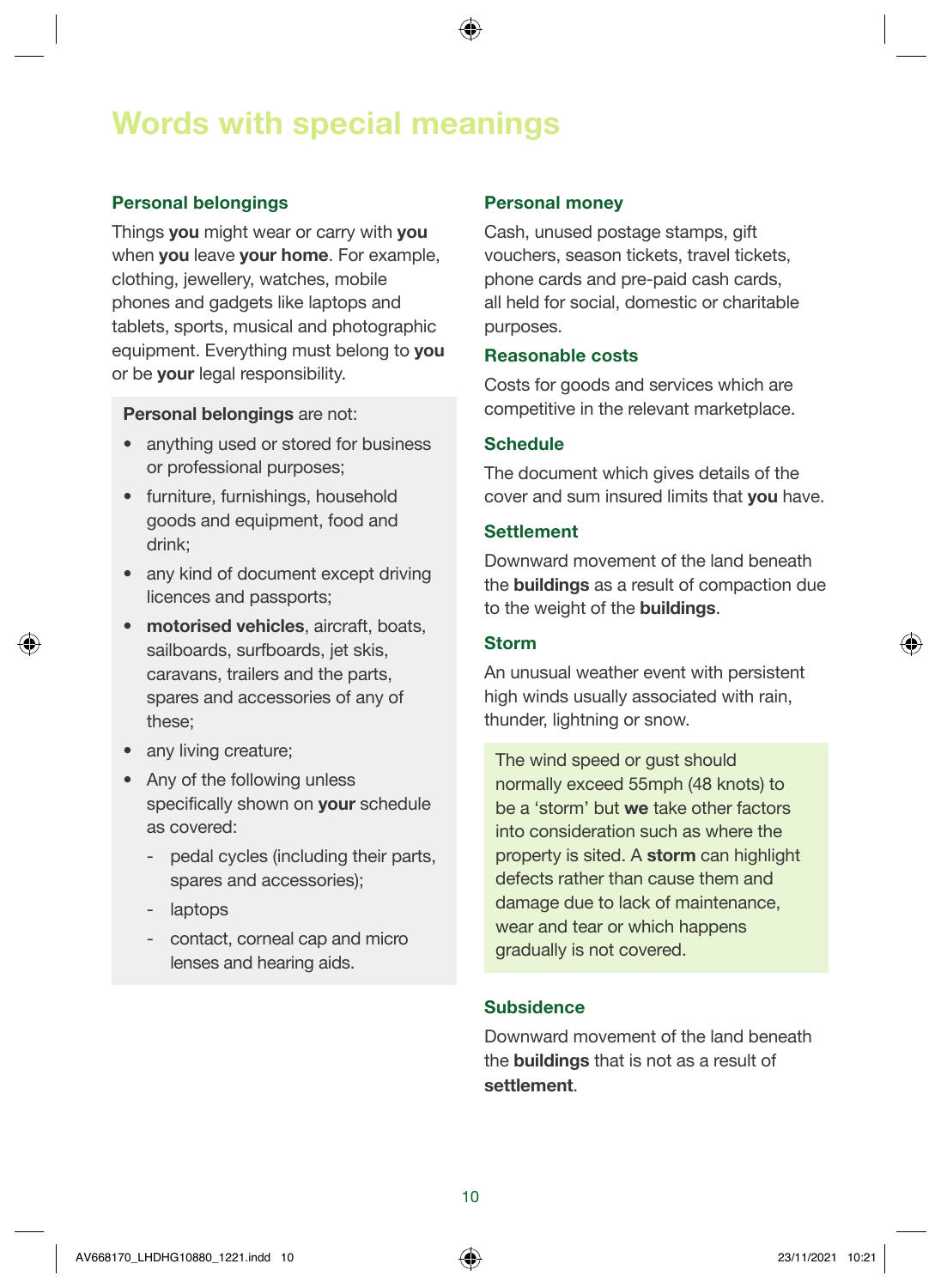#### Unoccupied

Not lived in by **you** or anyone who has your permission or doesn't contain enough furniture for normal living purposes.

'Lived in' means that normal living activities like bathing, cooking and sleeping are regularly carried out in the home.

#### Valuables

Jewellery, watches, items of gold, silver or other precious metals, works of art (paintings, etchings, tapestries, statues, sculptures), furs, stamp, coin and medal

### General conditions

These conditions apply to all covers shown in this booklet except Legal Services and Home Emergency

#### *1. Important notice – information we* need to know about

You must always take reasonable care to give full and correct answers to the questions we ask when you take out. make changes to, and renew your policy. Please tell us if anything on your policy schedule or 'Information Provided by You' document is incorrect or changes, including (but not limited to):

leaving your home unoccupied for more than the number of days shown on your schedule;

collections.

#### We, us, our

Aviva Insurance Limited unless otherwise shown for any policy section.

#### You, your

The person (or people) named on your schedule and their partner(s) and members of their family (or families) and foster children who normally live with them.

If anyone shown above is a student we class them as 'normally living' at the home if they live there outside of term time.

- letting your home or using it for business (except computer work, emails, telephone calls or administration);
- if anyone insured (or to be insured) on the policy is charged or convicted of a (non-motoring) criminal offence.

You also need to tell us if:

- vou plan to:
	- alter or renovate the **buildings** (but not internal renovations unless you are creating an additional bedroom, bathroom or shower room);
	- lend your home;
	- any of the adults to be insured change.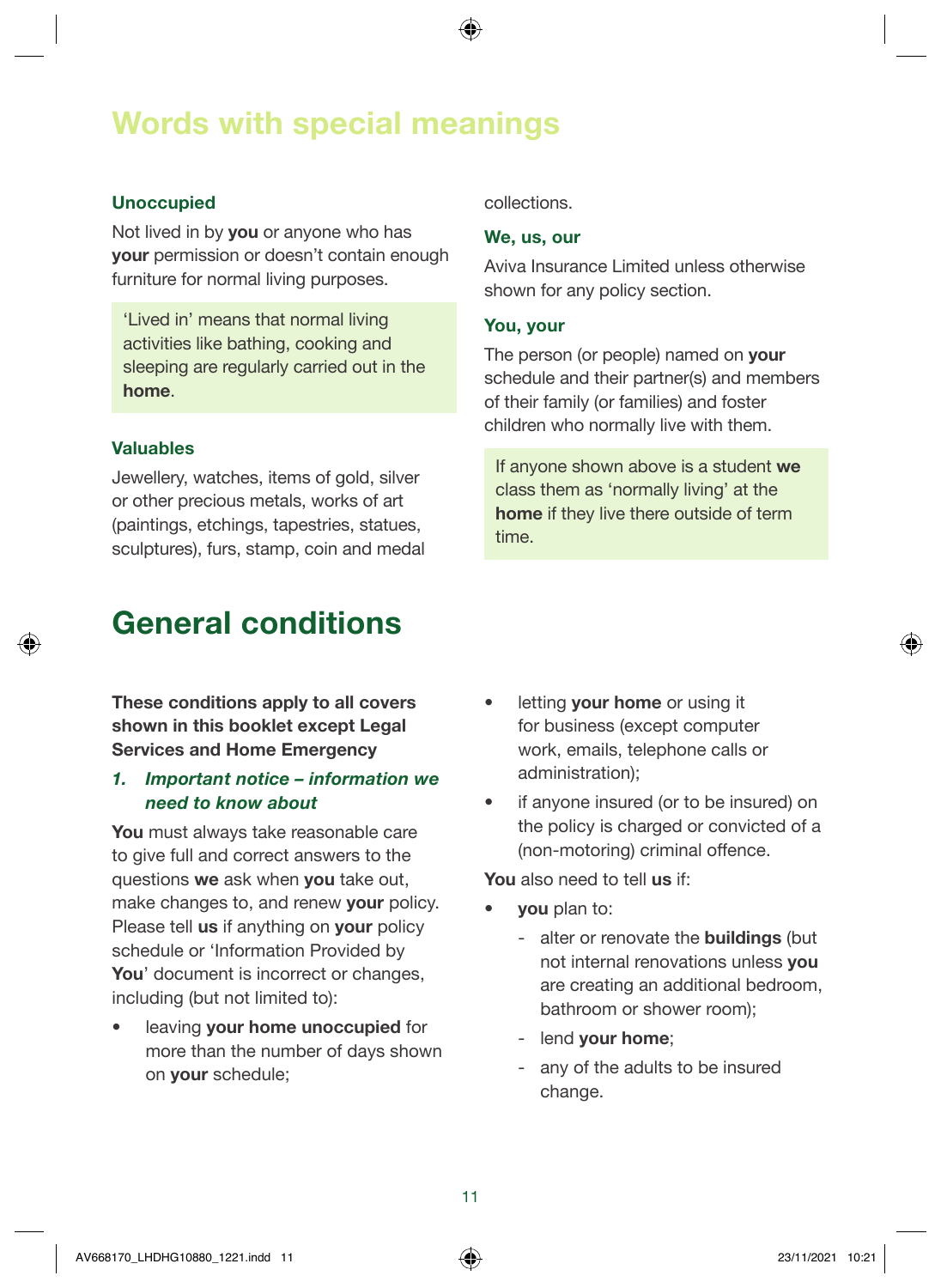### <span id="page-11-0"></span>General conditions

When **you** tell us about a change we will tell **you** if this affects **your** policy (for example if we can no longer offer cover or if we need to change your premium). If you don't give us full and correct information. or tell us about the above changes, we may:

- change your premium, excess or cover;
- refuse to pay all or part of a claim or cancel your cover.

If you are unsure whether you need to tell us of a change please visit [www.quotemehappy.com/my-account](http://www.quotemehappy.com/my-account).

#### 2. Your duty to prevent loss or *damage*

Everyone covered by this policy must:

- take all reasonable precautions to prevent accidents, loss or damage; and
- keep insured property in good condition.

#### 3. Claims

#### What you need to do

As soon as you're aware of something that's likely to lead to a claim you must:

- tell the police straight away if you've lost something or your claim is due to a crime (for example theft or malicious damage). Please get a crime reference number;
- contact us as soon as you reasonably can and give us all the information and help we need to settle your claim:
- tell us if any of your property is later returned to you;

tell us if you receive any information or communication about the event leading to your claim and leave us to deal with it (unless we tell you otherwise).

#### To help us settle your claim

It is your responsibility to prove any loss and we may ask you to provide receipts, valuations, photographs, instruction booklets and guarantee cards and any other relevant information, documents and assistance we may require to help with your claim.

#### What you mustn't do

- Admit to any claim, promise any payment or refuse any claim without our agreement.
- Get rid of damaged property or organise repairs without our agreement.
- Abandon any damaged property to us.

#### What rights we have

We will be entitled, at our cost, but in your name, to:

- take legal proceedings for our own benefit to recover our costs in relation to your claim; or
- take over and conduct the defence or settlement of any claim.

We will have full discretion in the conduct of any legal proceedings and in the defence or settlement of any claim.

#### 4. Fraud

If your claim is at all dishonest or exaggerated we will not pay you anything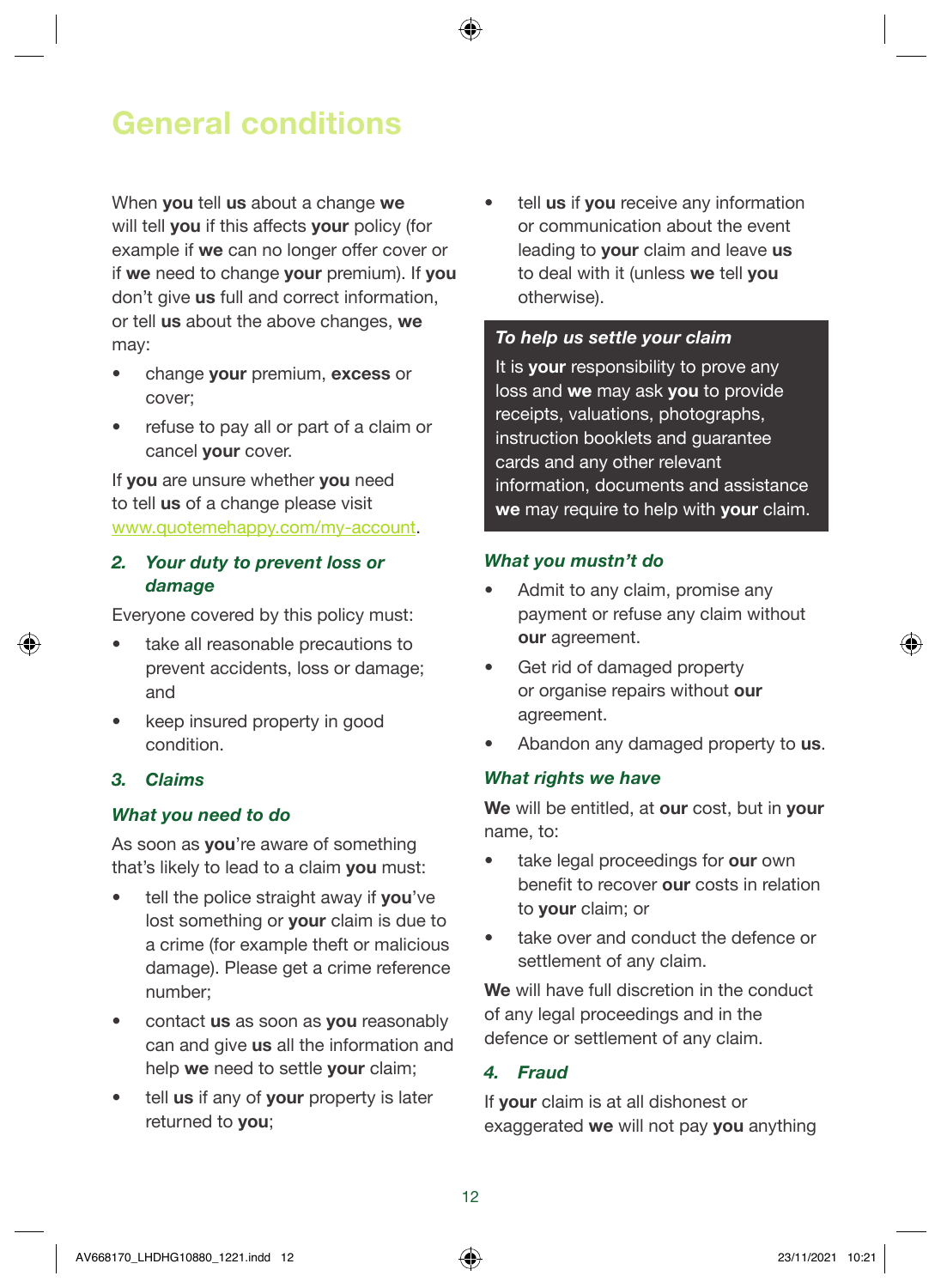### General conditions

under this policy or return any money you have paid. We may also cancel vour policy immediately and backdate the cancellation to the date of the fraudulent claim.

We may also take legal action against you.

#### 5. Other insurance

Sometimes you may have other insurance that would cover the same claim (or would cover it if this policy didn't exist). If so, here's what happens:

- if vou're claiming for Occupiers. Personal and Employers Liability we won't pay anything until all cover under your other insurance is exhausted;
- if you're claiming for something else we won't pay more than our fair share, even if the other insurer refuses the claim.

#### Important note:

This condition will not have the effect of leaving you without cover for any claim. It operates where there is any other insurance covering the same claim (or would have in the absence of this policy) and determines how those insurance policies apply.

#### 6. Paying monthly

If you've chosen to pay your premium using our monthly credit facility you must make each regular monthly payment as required in the credit agreement. If you don't do this we may cancel **your** policy as explained below.

If your credit agreement says you must pay a deposit you have to pay this before the cover start date or your policy won't be valid.

#### 7. Cancelling your policy

In this section where we refer to the right to cancel the policy 'you' means the policyholder(s). This means the person or people named on your schedule and they're the only ones who can cancel the policy.

#### Your Statutory Rights

You have a statutory right to cancel your policy within 14 days from the day of purchase or renewal of the contract or the day on which you receive the policy or renewal documentation, whichever is the later.

If you wish to cancel and your cover hasn't started **you** will be entitled to a full refund of the premium paid.

If you cancel after your cover has started we'll refund the full premium paid less a proportionate deduction for the time we've provided cover.

If you don't exercise your right to cancel, your policy will continue, and you will be required to pay the premium.

#### You can cancel your cover at any time

In addition to your statutory rights you can cancel the policy and/or additional covers provided by Aviva at any time online at [www.quotemehappy.com/my-account](http://www.quotemehappy.com/my-account). There may be a charge for doing this, see 'Will I get a premium refund' below.

#### There are times when we can cancel your cover

We may cancel your policy and/or additional covers provided by Aviva if we have a valid reason, for example if: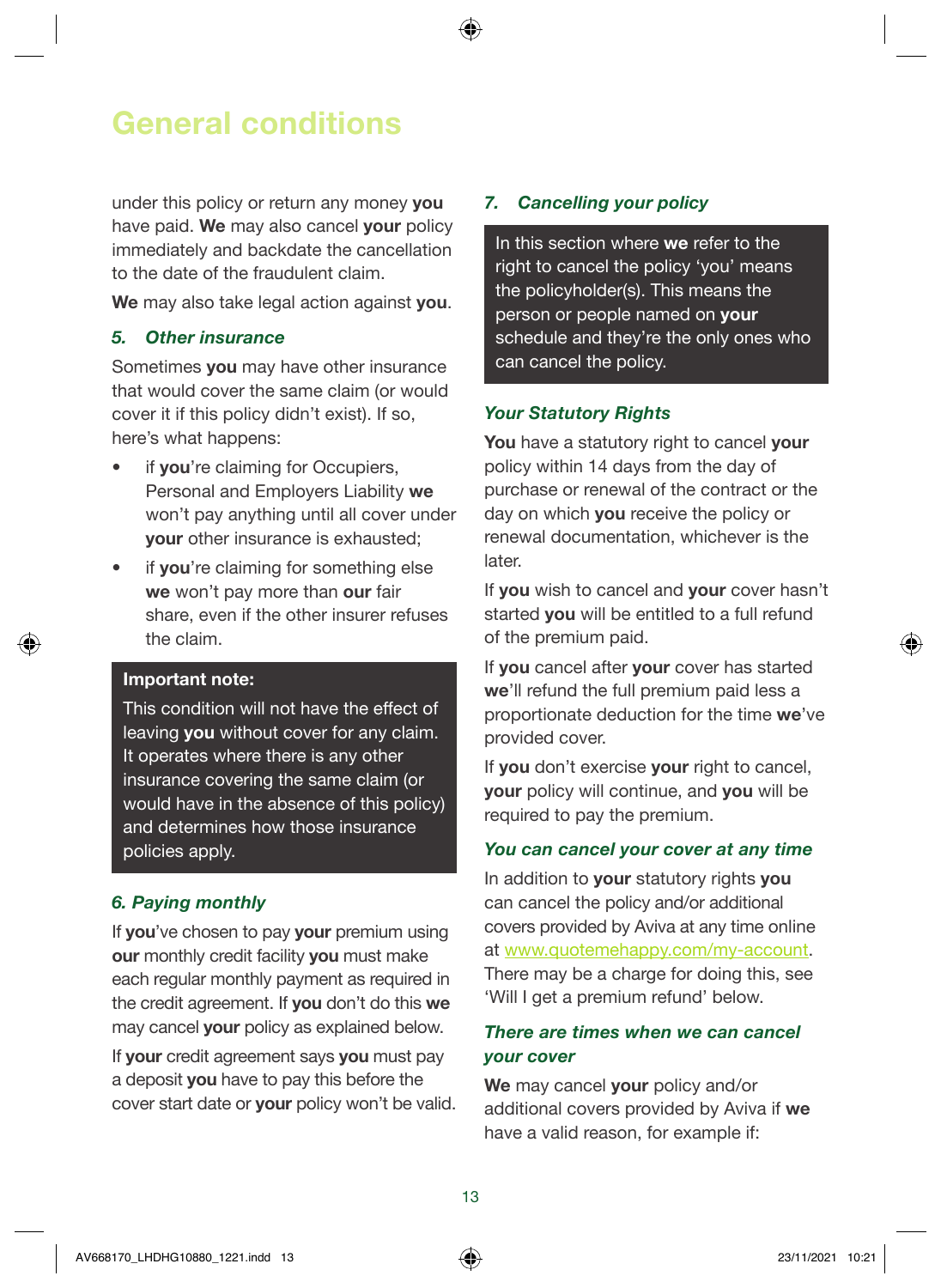### General conditions

- vou don't pay your premium when it's due (including non-payment of instalments under an Aviva monthly credit facility). If you don't pay the first premium **your** policy will not be valid. If you miss a payment after that we'll write to you giving a further date to pay. We will give you at least 14 days' notice in writing if we intend to cancel due to non-payment under an Aviva monthly credit facility. If we don't receive payment by then we will cancel the policy and/or additional cover options from the date shown on the letter;
- we reasonably suspect fraud;
- **you** don't co-operate with us or give us information or documentation we ask for, and this affects our ability to process a claim or defend our interests;
- you have not given complete and accurate answers to the questions we ask.

Where we cancel, we'll always give you at least 7 days' notice by post or email to the last address **you**'ve given us and tell you the reason why. The exception is where we have evidence that you have acted fraudulently or deliberately given us incorrect or incomplete information when we may cancel your policy without notice and backdate the cancellation to the date when this happened, which could be when you first bought your policy.

If we cancel the policy we may also charge a cancellation fee.

#### Will I get a premium refund?

- If **vour** policy or an additional cover is cancelled before the cover starts we'll refund the premium you've paid for the cancelled cover.
- If your policy or an additional cover is cancelled after cover has started:
	- we'll refund you for any days left which you've already paid for; and
	- if you cancel the whole policy after the statutory 14 day cooling off period has ended we'll also charge a cancellation fee of £30 plus Insurance Premium Tax.

You won't get a refund at all if we cancel **your** policy because you acted dishonestly or fraudulently and/or we are legally entitled to keep the premium under the Consumer Insurance (Disclosure and Representations) Act 2012.

#### 8. Index linking

Your sum(s) insured may be updated monthly (and the new amounts shown on your annual renewal notice). Any change will reflect rising costs in line with the House Rebuilding Cost Index for buildings and the Retail Price Index for contents and specified belongings.

We won't reduce your sum(s) insured if the index falls.

#### 9. Joint policyholders

Any person named on your schedule can change the policy or make a claim. We can only remove a named person if they agree, if we're ordered to by a court, or if they've died and their personal representatives ask us.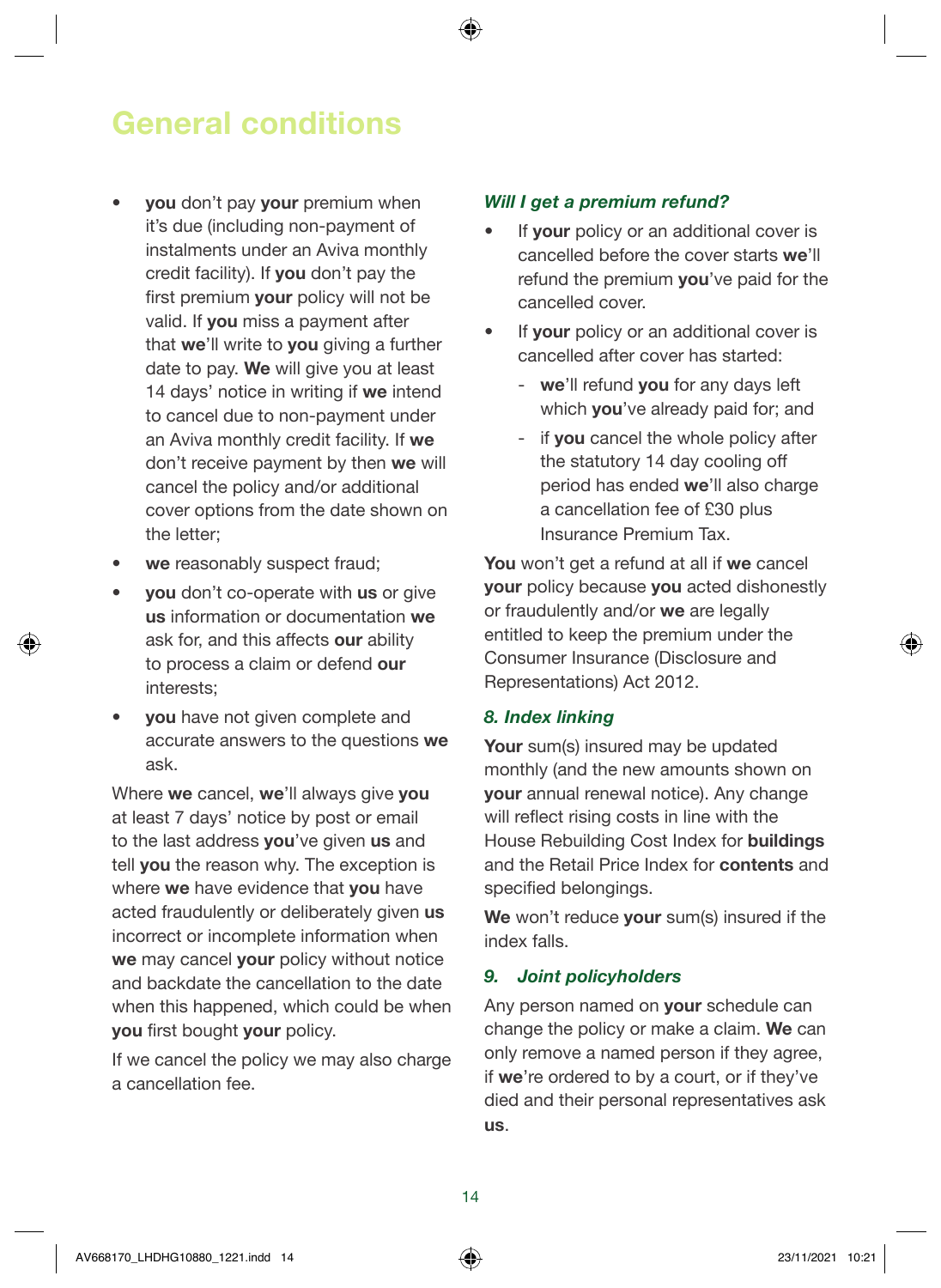### General exclusions

These exclusions apply to all covers in this booklet except Legal Services and Home Emergency.

We won't pay for:

#### 1. Gradually occurring damage

- wear and tear (natural and predictable damage which happens over time or due to normal use or ageing) this includes, but is not limited to, gradual weathering, the effect of light; deterioration or depreciation;
- any other gradually occurring damage (except subsidence, heave and landslip).

#### 2. Breakdowns or faults

Claims for things which have just broken down or stopped working. This means anything ranging from boilers to home appliances and laptops. The exception is Home emergency cover which does cover emergencies related to some breakdowns (as described in that cover section).

#### 3. Events before the cover start date

Anything which happened or circumstances likely to lead to a claim (such as a flood warning being issued for your home) that you were aware of before the cover under this policy started.

#### 4. Faulty materials or workmanship

Damage caused by faulty or unsuitable materials, design or poor workmanship.

#### 5. Deliberate or Criminal Acts

Any loss or damage or liability arising from a deliberate or criminal act by you or any other person living with you.

#### 6. Loss in value or indirect loss

Loss in value, including any loss that is not the direct result of the insured incident (for example if the value of an item or the market value of your home reduces because it's been repaired).

#### *7. War*

Any consequence whatsoever which is the direct, or indirect result of any of the following, or anything connected with any of the following, whether or not such consequence has been contributed to by any other cause or event: war, invasion, act of foreign enemy, hostilities or a warlike operation or operations (whether war be declared or not), civil war, mutiny, rebellion, revolution, military rising, insurrection, civil commotion assuming the proportions of or amounting to an uprising, military or usurped power.

#### 8. Terrorism

Any consequence whatsoever which is directly or indirectly caused by nuclear and/or chemical and/or biological and/or radiological means, or anything connected with those means, and which is the direct or indirect result of Terrorism, or anything connected with Terrorism, whether or not such consequence has been contributed to by any other cause or event.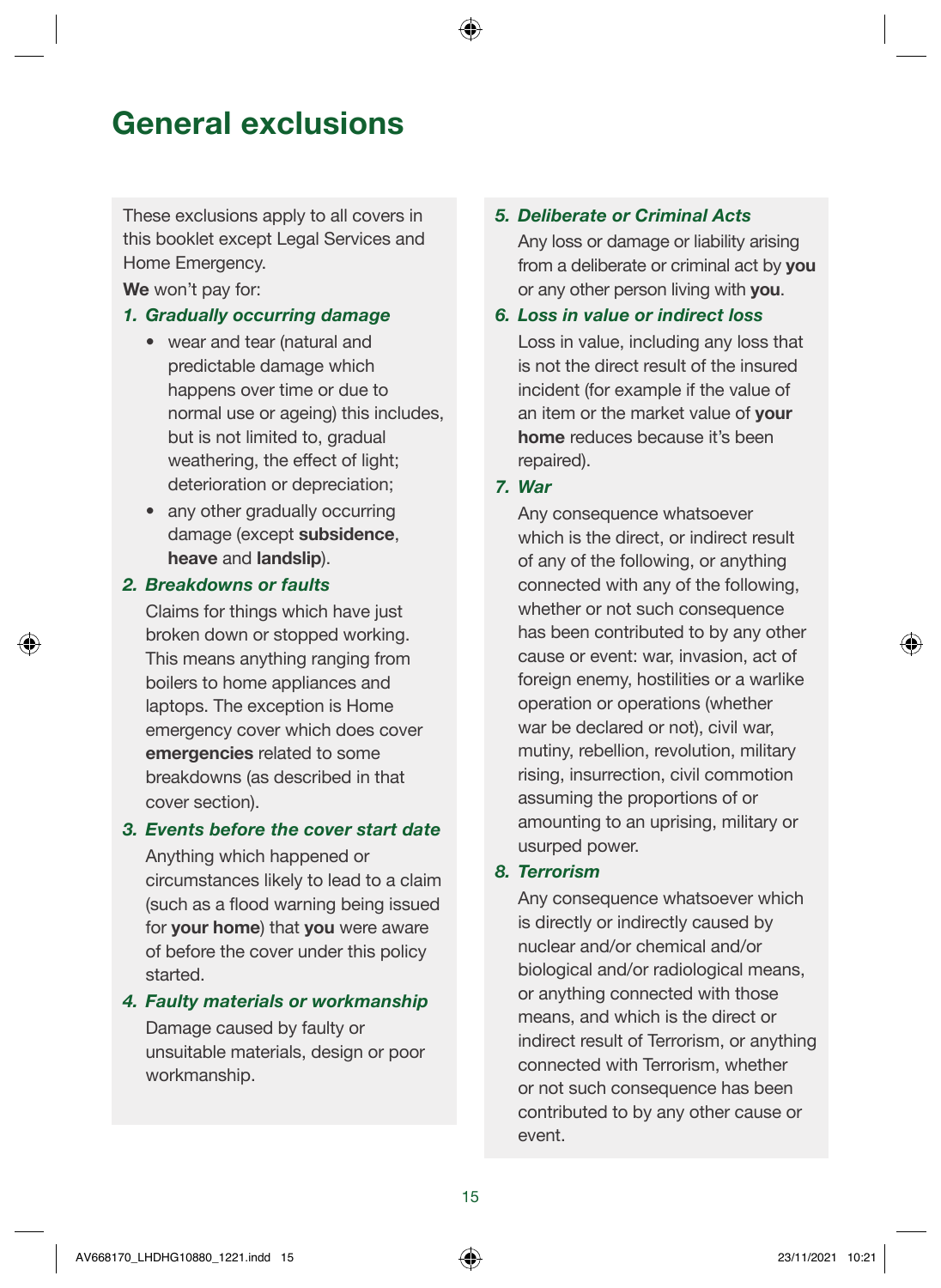### General exclusions

#### Terrorism means:

- the use or threat of force and/or violence and/or
- actual or threatened harm or damage to life or to property caused or occasioned by any person or group of persons in whole or in part for political, religious, ideological or similar purposes including the intention to influence any government and/ or to put the public or any section of the public in fear or is claimed to be caused or occasioned in whole or in part for such purposes.

#### 9. Other actions

Any consequence whatsoever which is the direct, or indirect result of any of the following, or anything connected with any of the following, whether or not such consequence has been contributed to by any other cause or event:

any action taken in controlling, preventing, suppressing or in any way relating to War or Terrorism as described above.

#### 10. Radioactivity

 Loss, damage or liability which involves:

- ionising radiation or radioactive contamination from nuclear fuel or nuclear waste; or
- the radioactive, toxic. explosive or other dangerous properties of explosive nuclear equipment.

#### 11. Pollution or contamination

 Anything arising from pollution or contamination, unless caused by a sudden and unexpected accident which can be identified, or by oil leaking from a domestic oil installation at your home.

#### 12. Unauthorised and/or Malicious Access to Computer or Electrical Equipment

#### We won't pay for;

 Any loss, damage or liability caused directly or indirectly, or in any way connected to unauthorised, and/or malicious access by any person to:

- the power network, leading to a power failure or power surge; and/or
- computer or electronic components and systems (including smart devices), resulting in any reprogramming of software, loss of data, introduction of malware, codes or viruses with the intention or effect to cause such systems or connected devices to stop, fail or function otherwise than is intended by the manufacturer."

A smart device is an electronic device, generally connected to other devices or networks via different protocols such as Bluetooth or Wi-fi, for example tablets, smart phones and smart TVs.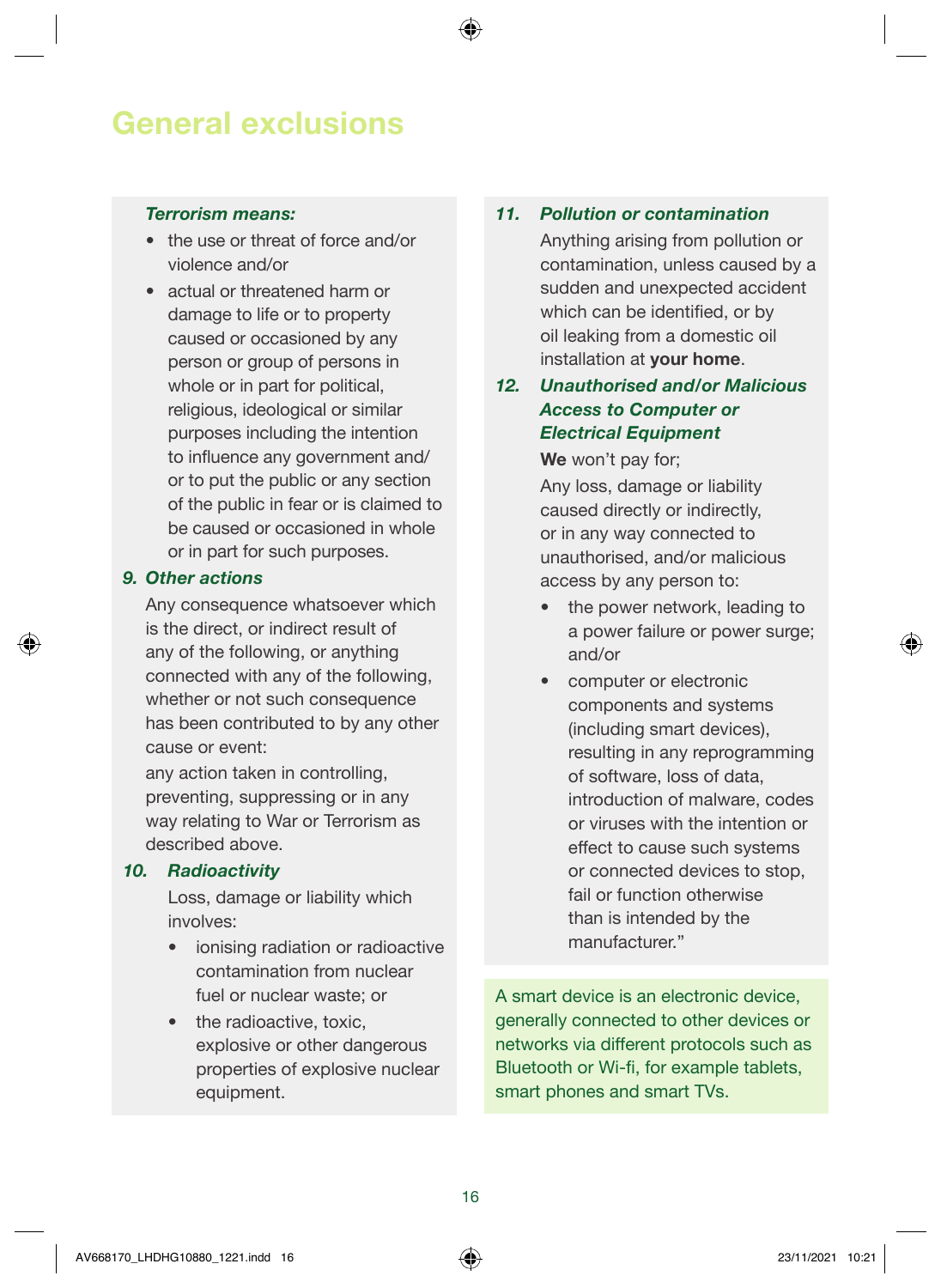### Buildings section

This section only applies when shown on your schedule.

#### Please see your schedule to check any limits applying to **your** cover.

#### What's covered?

#### The Buildings √ √

**Our standard Buildings cover will protect** you for loss of or damage to the buildings caused by any of the following things:

- 1. Fire (including smoke damage resulting from **fire**), explosion, lightning or earthquake.
- 2. Storm or flood (from overflow of external water sources, such as rivers, lakes and the sea).
- 3. Malicious people, vandals, riot, civil unrest, strikes, or labour or political disturbances.
- 4. Being hit by:
	- aircraft or other flying objects, or anything falling from them;
	- vehicles or animals (excluding domestic animals);
	- falling aerials or satellite dishes (including fittings and masts);
	- falling trees or branches.

 If we accept a claim for damage to the buildings caused by a falling tree or branch we'll also pay reasonable costs to remove the fallen tree or part of the tree (this doesn't include any part which remains below ground).

5. Water escaping from or freezing in water tanks, pipes, plumbed-in home appliances (such as washing machines and dishwashers), fixed equipment or fixed heating system.

- 6. Heating fuel leaking from a fixed heating system.
- 7. Theft or attempted theft.
- 8. Subsidence, heave, or landslip.

#### Loss of rent and cost of alternative accommodation  $∇ √$

If **your home** can't be lived in because it's been damaged by something which is insured under your policy, we will pay for the following until it's fit to be lived in:

- reasonable additional alternative accommodation costs for you (including your pets) if you live in the home;
- any ground rent you still need to pay;
- if you have a lodger or tenant we'll pay:
	- any rental income you lose from them; or
	- reasonable additional alternative accommodation costs for them (and their pets), if they don't have other insurance to cover it.

We'll always try to keep you (and/ or other occupants) in your home if we can. This may involve solutions to overcome temporary interruptions in essential facilities (like the loss of running water). If that isn't possible then we'll pay additional costs for reasonable alternative accommodation, taking into account all the circumstances of your claim and we'll aim to get you back home in the shortest time possible, this is likely to be whilst repairs are ongoing.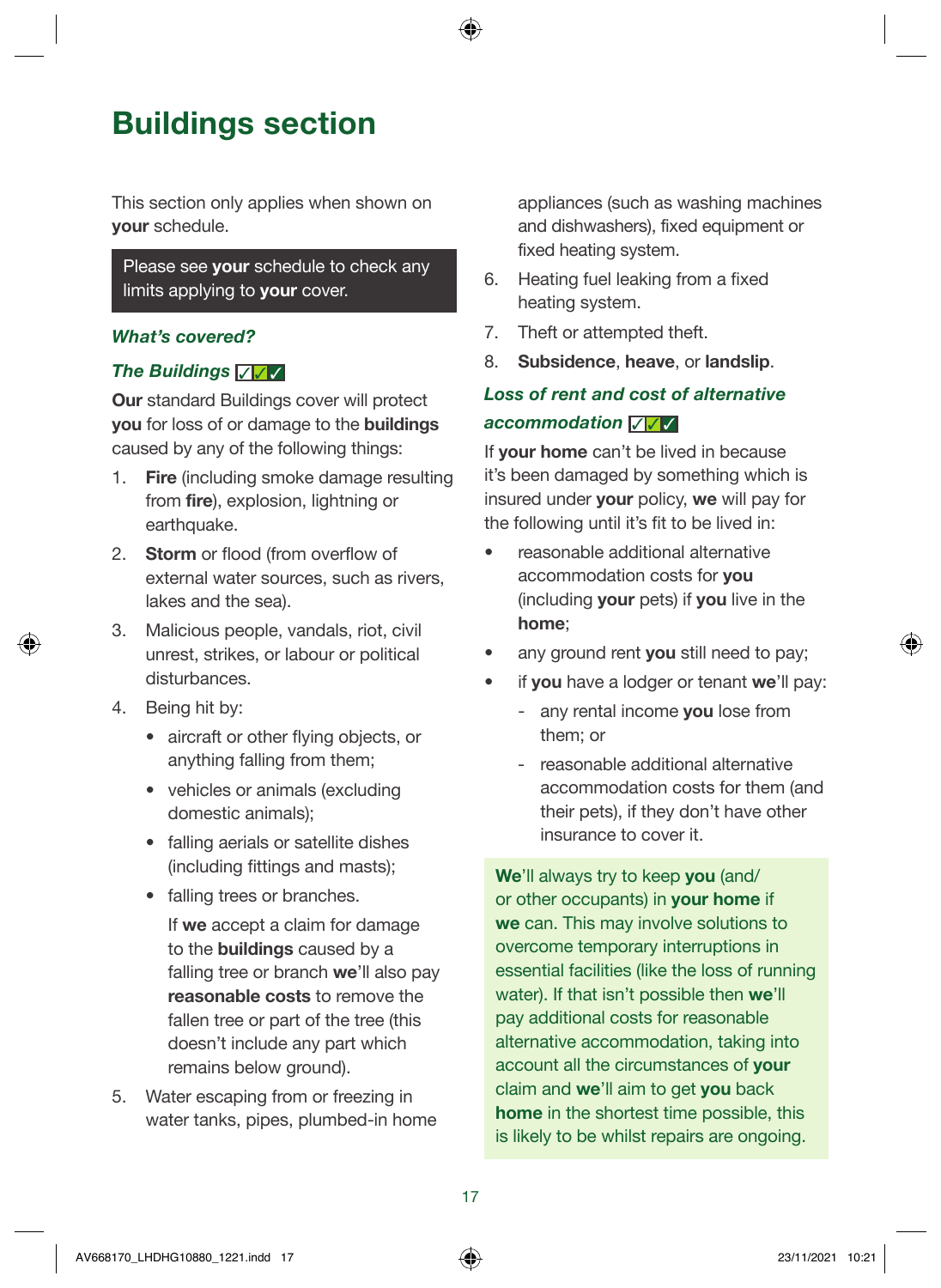### Buildings section

We'll consider how many people live in the home, how long you'll need the accommodation, what's available locally and what it costs. We are happy to discuss and can offer help in finding accommodation.

#### Tracing and accessing leaks  $x / \sqrt{2}$

If your home has been damaged by a water leak, we'll pay reasonable costs to remove any part of the internal structure of the home needed to find the source of the leak. We'll also make good after the leak's been fixed.

We'll ask you to pay to repair or replace the leaking pipe or part if it had simply failed or worn out. This is because **your** policy doesn't cover wear and tear. We'll only pay to repair the pipe or part if it's damaged by something which your policy covers (e.g. accidental damage, if applicable).

#### Replacement locks  $∇ √$

If the keys to external doors of your home (or alarms or safes fitted inside it) are lost or stolen, we'll pay to replace the locks or lock mechanisms.

#### Emergency access √ √ √

We'll pay for damage to your buildings caused by someone accessing your home to deal with a medical emergency, or to prevent damage to the home. There's no excess to pay.

#### Selling your home ▽ ▽

Your buildings cover will extend to protect the buyer of **your home** if it is damaged by an insured event between exchange of contracts and completion of the sale. This cover only applies if they don't have other insurance to cover the damage.

#### Your liability to the public  $\sqrt{1/\sqrt{2}}$

Our standard buildings cover also extends to cover your liability to the public (as the homeowner). Details of this cover and exclusions are shown in the 'Your legal liabilities' section of this booklet.

#### Buildings matching items **XX**

This cover applies to the Buildings and Accidental damage cover to buildings section(s) where selected.

We will pay the cost to replace any undamaged items forming part of:

- (a) a fixed sanitary suite;
- (b) fitted furniture or tiles in a toilet, shower room, bathroom, kitchen, utility room or bedroom when:
- insured damage happens to matching items of buildings in the same room or open area; and
- replacements cannot be matched.

The most we will pay to replace undamaged items is the limit shown on your schedule.

If we ask, you must give us any undamaged items which we have paid to have replaced.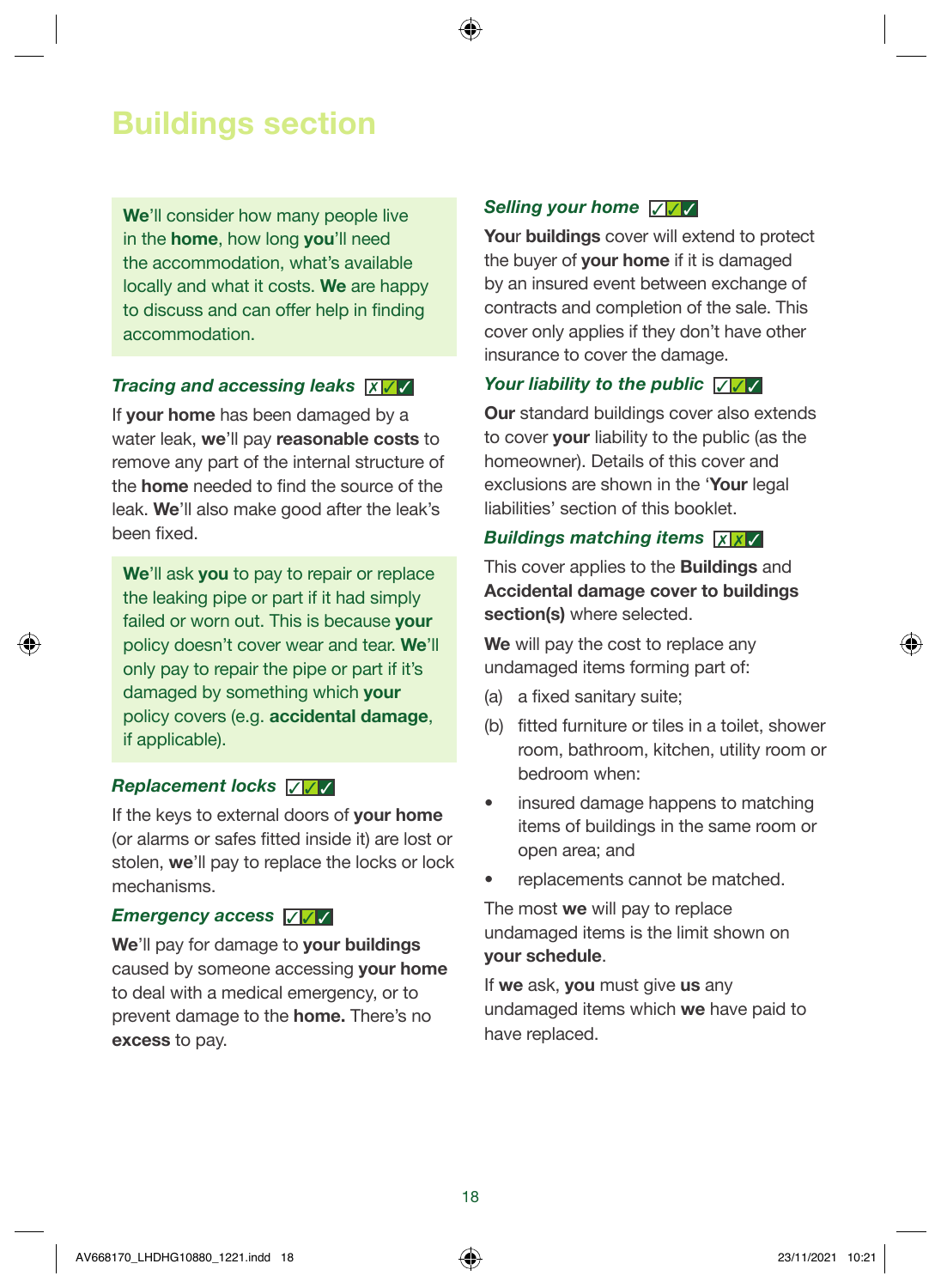### Buildings section – what's not covered?

- Anything shown in the General exclusions.
- The relevant excess shown on your schedule (unless we tell you in any part that an **excess** doesn't apply).

If your buildings suffer subsidence, heave or landslip damage, regardless of the underlying cause of the damage, the subsidence, heave and landslip excess shown on your schedule will apply to **your** claim.

- Damage to fences, gates and hedges caused by storm, or by falling trees or branches.
- Costs you have to pay, for restoring the site as a result of falling trees or branches.
- Loss or damage caused by water escaping due to faulty, failed, inadequate or lack of grout or sealant.
- Loss or damage caused by any of the following when your home has been left unoccupied for more than the period shown on your schedule:
	- malicious people or vandals;
	- water escaping from or freezing in water tanks, pipes, plumbed-in home appliances, fixed equipment or fixed heating system;
	- heating fuel leaking from a fixed heating system;
	- theft or attempted theft.
- Theft, attempted theft, malicious damage or vandalism by **you**, paying guests or tenants.
- Subsidence, heave or landslip:
	- damage to any part of the buildings (e.g. a boundary wall or patio) unless we accept (or have already accepted) a claim for subsidence, heave or landslip damage to the house, flat, garages or outbuildings that happened at the same time, by the same cause.
	- caused by water escaping.
	- if you knew when this policy started that any part of the buildings had already been damaged by subsidence, heave, or landslip unless you told us about it, and we accepted it.
- Damage caused by settlement, or by shrinkage or expansion of parts of the buildings.
- Damage caused by riverbank and coastal erosion.
- Frost damage (though we do cover damage to pipes caused by freezing).
- Wet or dry rot arising from any cause, except where the rot was directly caused by:
	- something which is covered by this policy, or
	- by repairs or preventative work carried out by the tradesperson we arranged to deal with your claim.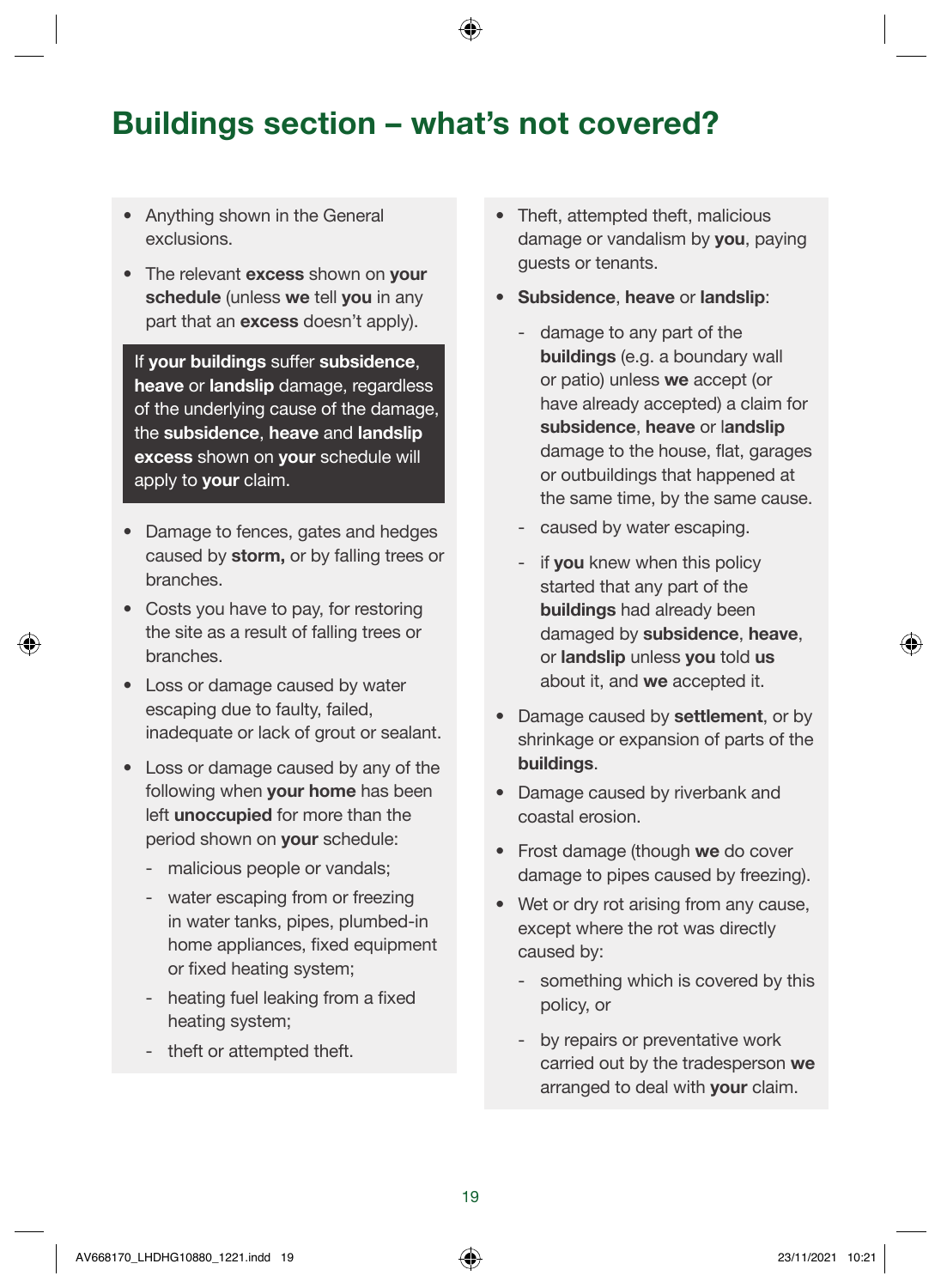### Buildings section – optional covers

These covers only apply if shown on **your** schedule.

Please see your schedule to check any limits applying to **your** cover.

#### Accidental damage to services, fixed glass and sanitary fittings <sub>O</sub> What's covered

Accidental damage which is not covered under Buildings paragraphs 1-8 to:

- a. cables, pipes, drain inspection covers and septic tanks you're responsible for which serve the **buildings**;
- b. fixed glass forming part of the buildings (including glass in solar panel units);
- c. sanitary fittings installed in the home.

Cover under (a) includes the cost up to £1,000 of breaking into (and then repairing and backfilling) an underground pipe where you have tried, unsuccessfully, to clear a blockage using established methods such as rodding.

#### What's not covered

- Damage to fixed glass forming part of the buildings which happens when **your home** has been left unoccupied for more than the period shown on **your** schedule.
- Anything shown in the Buildings section 'What's not covered? or in the General Exclusions.

#### Extra accidental damage to buildings O O O

#### What's covered

All other **accidental damage** to the buildings that is not already covered by the Buildings section.

- Anything shown in the Buildings section 'What's not covered? or in the General Exclusions.
- Damage to fixed glass forming part of the buildings which happens when your home has been left unoccupied for more than the period shown on your schedule.
- Damage caused by:
	- chewing, scratching, tearing or fouling by domestic animals;
	- building alterations, renovations or repairs;
	- vermin, insects, fungus, weather conditions;
	- paying guests or happening while the home or any part of it is lent, let or sub-let;
	- water entering from the outside of your home or water escaping from or freezing in water tanks, pipes, plumbed-in home appliances, fixed equipment or fixed heating system;
- Costs associated with clearing blockages from underground pipes unless you've tried, unsuccessfully, to clear it using established methods such as rodding. Where your attempt to clear the blockage has been unsuccessful and we agree to break into the pipe to clear it we won't pay more than the limit shown on your schedule to break into and repair the pipe and backfill afterwards.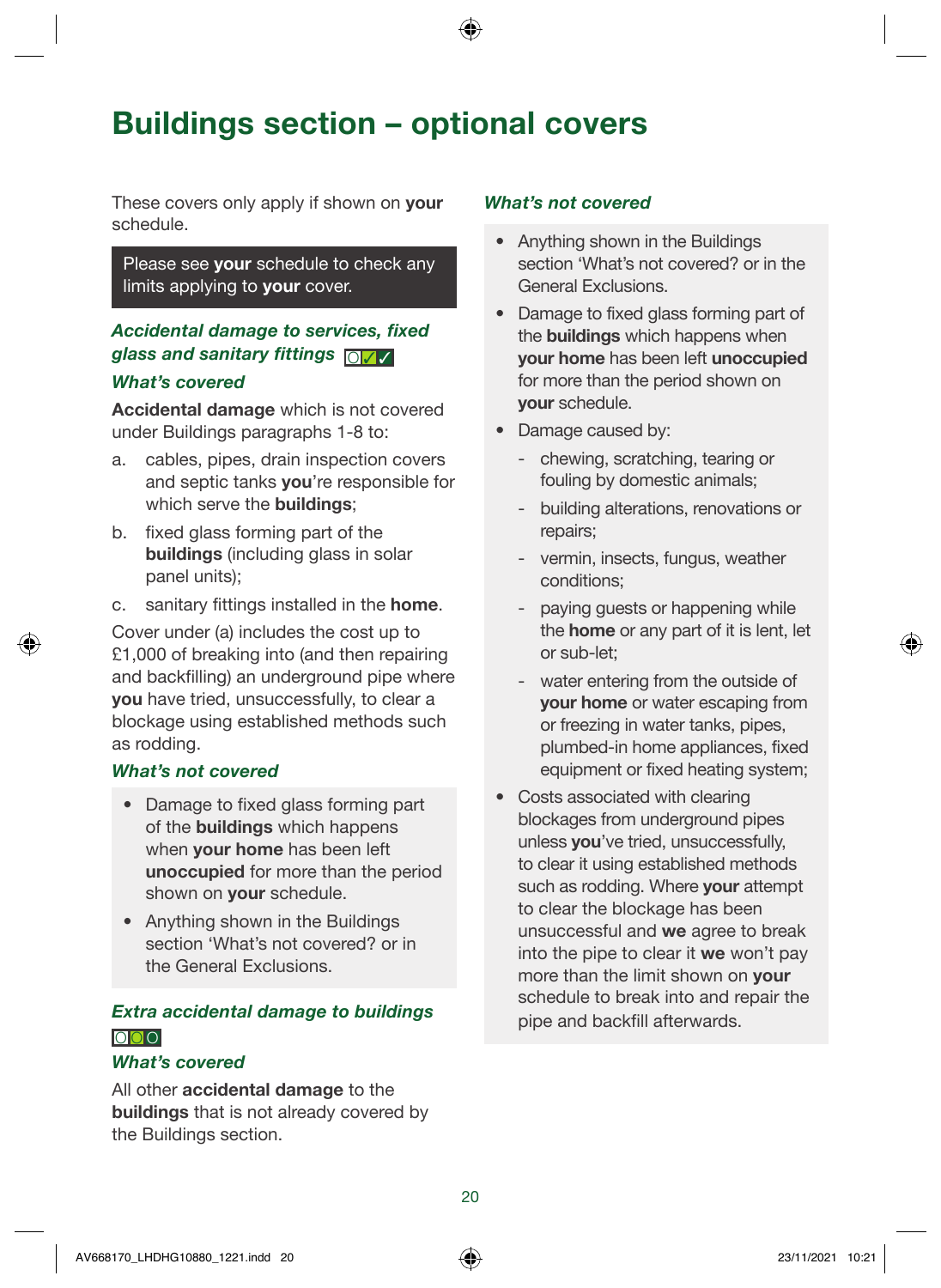### Buildings section conditions

These conditions also apply to Buildings Optional covers.

#### 1. Your sum insured

Your buildings sum insured must always be high enough to cover the full cost of rebuilding the buildings to the same specification. If at the time of a loss your sum insured is too low we won't settle your claim on an 'as new' basis and will reduce any claim payment to reflect wear and tear.

#### 2. Settling claims (except liability)

We can choose to settle your claim by repairing, rebuilding, giving you an equivalent replacement or making a payment. If we are able to repair, rebuild or replace your property but agree to settle using cash or a voucher we will only pay you what it would have cost us to repair, rebuild or replace it.

#### What we will pay

We'll pay up to the sum(s) insured and limits shown on your schedule for any incident. The most we'll pay in total for any claim for loss or damage to buildings is the buildings sum insured (unless otherwise stated). We won't reduce the sum(s) insured by the amount paid under any claim. If we accept a claim for the buildings we will also pay for:

- Architects' and surveyors' fees to repair the buildings. These fees must not be more than the relevant professional institutes recommend. They must not include any amount to help you prepare your claim.
- Costs we've agreed to pay to demolish or support the damaged parts of the buildings.

The cost of meeting building regulations or municipal or local authority byelaws directly incurred in repairing insured damage to the buildings. We only pay for this if you hadn't already been told it was required before the buildings were damaged.

#### How we deal with claims for storm *damage*

We explain what we mean by storm in the 'words with special meanings' section. We try to be fair, so we don't just look at wind speed we'll take other factors into account like where **your home** is sited.

We'll check what the weather was like when the damage happened and may ask for pictures or ask an expert to look at the damage to decide if it was caused by a storm and confirm that a lack of maintenance didn't cause or contribute to the damage.

#### If your property isn't in good condition

Whether you're claiming for storm or something else it's a policy condition that **you** keep **your** property in good condition so if you haven't done this and this was the reason (or main reason) for the damage then we may not pay your claim or may not pay it in full.

#### How we deal with pairs, sets and suites

If you have chosen Premier as your cover level, Buildings matching items cover is included as standard, please see the terms and condition of this cover as they replace the standard terms shown below.

When we settle your claim, we'll pay to replace individual items or parts of a pair, set or suite or any other item of a uniform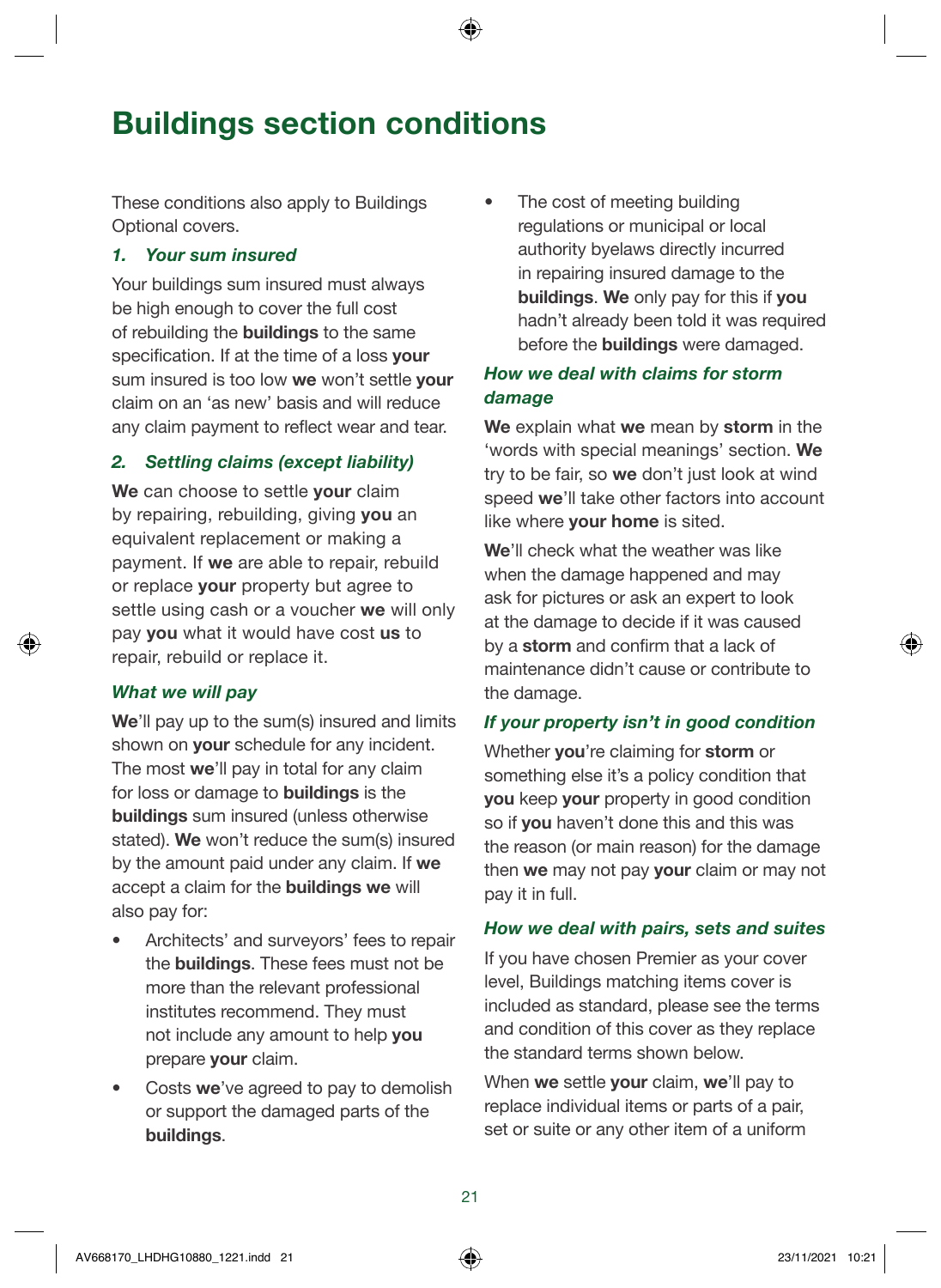### Buildings section conditions

nature, design or colour which have been lost or damaged but not for undamaged companion pieces or parts.

#### 3. Settling liability claims

For any incident (or series of related incidents) involving legal liability covered under the Buildings section we will try to negotiate with the person claiming against you (or their legal representative) to settle your claim for the lowest amount. In any event the most we'll pay is the limit shown on your schedule plus any costs and expenses we have agreed to pay.

#### 4. No-claim discount

If you make a claim under the Buildings section (including Buildings optional covers) we'll reduce your buildings no claim discount when **you** renew unless your discount is protected because you have bought Buildings Protected No Claim discount. If you don't claim we will increase your buildings no claim discount at renewal until you reach our maximum of 5 years.

See also the General conditions.

### Contents section

This section only applies when shown on your schedule.

Please see your schedule to check any limits applying to your cover.

#### What's covered?

#### Contents at the home <del>▽ </del>

**Our standard Contents cover will protect** you for loss or damage to contents in the home caused by any of the following things:

- 1. Fire (including smoke damage resulting from fire), explosion, lightning or earthquake.
- 2. Storm or flood (from overflow of external water sources, such as rivers, lakes and the sea).
- 3. Malicious people, vandals, riot, civil unrest, strikes, and labour or political disturbances.
- 4. Being hit by:
	- aircraft or other flying objects, or anything falling from them;
	- vehicles or animals (excluding domestic animals);
	- falling TV or radio receiving aerials or satellite dishes (including fittings and masts);
	- falling trees or branches.
- 5. Water escaping from water tanks, pipes, plumbed-in home appliances (such as washing machines and dishwashers), fixed equipment or fixed heating system.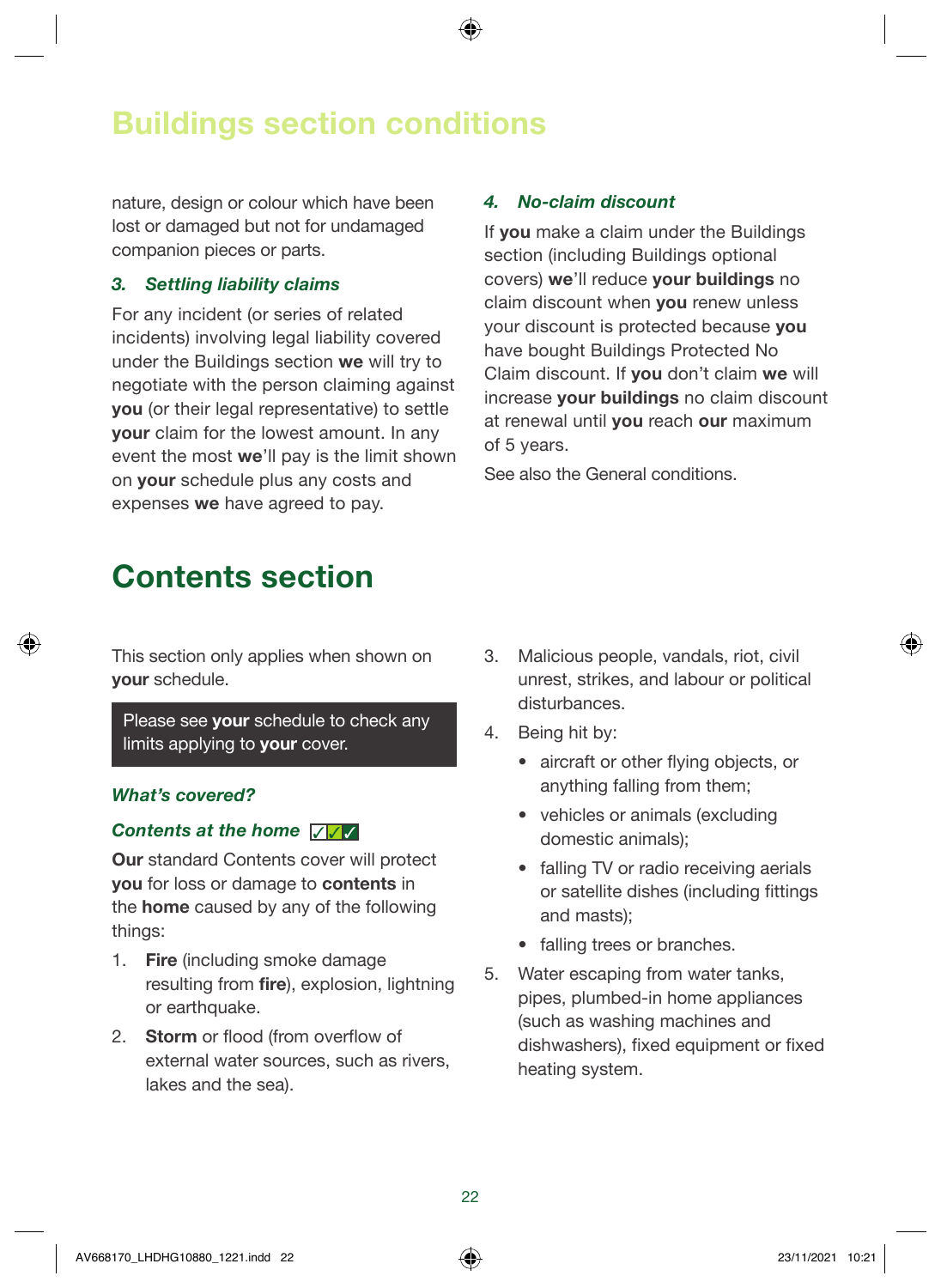### Contents section

- 6. Heating fuel leaking from a fixed heating system.
- 7. Theft or attempted theft.
- 8. Subsidence, heave or landslip.

#### Contents temporarily removed *from the home* <del>√ √</del>

Your contents are also covered while temporarily removed from the home to another place (except a furniture depository) in the British Isles for loss or damage as described in Contents paragraphs 1-8.

This provides some basic cover for contents which are temporarily taken away from the home – while studying at university or working away from home for example.

Wider cover (including accidental damage and loss) of belongings while anywhere in the world is available with the Personal Belongings option.

#### Loss of rent and cost of alternative accommodation **<del>▽** </del>

If your home can't be lived in because it's been damaged by something listed in Contents paragraphs 1-8 we will pay for the following until it's fit to be lived in:

- reasonable additional alternative accommodation costs for you (including your pets) if you live in the home;
- if you have a lodger or tenant we'll pay:
	- any rental income you lose from them; or

 - the reasonable additional accommodation costs for them (and their pets), so long as they don't have other insurance to cover it.

We'll always try to keep you (and/ or other occupants) in your home if we can. This may involve solutions to overcome temporary interruptions in essential facilities (like the loss of running water). If that isn't possible then we'll pay additional costs for 'reasonable alternative accommodation', taking into account all the circumstances of **vour** claim and we'll aim to get you back home in the shortest time possible, this is likely to be whilst repairs are ongoing. We'll consider how many people live in the **home**, how long you'll need the accommodation, what's available locally and what it costs. We are happy to discuss and can offer help in finding accommodation.

#### Business equipment **<u><del>x</u>** √ </u></del>

We will provide cover for loss or damage to business equipment while in the home by the causes listed under *Contents at the home* and accidental damage up to the limit shown on your schedule.

We will not cover:

- accidental damage to mobile phones, laptops or computer equipment designed to be portable;
- damage caused by wear and tear or anything which happens gradually;
- damage caused by the process of cleaning, washing, repairing or restoring any item;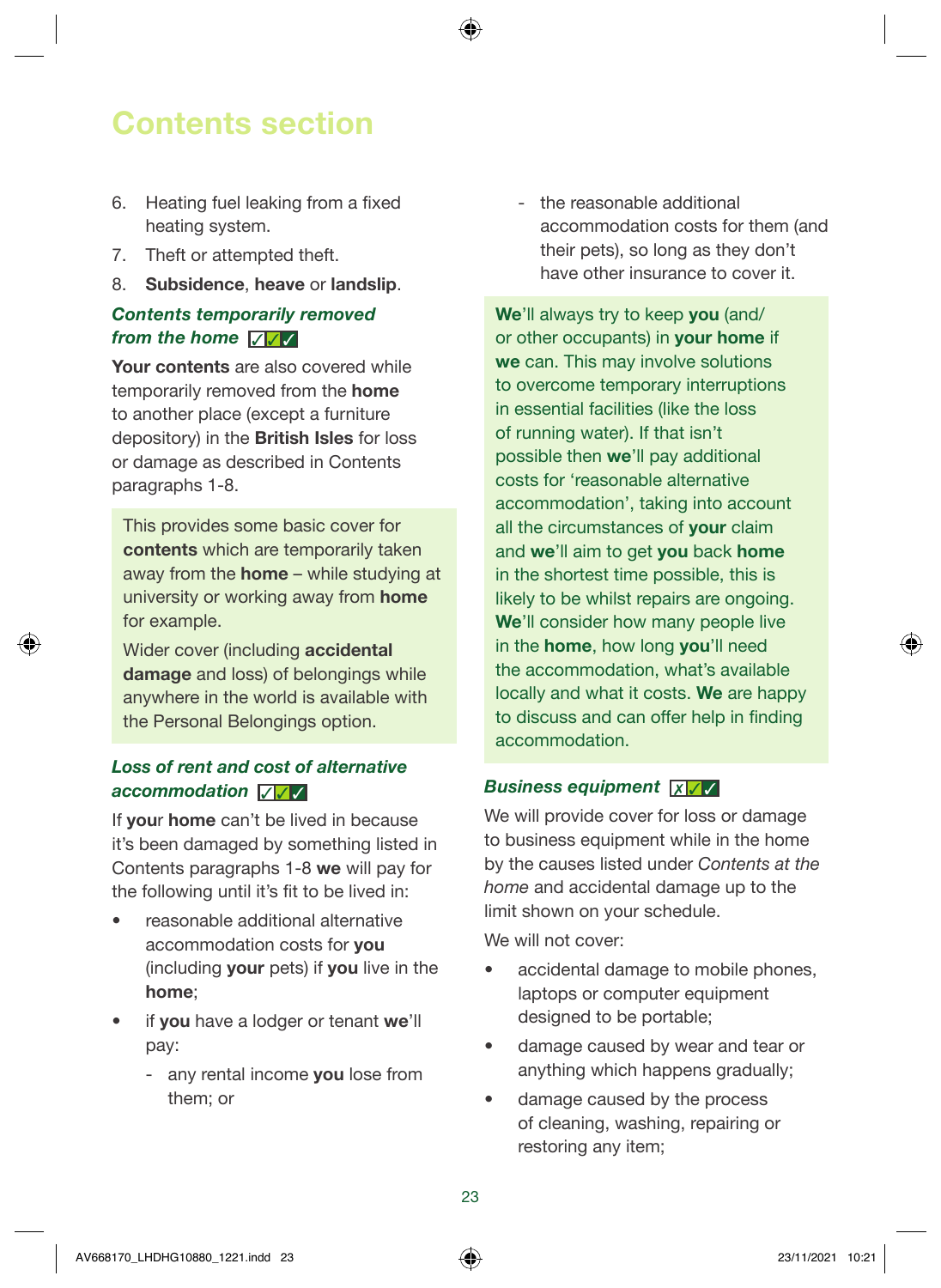### Contents section

- electrical or mechanical breakdown:
- loss in value;
- failure to use in line with the manufacturer's instructions;
- damage caused by chewing, scratching, tearing or fouling by domestic animals.

#### Replacement locks  $∇ √$

If the keys to external doors of your home (or alarms or safes fitted inside it) are lost or stolen, we'll pay to replace the locks or lock mechanisms.

#### Contents in the garden **<del>x**</del>

We will provide cover for loss of or damage to contents by any of the causes listed under *Contents at the home* happening in the open within the boundaries of the home, up to the limit shown on your schedule.

We will not cover:

- loss or damage that happens after the home has been left unoccupied for more than the period shown on your schedule;
- loss of or damage to pedal cycles.

#### Contents extra garden cover **x** √ √

If your garden is damaged by:

- a. fire, explosion, lightning, malicious acts, riot, theft or attempted theft; or
- b. being hit by
	- aircraft or other objects or items dropped from them;
	- vehicles or animals (not including domestic animals);

we will pay the cost of re-landscaping up to the limit shown on your schedule.

The most we will pay for any one tree, shrub or plant is the limit shown on your schedule.

In addition, the 'contents in the garden' cover limit shown on

your schedule is increased by £1000.

We will not cover anything which is excluded by the Contents section.

#### Garden re-landscaping **X**

If the plants or trees in the **garden** are lost or damaged by any of the following we'll pay the re-landscaping costs to put things right:

- Fire (including smoke damage resulting from **fire**), explosion, lightning or earthquake.
- Being hit by:
	- aircraft or other flying objects, or something falling from them; or
	- vehicles or animals.
- Theft or attempted theft.
- Malicious people, vandals, riot, civil unrest, strikes, or labour or political disturbances.

#### Food in freezers √ √ √

We'll pay to replace food stored in your home freezer which has been damaged by an accidental change in temperature or contaminated by freezing agents.

It isn't 'accidental' if the power goes off because the supplier deliberately turns it off or their employees take strike action.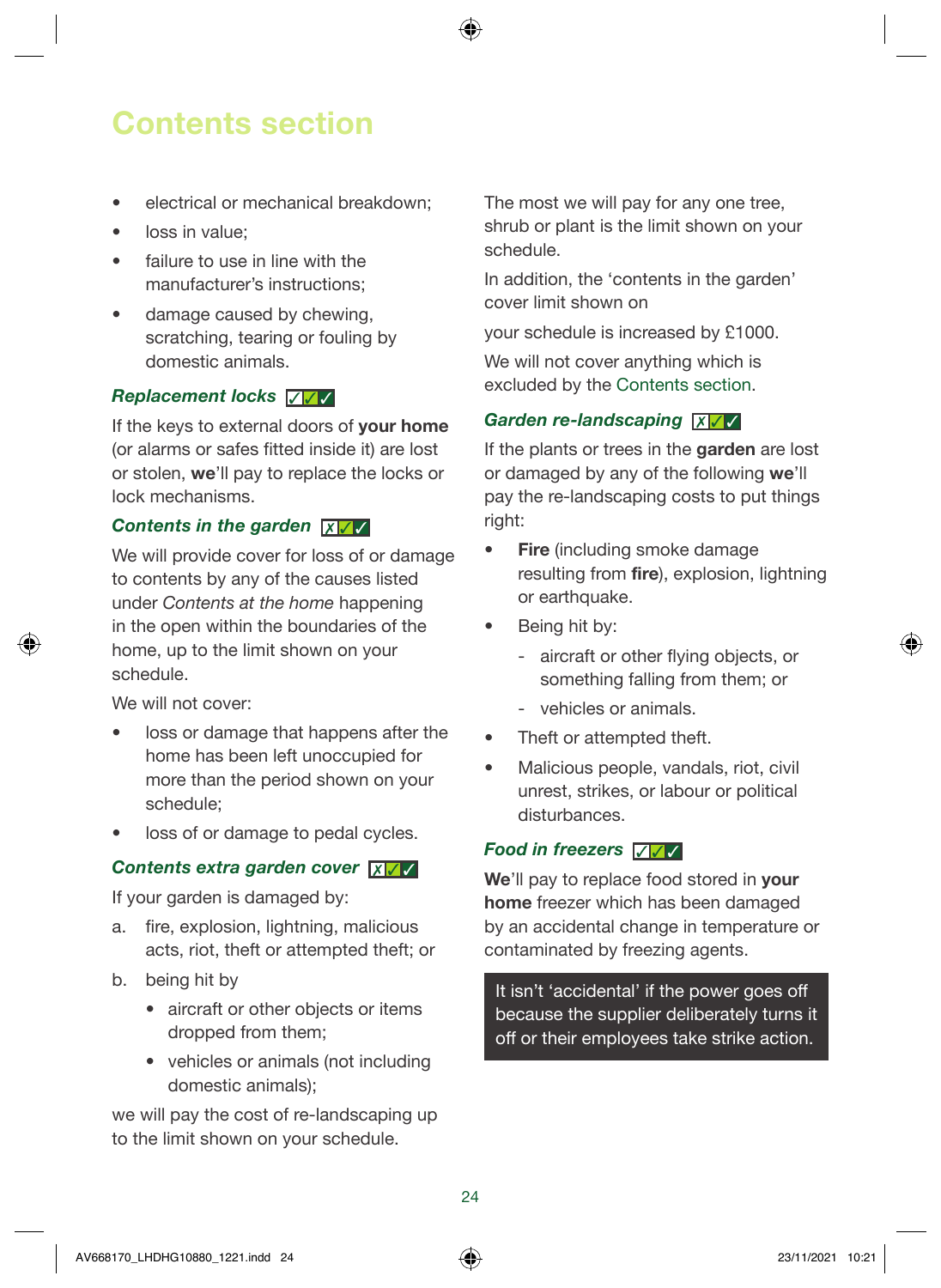### Contents section

#### Domestic heating fuel and metered *water* **<del>**⊽ </del>

We'll pay for loss of your home heating fuel or metered water that accidentally leaks or get stolen.

#### Emergency access

We'll pay for loss or damage to contents caused by someone accessing your home to deal with a medical emergency, or to prevent damage to the home. There's no excess to pay.

#### Household removals

If a professional remover is moving your contents from the home to your new permanent home, we'll cover theft of or accidental damage to your contents (except personal money, jewellery, watches or items of gold) happening during the move (and for up to 7 days afterwards while in temporary storage) within the British Isles.

#### Religious festivals and wedding gifts  $\boxed{\mathbf{X} \mathbf{I} \mathbf{I} \mathbf{I} \mathbf{I}}$

We will increase the sum insured for contents by the amounts shown on your schedule

- during any month in which you celebrate a religious festival, to cover gifts and food bought for the occasion;
- during the 30 days before and 30 days after your wedding day to cover wedding gifts.

#### Occupiers, employers, personal and tenants Liability

These covers are standard with **your** Contents cover. Details of the cover and the exclusions are shown in the **Your** legal liabilities section of this booklet.

#### Fatal injury benefit ✗ ✓ ✓

We will pay the fatal injury benefit if **vou** are injured at **your home** by fire. explosion, lightning or an intruder and, as a direct result of that injury, die within 3 months. There's no excess to pay.

#### Title deeds  $\overline{X}$   $\overline{Y}$

We will pay the cost of preparing new title deeds to the home up to the limit shown on your schedule, if they are lost or damaged by any of the causes listed under *Contents in the home*.

#### Contents matching items **XX**

This section only applies when shown on your schedule.

This cover applies to the Contents, Accidental damage cover to contents in the home and Personal belongings section(s) where selected.

We will pay the cost to replace any undamaged items of contents forming part of a pair, set, suite or other item of a uniform nature or design, when:

- insured damage happens to matching items of:
	- personal belongings;
	- contents within the same room or open plan area and;
- replacements cannot be matched.

The most we will pay to replace undamaged items is the limit shown on your schedule.

If we ask, you must give us any undamaged items which we have paid to have replaced.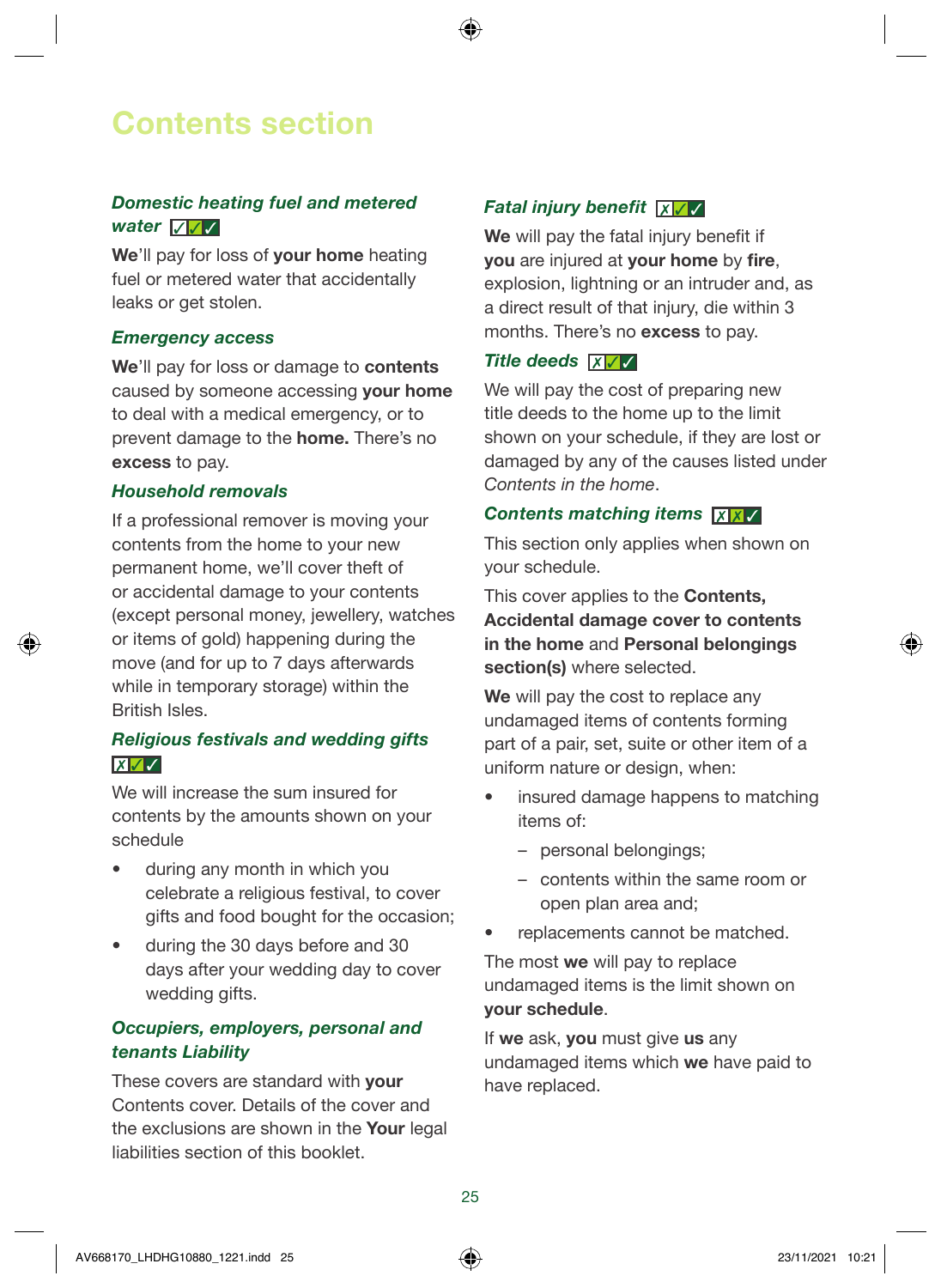### Contents section – what's not covered?

- Anything shown in the General exclusions.
- The relevant excess shown on your schedule (unless we tell you in any part that an excess doesn't apply).
- Loss or damage caused by water escaping due to faulty, failed, inadequate or lack of grout or sealant.
- Loss or damage as described below when **your home** has been left unoccupied for more than the period shown on **your** schedule:

(a) Loss or damage caused by

- malicious people or vandals;
- water escaping from a fixed domestic heating or plumbing system, plumbed -in home appliance or water tank;
- heating fuel leaking from a fixed heating system;
- theft or attempted theft.
- (b) Loss or damage of any kind to contents in the garden.
- Chewing, scratching, tearing or fouling by domestic animals.
- Theft, attempted theft, malicious damage or vandalism by paying guests, tenants or you.
- Theft where someone deceives you to steal your property (e.g. tricks you into handing it over or 'buys' it without making a proper payment). This doesn't apply where they only use deception to get into your home to steal property.
- Theft of the following items unless someone has broken into or out of the home by using force and violence or has got into the home by deception:
	- a. personal money;
	- b. contents (including personal money) if you live in a non-selfcontained flat.
- Theft if you live in a self-contained flat and the theft is from any other part of the building that other people have access to (e.g. if you leave something in the corridor outside your flat).
- Theft of pedal cycles from the garden unless securely locked to an object that can't be moved.
- For contents temporarily removed from the home we won't cover:
	- theft, unless someone has broken into or out of a building by using force and violence or deception to get in;
	- items removed for sale or exhibition;
	- storm or flood damage to contents not in a building.
- Damage caused by riverbank and coastal erosion.
- Contents which are insured by any other policy.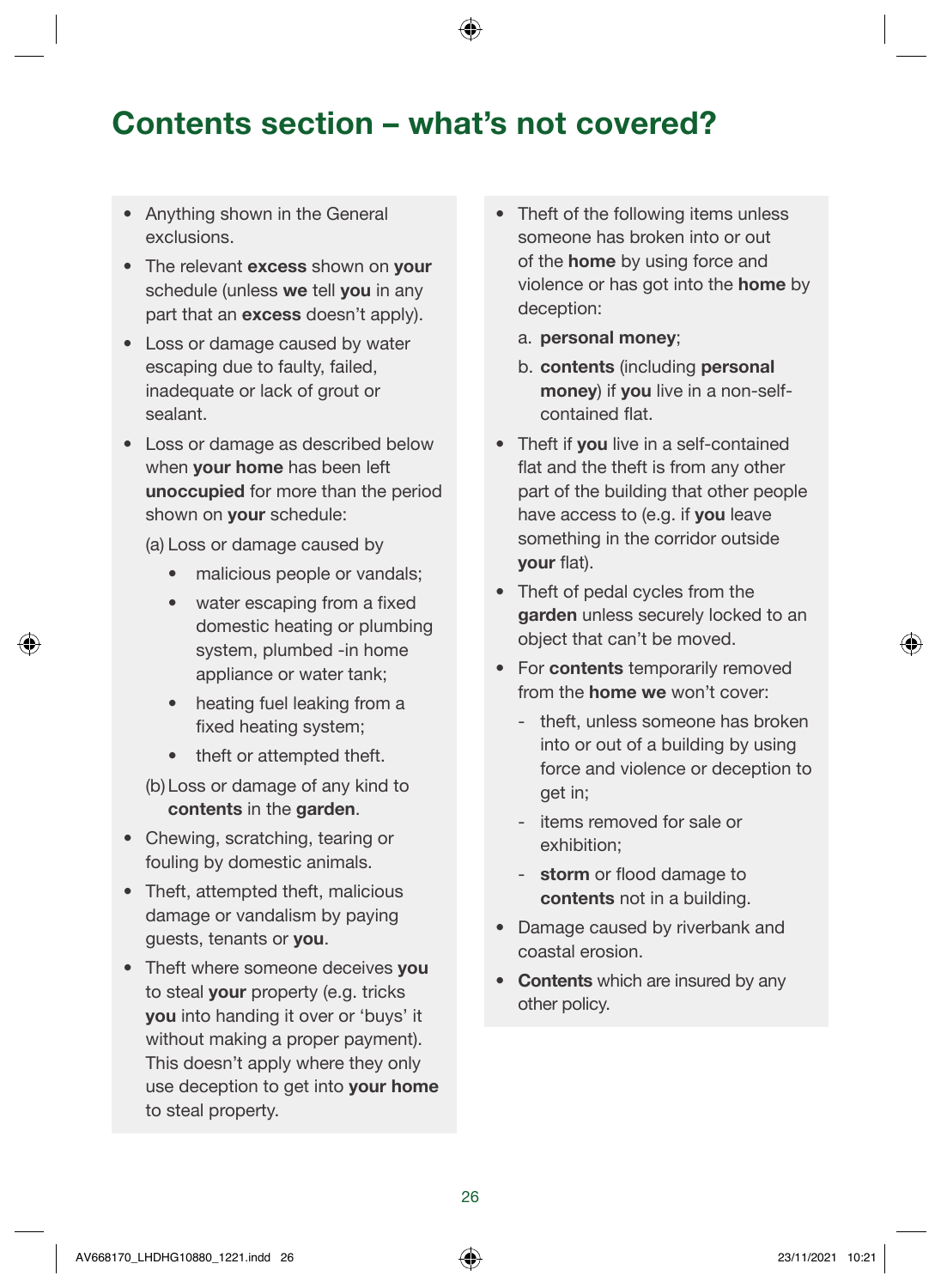### Contents section – optional covers

These covers only apply if shown on **your** schedule.

#### Please see your schedule to check any limits applying to **your** cover.

#### Accidental damage to non-portable home entertainment equipment, mirrors and glass  $\Box$

#### What's covered?

We will pay for accidental damage which isn't covered by the Contents section:

- 1. happening in the **home** to:
	- mirrors, glass tops or fixed glass in furniture and ceramic glass in cooker hobs;
	- any of the following things if they are not designed to be portable: television sets (including digital and satellite receivers), DVD recorders and players, games consoles, home computers and audio equipment;

An item is 'portable' if it can be used away from the **home** on battery or solar power. Cover for these items is available under 'Extra accidental damage', or under 'Personal belongings' (this gives our widest cover both in and away from home).

2. to receiving aerials, dishes and CCTV cameras fixed to the home.

#### What's not covered?

- Anything shown in 'Contents section - what's not covered' or shown in the General exclusions.
- Chewing, scratching, tearing or fouling by domestic animals.

#### Extra accidental damage to contents  $\Box$

#### What is covered?

All other accidental damage to contents which happens in your home which isn't covered by the Contents section or by Accidental damage to non-portable home entertainment equipment, mirrors and glass.

#### What's not covered?

- Anything shown in 'Contents section - what's not covered' or shown in the General exclusions.
- Chewing, scratching, tearing or fouling by domestic animals.
- Food, clothing, stamps and pedal cycles
- Damage caused by:
	- moths, vermin, insects, fungus, damp, rust, wet or dry rot or weather conditions;
	- water entering from the outside of your home which was not as a result of a storm or flooding (from overflow of external water sources such as rivers, lakes and the sea).
	- the process of cleaning, washing, repairing or restoring any item.
- Loss or damage caused by paying guests or happening while the home or any part of it is lent, let or sublet.
- Any loss that is not the direct result of the insured incident itself.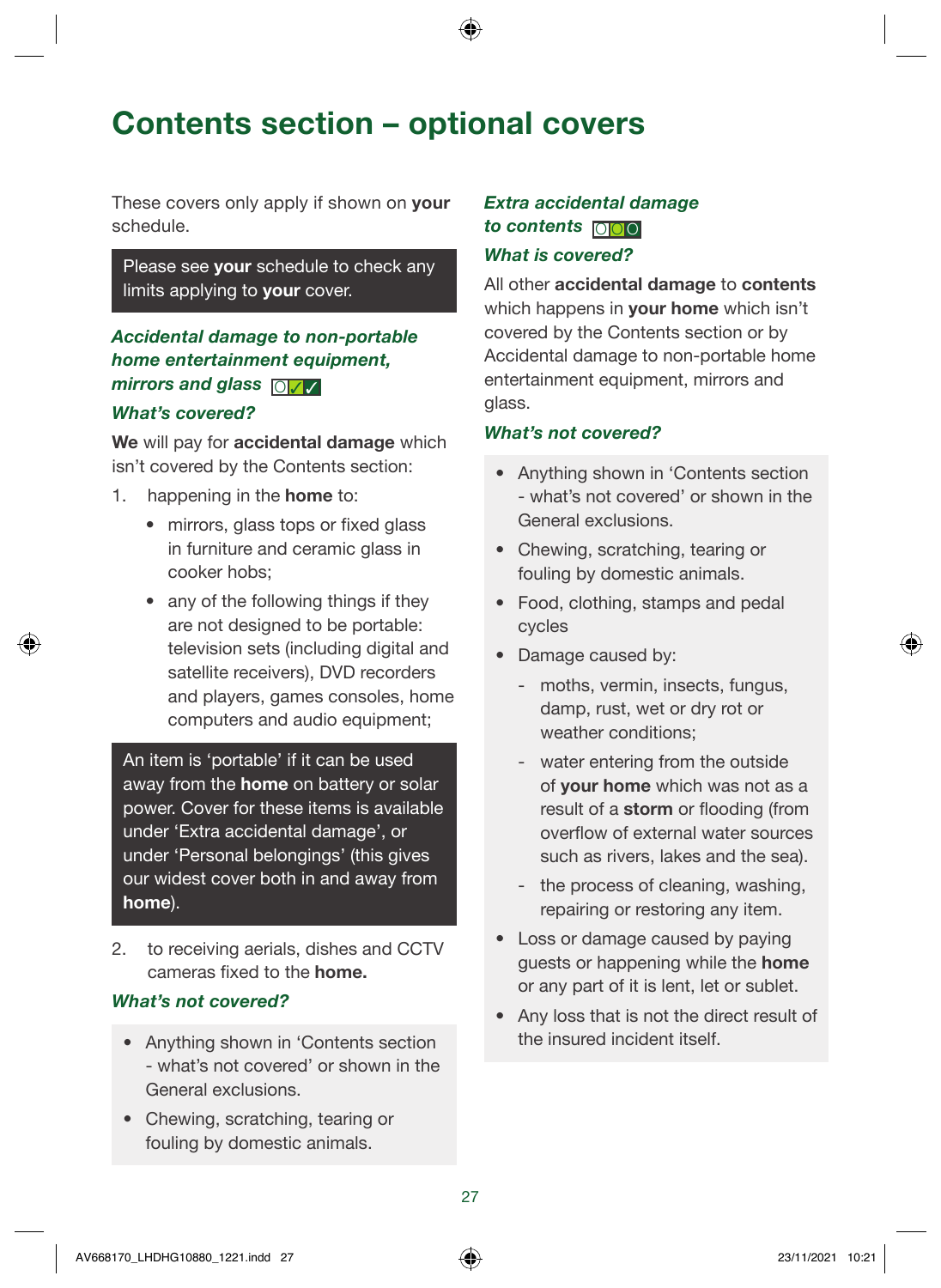### <span id="page-27-0"></span>Contents conditions

#### 1. The sum insured

Your **contents** sums insured (as explained below) must be high enough to replace the relevant property 'as new' (apart from clothing and linen, where a deduction may be made for wear and tear and loss in value).

- Your overall contents sum insured must be enough to replace all your contents and unspecified valuables) in your home.
- Your unspecified valuables sum insured (which is part of your overall contents sum insured) must be high enough to replace all **vour valuables** which are worth less than the valuables single article limit.
- Other **valuables** (those worth more than the single article limit) must be specified and insured for their full replacement value. The value of specified items doesn't need to be included in your contents sum insured as they are payable in addition.

When working out what **contents** sum insured you need you don't have to include items you've insured under the Personal belongings section as these items are already covered at your home.

If at the time of a loss **your** sum(s) insured are too low we won't settle your claim on an 'as new' basis and will reduce any claim payment to reflect wear and tear.

#### 2. Settling claims (except liability)

We can choose to settle your claim by repairing, giving you an equivalent replacement (for mobile phones this includes providing a refurbished model) or making a payment. Where we provide you with a refurbished mobile phone our aim will be to let vou keep vour existing number but if, for reasons beyond our control, you can't then your replacement phone will be connected to a new number.

If we are able to repair or replace vour property but agree to settle using cash or a voucher we will only pay you what it would have cost us to repair or replace it.

#### What we will pay

We'll pay up to the sum(s) insured and cover limits for each incident (unless we tell you otherwise). You can find the sum(s) insured and limits on your schedule.

We won't reduce the sum(s) insured by the amount paid under any claim. However, if you claim for loss/theft of a specified item and you don't replace the item you should arrange for it to be removed from your policy, so you don't pay for cover you don't need.

#### How we deal with pairs, sets and suites

If you have chosen Premier as your cover level, Contents matching items cover is included as standard, please see the terms and condition of this cover as they replace the standard terms shown below.

When we settle your claim, we'll pay to replace individual items or parts of a pair, set or suite or any other item of a uniform nature, design or colour which have been lost or damaged but not for undamaged companion pieces or parts.

#### Proof of value and ownership

When you make a claim, it is your responsibility to prove any loss. To help with your claim we recommend you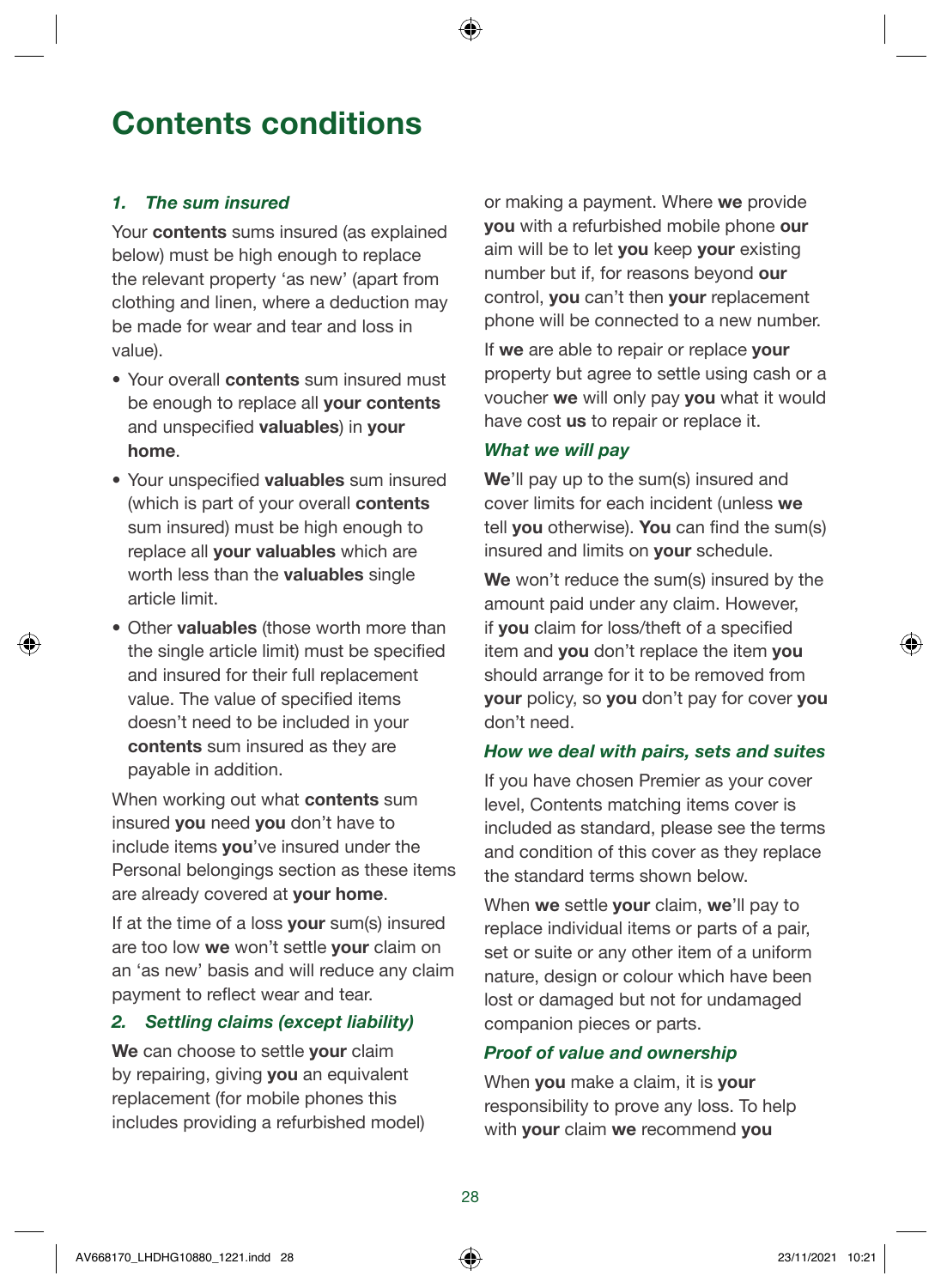### Contents conditions

keep receipts, valuations, photographs, instruction booklets and guarantee cards.

#### 3. Settling liability claims

For any incident (or series of related incidents) involving legal liability covered under the Contents section we will try to negotiate with the person claiming against you to settle your claim for the lowest amount. In any event the most we'll pay is the relevant limit shown on **vour** schedule. For claims under Occupiers, Personal and Employers liability we will also cover any costs and expenses we have agreed to pay.

#### 4. No-claim discount

If you make a claim under the Contents section (including any Contents optional covers) or the Personal belongings section we will reduce your contents no-claim discount at the renewal date of your policy unless your discount is protected because you have bought Contents Protected No Claim discount.

If you don't claim we will increase your contents no claim discount at renewal until you reach our maximum of 5 years.

See also the General conditions section.

### Personal belongings

This section only applies when shown on your schedule.

Please see your schedule to check any limits applying to your cover.

#### What is covered?

#### 1. Personal belongings

Loss of or damage to personal belongings (as detailed on your schedule) which happens at your home or anywhere else in the world.

Where your schedule shows you have cover for pedal cycles this includes their parts, spares and accessories

#### 2. Credit and debit cards

This cover only applies if shown on **your** schedule

Money you lose and can't recover as a result of somebody misusing your debit or credit card after it was lost or stolen. We will also cover any costs, we have agreed to in writing, incurred before the card issuing company has received notice of the loss, as long as you keep to the terms of your card agreement.

You can only claim under this cover if:

- the card is solely used for social, domestic or charitable purposes;
- you tell the card issuing company that the card is missing within 24 hours of discovering it.

No excess applies to this cover.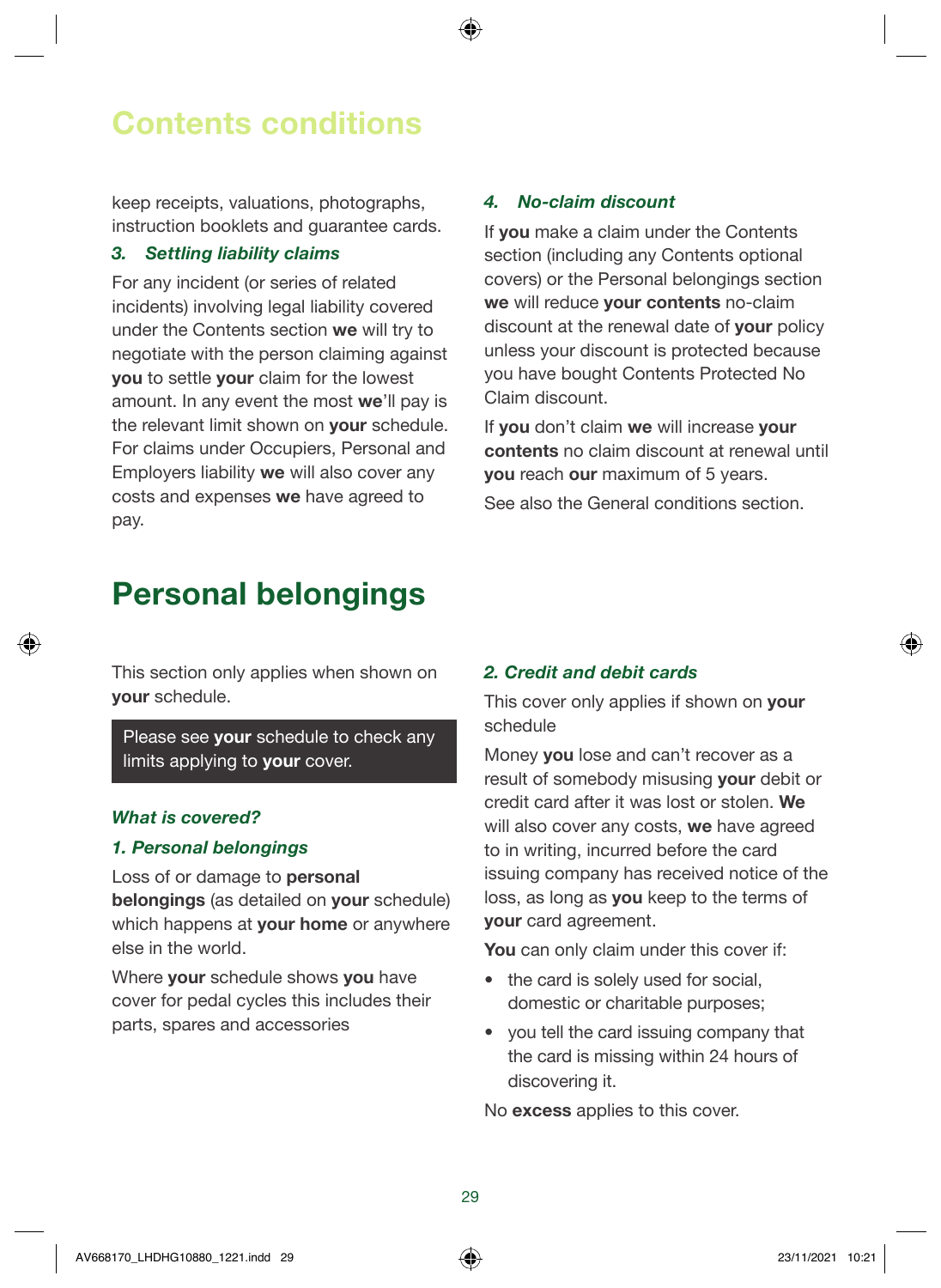### Personal belongings

Under current regulations when a card is lost or stolen (or the card details obtained fraudulently) if the cardholder has acted reasonably and followed the card terms and conditions he/she will be able to reclaim most (if not all) of the unauthorised charges from the card issuer. There are certain exceptions when the card issuer may charge a limited amount for charges made before they are told of the card loss or misuse. Our cover will reimburse the cardholder within the policy terms for unrecoverable charges.

#### What's not covered?

- Anything shown in the General exclusions.
- The relevant Contents excess shown on your schedule.
- Theft of personal belongings from an unattended vehicle unless the property was inside a concealed luggage compartment or closed glove compartment of a locked vehicle which has been broken into by using force and violence.
- Theft where someone deceives you to steal your property (e.g. tricks you into handing it over or 'buys' it without making a proper payment). This doesn't apply where they only use deception to get into your home to steal property.
- Theft, attempted theft, malicious damage or vandalism by paying guests, tenants or you.
- Loss or damage caused by:
	- moths, vermin, insects, fungus, damp, rust, wet or dry rot and weather conditions:
	- the process of cleaning, washing, repairing or restoring any item.
- Confiscation or detention by Customs or other officials.
- If your schedule shows you have cover for pedal cycles they won't be covered for theft unless:
	- in **vour** immediate custody and control; or
	- securely locked to an object that can't be moved; or
	- locked inside a concealed boot or concealed luggage compartment of a locked vehicle which has been broken into by using force and violence; or
	- in a locked building.
- Pedal cycles which are electrically assisted.
- Any loss or damage covered by another policy.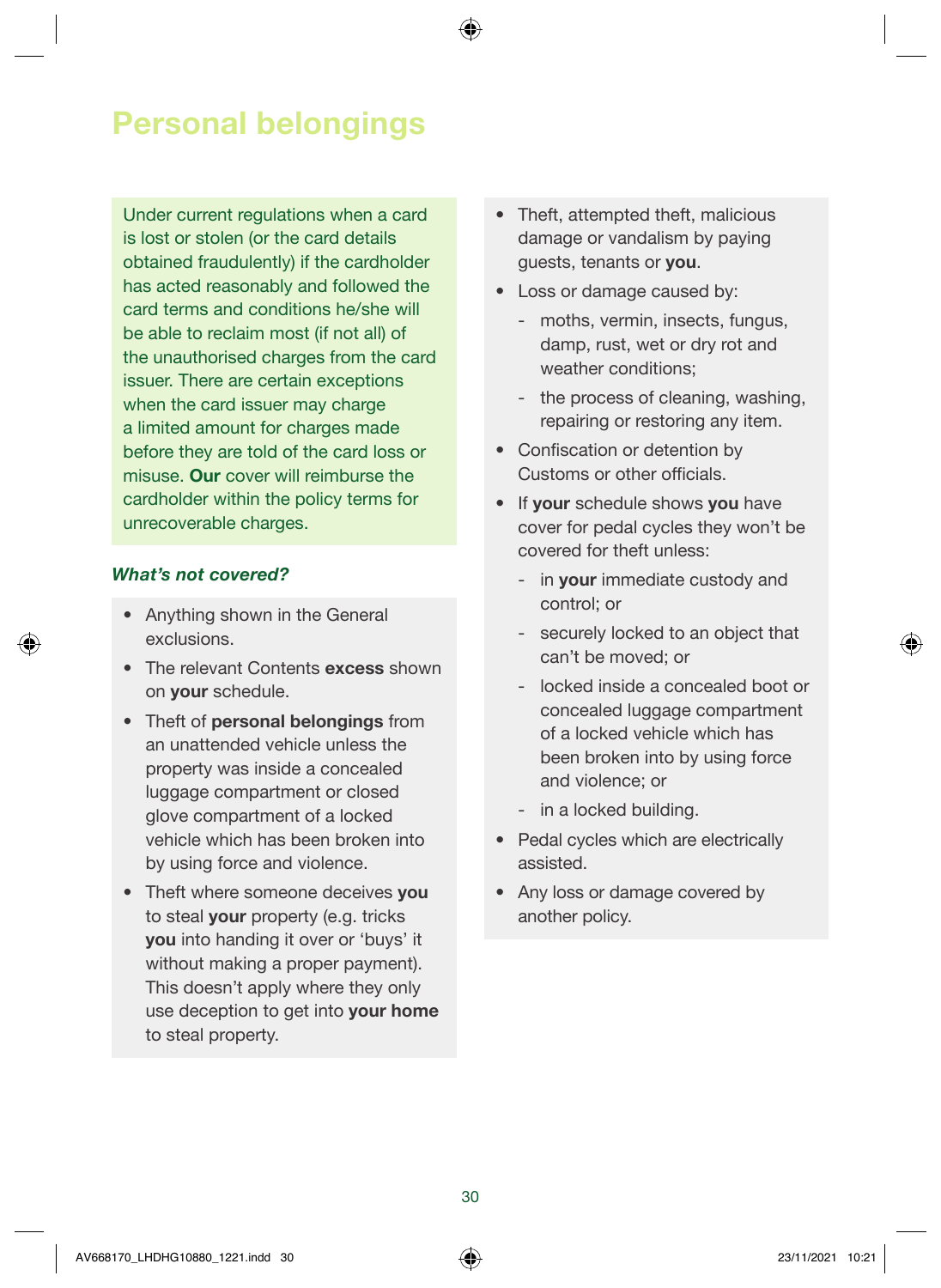### Personal belongings conditions

#### 1. The sum insured

You must insure your items for 'full value'. This means your sum(s) insured must be worked out on the following basis:

- For specified personal belongings it must be high enough to replace the item 'as new'.
- For **pedal cycles** it must be high enough to replace your most expensive cycle 'as new'.
- For unspecified personal belongings it must be high enough to replace all the belongings you are likely to take away from your home at any one time 'as new'.

If at the time of a loss your sum(s) insured are too low we won't settle vour claim on an 'as new' basis and will reduce any claim payment to reflect wear and tear.

#### 2. Settling claims

We can choose to settle your claim by repairing, giving you an equivalent replacement (for mobile phones this includes providing a refurbished model) or making a payment. Where we provide you with a refurbished mobile phone our aim will be to let you keep your existing number but if, for reasons beyond our control, you can't then your replacement phone will be connected to a new number. If we are able to repair or replace your property but agree to settle using cash or a voucher we will only pay you what it would have cost us to repair or replace it.

#### What we will pay

We'll pay up to the sum(s) insured and cover limits for each incident (unless we tell you otherwise). You can find the sum(s) insured

and limits on **vour** policy schedule

We won't reduce the sum(s) insured by the amount paid under any claim. However, if you claim for loss/theft of a specified item and you don't replace the item you should arrange for it to be removed from your policy, so you don't pay for cover you don't need.

#### How we deal with pairs, sets and suites

If you have chosen Premier as your cover level, Contents matching items cover is included as standard, please see the terms and condition of this cover as they replace the standard terms shown below.

When we settle your claim, we'll pay to replace individual items or parts of a pair, set or suite or any other item of a uniform nature, design or colour which have been lost or damaged but not for undamaged companion pieces or parts.

#### Proof of value and ownership

When you make a claim, it is your responsibility to prove any loss. We therefore recommend **you** keep receipts, valuations, photographs, instruction booklets and quarantee cards to help us settle your claim.

#### 3. No-claim discount

If you make a claim under the Contents section (including any Contents optional covers) or the Personal belongings section we will reduce your contents no-claim discount at the renewal date of your policy unless your discount is protected because you have bought Contents Protected No Claim discount.

If you don't claim we will increase your contents no-claim discount at renewal until you reach our maximum of 5 years.

See also the General conditions section.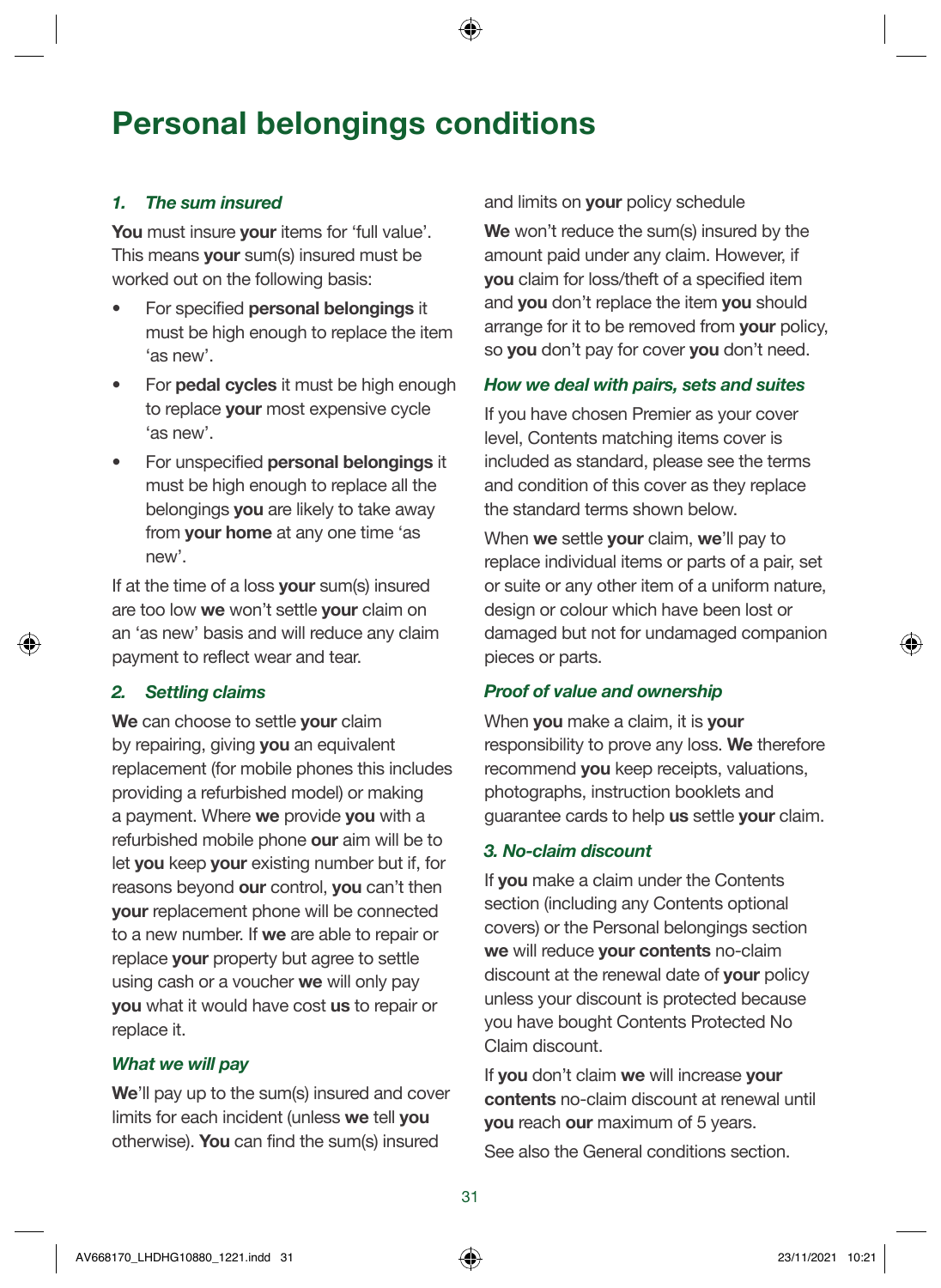### <span id="page-31-0"></span>Your legal liabilities section

Please read this section carefully in conjunction with your policy schedule to understand which parts of the cover apply to you. Please see your schedule to check the limits applying to your cover.

#### What's covered?

We will cover your legal liability to pay damages and claimants costs and expenses for:

- accidental bodily injury or illness;
- accidental loss of or damage to property

which happens during the period of insurance in the United Kingdom, the Channel Islands and the Isle of Man (or another country which you are temporarily visiting) where your responsibility arises as shown below:

| Where you are<br>legally liable: | What is covered?                                                                                                                                                                                                                                                                                                                                                                                                                                                                                                             | Does this cover<br>apply to me?                   |
|----------------------------------|------------------------------------------------------------------------------------------------------------------------------------------------------------------------------------------------------------------------------------------------------------------------------------------------------------------------------------------------------------------------------------------------------------------------------------------------------------------------------------------------------------------------------|---------------------------------------------------|
| 1. as owner                      | Your Liability to the public<br><b>Your</b> liability as owner (not as occupier) of the <b>home</b><br>(including the land belonging to it). Cover includes claims<br>made against you, under Section 3 of the Defective<br>Premises Act 1972 (or the defective Premises Northern<br>Ireland Order 1975) for any former property owned and<br>insured under this policy, for accidents happening during<br>the period of insurance or up to seven years afterwards,<br>provided they are not covered by any other insurance. | Yes, if your<br>policy covers<br><b>Buildings</b> |
| 2. as occupier                   | <b>Occupiers Liability</b><br>Your liability as occupier (not as owner) of the home,<br>including the land belonging to it.                                                                                                                                                                                                                                                                                                                                                                                                  | Yes, if your<br>policy covers                     |
| 3. in a personal<br>capacity     | <b>Personal Liability</b><br>Your liability in a personal capacity (not as owner or<br>occupier of any building, land or fixed property). This<br>includes accidents from your leisure activities such as golf<br>or cycling.                                                                                                                                                                                                                                                                                                | Contents                                          |
| 4. as employer                   | <b>Employers Liability</b><br><b>Your</b> liability as employer of a <b>domestic employee</b> such<br>as a cleaner or gardener where the accident happens<br>from, or in the course of their domestic employment with<br>you.                                                                                                                                                                                                                                                                                                |                                                   |

No excess applies for claims under 1-4 above.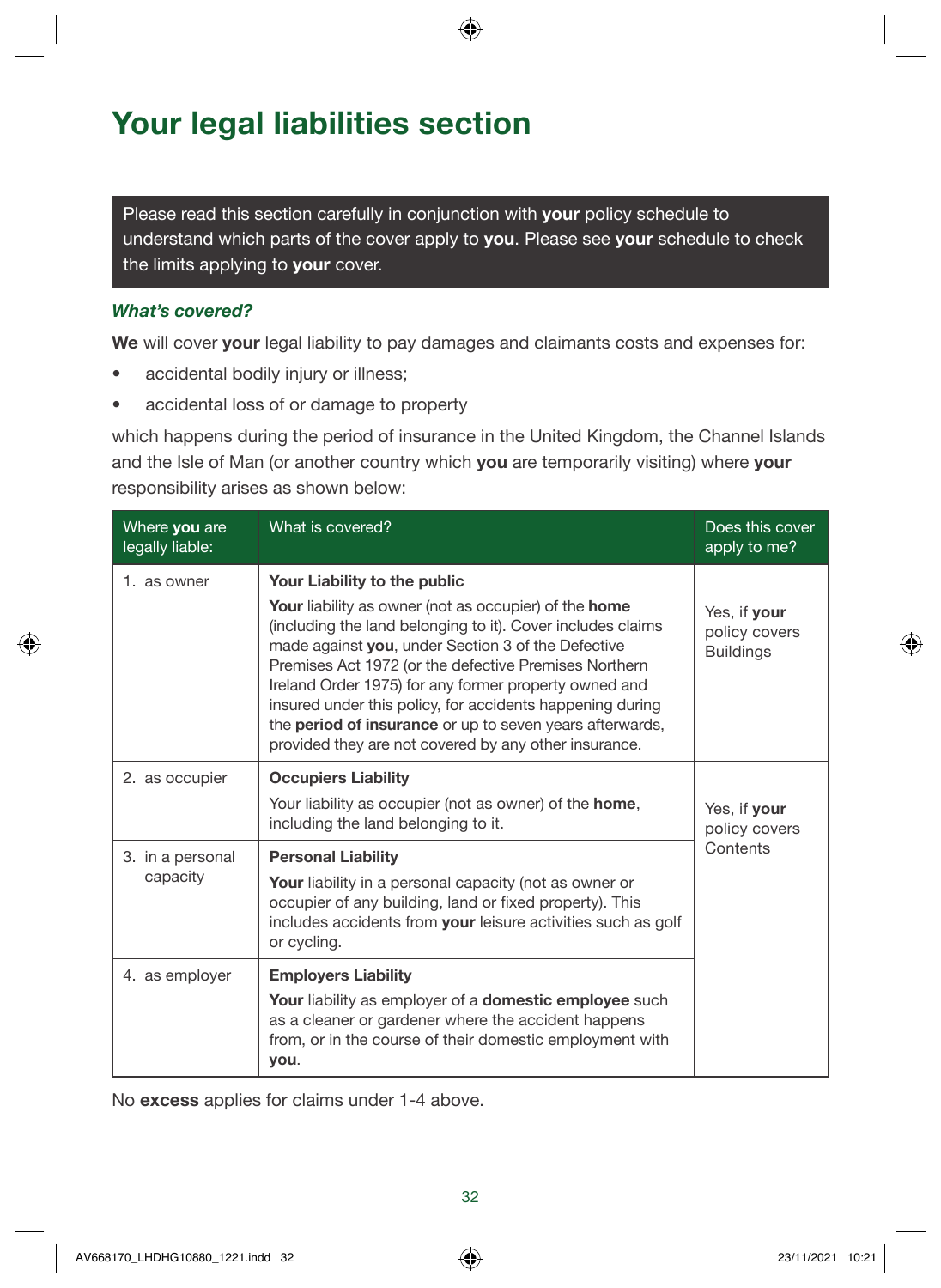### Your legal liabilities section

#### Important note

Accidents which happen in buildings or on land are, in law, nearly always the responsibility of the person who lives there, rather than the owner.

If you own the home and also live in it (e.g. your main home or your holiday home), any liability arising as occupier is not included with Buildings cover, but this is provided if you take Contents cover.

If you own the **home** but don't live in it (e.g. if you are a landlord) liability arising from you owning the home is provided if you have chosen Buildings cover.

#### What's not covered?

We won't cover liability in connection with:

- a. any employee for anything which happens from, and in the course of their employment with you (except as shown under 4. Employers Liability, where this cover applies);
- b. boats, boards and craft designed to be used on or in water, caravans, drones or aircraft except:
	- watercraft that are only propelled by oars or paddles;
	- pedestrian-controlled toys or models (this does not include drones);
- c. any trade, business or profession (except as landlord of the home);
- d. passing on of an infectious disease or virus;
- e. any motorised vehicle;
- f. loss of or damage to property belonging to you or in your care or control;
- g. any agreement unless you wouldstill have been legally liable without that agreement;
- h. dangerous dogs as defined in the Dangerous Dogs Act 1991 or any later legislation;
- i. dogs when you are outside the boundaries of the land belonging to the home;
- j. you owning, keeping or using any horses, ponies, donkeys or mules;
- k. bodily injury or illness to you;
- l. bodily injury or illness to you;
- m. anything shown in the General exclusions

Where a claim relates to your employment of a domestic employee exclusions (a) to (d) will not apply and exclusion (e) will not apply unless protection is needed under any of the Acts, Laws or Regulations which govern the driving or use of any motor vehicle in Great Britain, Northern Ireland, the Isle of Man and the Channel Islands.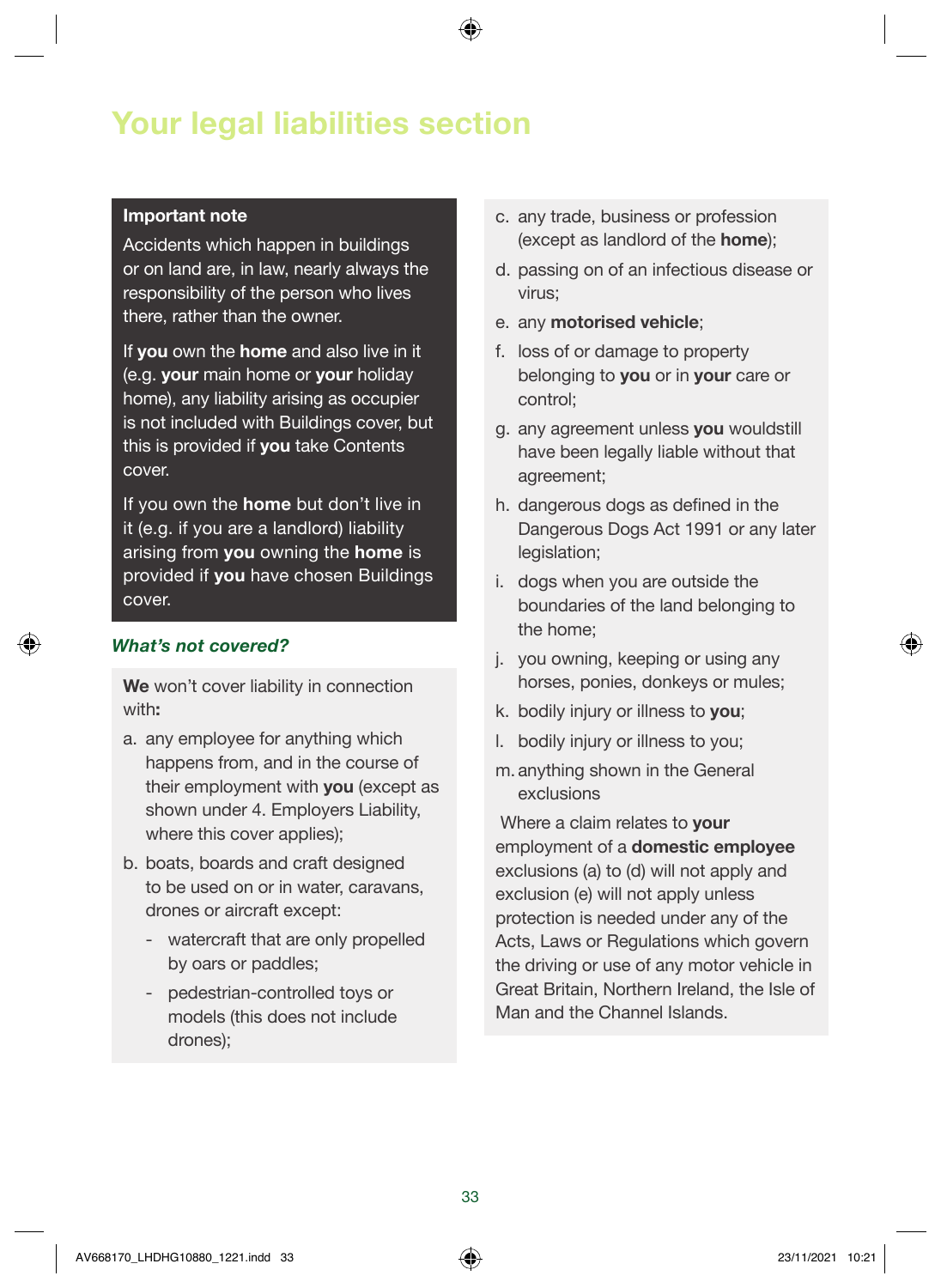### Your legal liabilities section

#### Added benefit if you are renting your *home*

#### What's covered?

#### Tenant's Liability

Your legal liability as tenant for:

- a. loss of or damage to the home and fixtures and fittings and contents belonging to the landlord while at the home by anything shown in the Contents Section paragraphs 1-8
- b. accidental damage to:
	- fixed glass forming part of the buildings and sanitary fittings installed in the home.

 - cables, pipes, septic tanks and drain inspection covers which serve the home.

#### What isn't covered?:

- Loss or damage caused by building work which involves alterations, renovations, extensions or repairs.
- Anything shown in Contents 'What isn't covered?' or in the General exclusions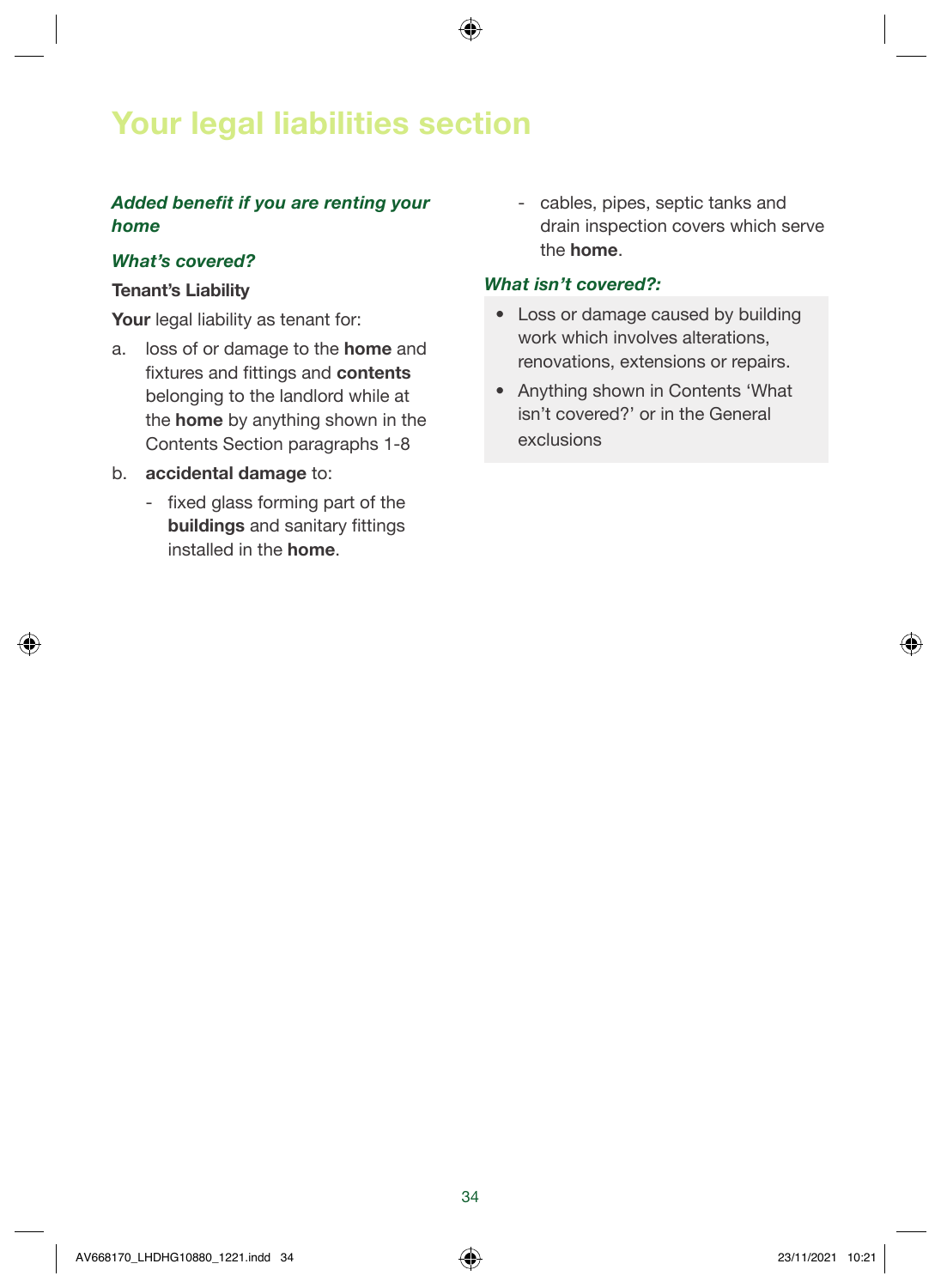### <span id="page-34-0"></span>Legal services

This cover will only apply if it is shown on your schedule.

#### How to get assistance – Call us first to get help and advice on 0345 030 6902.

| 1. | For confidential legal<br>advice call 0345 030 6902.<br><b>Our</b> legal helpline is<br>available 24 hours a day,<br>365 days a year<br>Please have your policy<br>number ready | This cover is to help you and your family, to pursue or<br>defend legal claims. The issues we may be able to help<br>with are described in the Your cover and insured events<br>section.<br>As soon as you become aware of an issue, please call the 24<br>hour helpline on 0345 030 6902 and we will ensure you are<br>provided with help and advice on a private legal matter<br>for you or a member of your household, and you can call<br>for advice as many times as you need to. It is important<br>that you tell us about a dispute as soon as possible after<br>it happens as this may improve your chances of winning<br>the case (known as prospects of success). |
|----|---------------------------------------------------------------------------------------------------------------------------------------------------------------------------------|-----------------------------------------------------------------------------------------------------------------------------------------------------------------------------------------------------------------------------------------------------------------------------------------------------------------------------------------------------------------------------------------------------------------------------------------------------------------------------------------------------------------------------------------------------------------------------------------------------------------------------------------------------------------------------|
| 2. | We'll discuss the issue<br>with you and help you<br>understand your options                                                                                                     | We'll help you understand what your legal rights are,<br>what course of action is available to you, if that action<br>can be taken by you or whether you need to consult with<br>a lawyer. We will also advise you if your issue could be<br>covered under this Legal Services Insurance.                                                                                                                                                                                                                                                                                                                                                                                   |
| 3. | If your issue is covered<br>under this policy we'll<br>provide you with a lawyer                                                                                                | If your claim is accepted we will provide you with a<br>lawyer who specialises in the law relating to your claim.<br>You do not have to find your own lawyer as we have<br>access to a range of leading expert lawyers waiting to<br>help you.                                                                                                                                                                                                                                                                                                                                                                                                                              |
| 4. | You will be asked to<br>provide evidence                                                                                                                                        | Should you wish to pursue a claim the lawyer will need you<br>to provide as much information as possible to support your<br>case. This could include: copy of contracts, witness details,<br>correspondence with anyone regarding your claim etc. You<br>are responsible for providing evidence to support your case<br>at your own cost.                                                                                                                                                                                                                                                                                                                                   |
| 5. | The lawyer will assess<br>your case to determine<br>your chances of winning                                                                                                     | The lawyer will first assess how likely you are to win your<br>case. We call this 'prospects of success', and we explain<br>this in more detail in the Further information section. The<br>lawyer who is acting for you decides this.<br>If the lawyer believes that you are more likely than not to<br>win your case then they will pursue it for you and we will<br>pay their costs and expenses up to the amount shown on<br>your schedule.                                                                                                                                                                                                                              |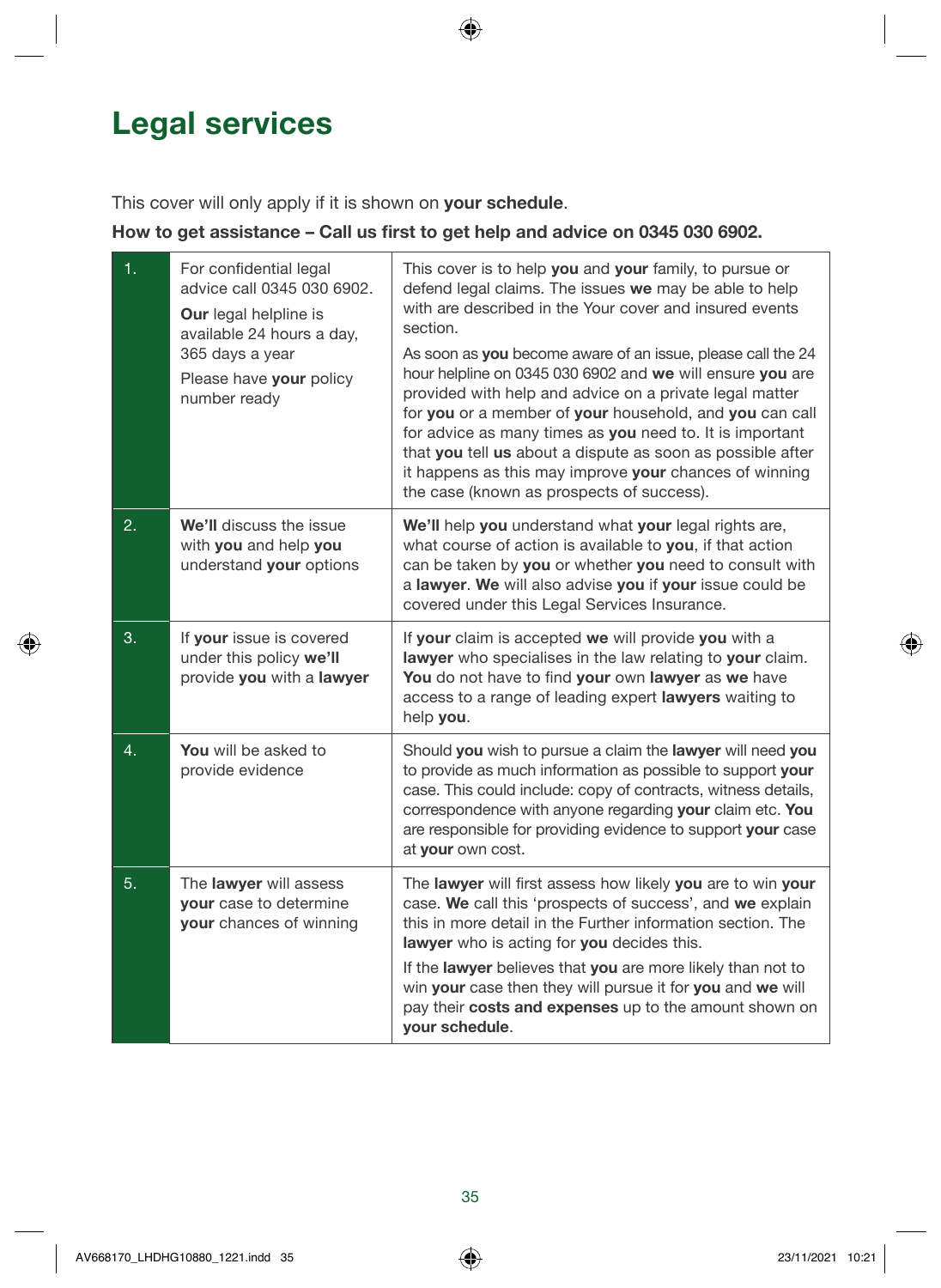### Legal services

| 6.             | If you have sufficient<br>chances of winning your<br>case, the lawyer will<br>progress it                            | The lawyer will take the necessary steps to try, in line with<br>the terms and conditions of this policy, to resolve your<br>case with the other side.                                                                                                                                                                                                                                                                                                                                                                                                                                           |
|----------------|----------------------------------------------------------------------------------------------------------------------|--------------------------------------------------------------------------------------------------------------------------------------------------------------------------------------------------------------------------------------------------------------------------------------------------------------------------------------------------------------------------------------------------------------------------------------------------------------------------------------------------------------------------------------------------------------------------------------------------|
| 7 <sub>1</sub> | The case may progress to<br>court                                                                                    | If an agreement cannot be made then the case may<br>progress to a court, tribunal or other body who will decide<br>the outcome. You may have to attend and give evidence.                                                                                                                                                                                                                                                                                                                                                                                                                        |
| 8.             | And we will continue<br>to fund the costs and<br>expenses up to the limit<br>shown on <b>your</b> policy<br>schedule | Providing the prospects of success stay in your favour<br>we will continue, in line with the terms and conditions of<br>this policy, to pay for the <b>lawyer's costs and expenses</b><br>throughout the claim.                                                                                                                                                                                                                                                                                                                                                                                  |
| 9.             | Case closure                                                                                                         | If you use a lawyer provided by us, whether you win or<br>lose you will not be liable for any payment (unless costs<br>and expenses go over or above the amount shown<br>on your schedule, and options will be discussed with<br>you before this situation arises). If you are awarded<br>compensation as part of your case then you keep 100% of<br>the compensation awarded and recovered to you.<br>If you use a lawyer of your choice and you are awarded<br>compensation, we cannot guarantee that you will be able<br>to keep all of it as a proportion may be retained by your<br>lawyer. |

### Legal services – Your cover and insured events

For the insured events described below, which once we have agreed to and authorised, we will pay your costs and expenses to:

- a. pursue or defend a claim for damages;
- b. pursue the enforcement of an agreement;
- c. seek an injunction e.g. to stop a neighbour being noisy;
- d. seek other legal remedy.

The maximum we will pay for any one claim is shown on your schedule.

If you would like some more information about claims go to [https://www.](https://www.quotemehappy.com/home-insurance/legal-services)

[quotemehappy.com/home-insurance/legal-services](https://www.quotemehappy.com/home-insurance/legal-services) or call 0345 030 6902.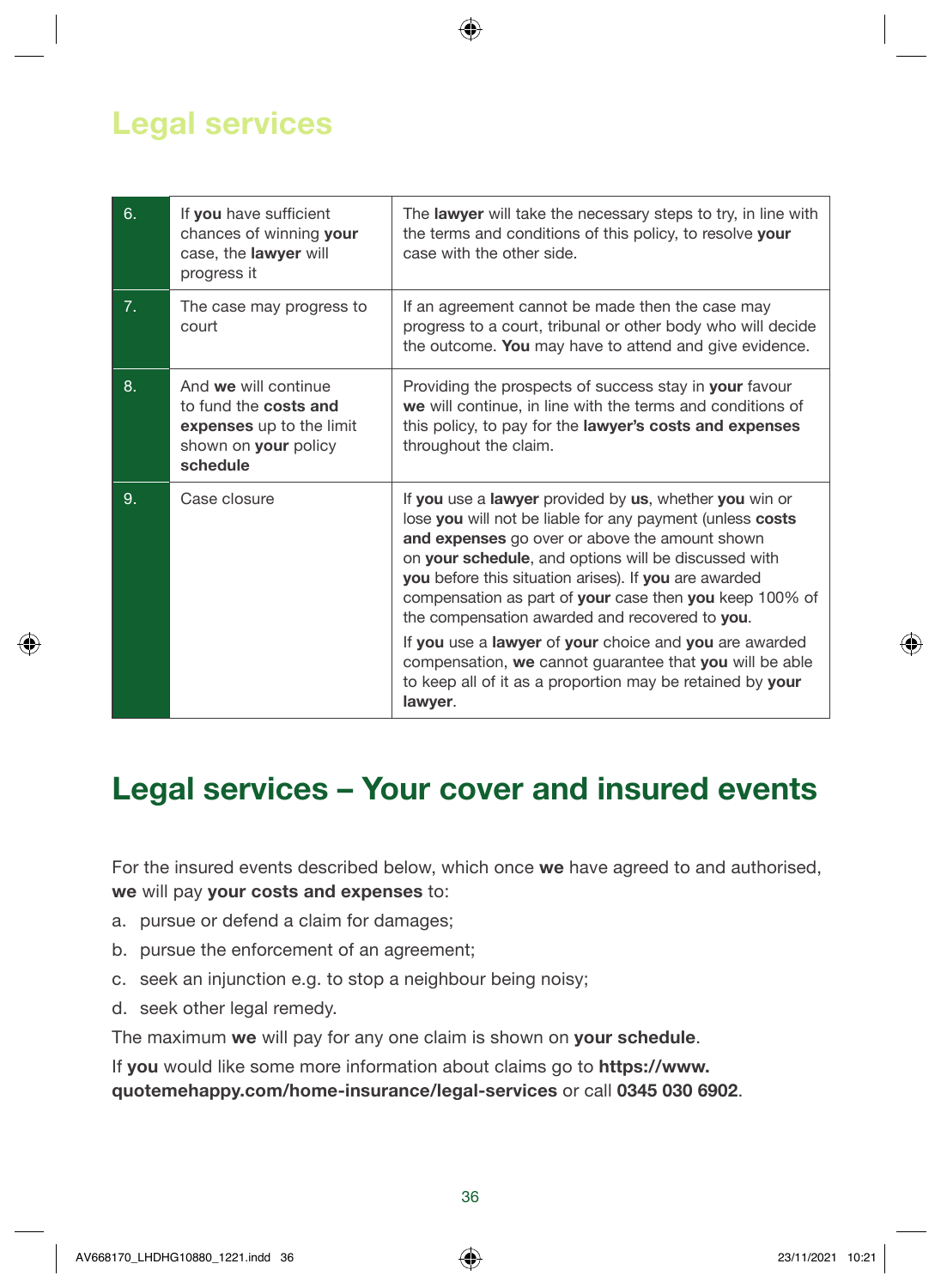### Legal services – Your cover and insured events

| <b>Insured Event</b>   | What is covered                                                                                                                                                                                                                                             | <b>Common examples of</b><br>disputes                                                                                                                                                                                                                                                                                    | What is not covered                                                                                                                                                                                                                                                                                                                                             |
|------------------------|-------------------------------------------------------------------------------------------------------------------------------------------------------------------------------------------------------------------------------------------------------------|--------------------------------------------------------------------------------------------------------------------------------------------------------------------------------------------------------------------------------------------------------------------------------------------------------------------------|-----------------------------------------------------------------------------------------------------------------------------------------------------------------------------------------------------------------------------------------------------------------------------------------------------------------------------------------------------------------|
| Employment<br>disputes | A dispute with your<br>employer regarding<br><b>your</b> contract<br>of employment<br>including unfair<br>dismissal.<br>A breach of your<br>legal rights under<br>employment law.<br>Checking and<br>advising on the<br>terms of a settlement<br>agreement. | Claims through being<br>unfairly selected for<br>redundancy.<br>Claims against<br>employers for<br>constructive<br>dismissal.<br>Claims for sex,<br>race or age<br>discrimination.<br>Claims against your<br>employer for unpaid<br>wages.<br>Claims for<br>disability or illness<br>discrimination<br>including cancer. | Any disciplinary<br>or grievance<br>procedures at work.<br>Disputes with your<br>employer which<br>commenced before<br>or within the first 30<br>days of this cover<br>starting unless you<br>had a similar policy<br>which finished<br>immediately before<br>this cover began.<br>Negotiating with<br>your employer the<br>terms of a settlement<br>agreement. |

## Employment disputes

If you need help to understand the date on which the law says your contract of employment ends please call our legal helpline on 0345 030 6902 for assistance.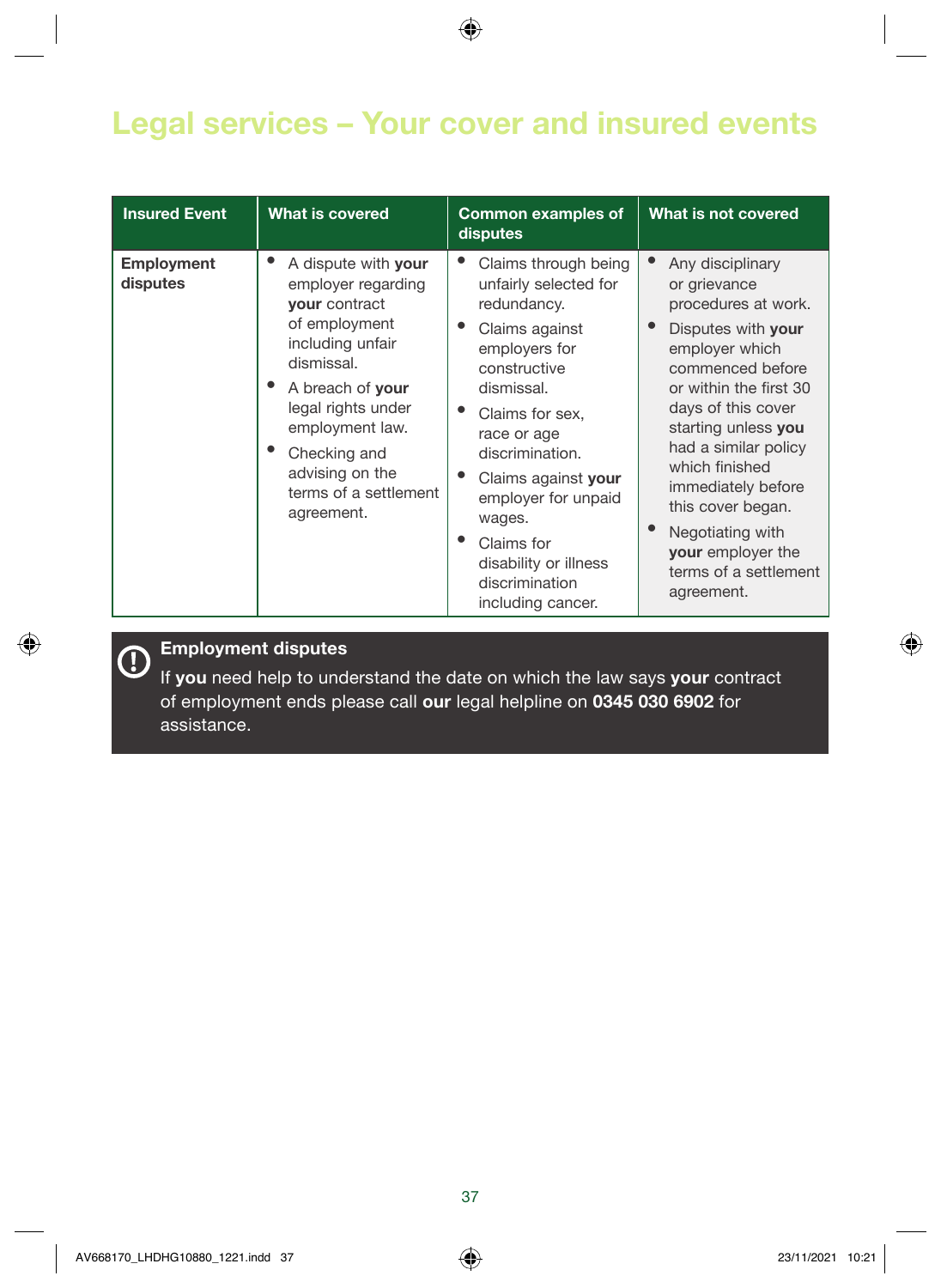### Legal services – Your cover and insured events

| <b>Insured Event</b>        | <b>What is covered</b>                                                                                                                                                                                                                                                                                                                                                                                                                                                                                           | <b>Common examples of</b><br>disputes                                                                                                                                                                                                                                                                                                                                                                                                                                                   | What is not covered                                                                                                                                                                                                                                                                                                                                                                                                                                                                                        |
|-----------------------------|------------------------------------------------------------------------------------------------------------------------------------------------------------------------------------------------------------------------------------------------------------------------------------------------------------------------------------------------------------------------------------------------------------------------------------------------------------------------------------------------------------------|-----------------------------------------------------------------------------------------------------------------------------------------------------------------------------------------------------------------------------------------------------------------------------------------------------------------------------------------------------------------------------------------------------------------------------------------------------------------------------------------|------------------------------------------------------------------------------------------------------------------------------------------------------------------------------------------------------------------------------------------------------------------------------------------------------------------------------------------------------------------------------------------------------------------------------------------------------------------------------------------------------------|
| <b>Property</b><br>disputes | The property disputes<br>section covers your<br>main <b>home</b> and, for this<br>section only, includes any<br>other <b>homes</b> you own<br>or rent.<br>$\bullet$<br>A dispute relating to<br>the interference of<br>your use, enjoyment<br>or right over your<br>home.<br>A dispute relating<br>to damage to your<br>home.<br>A dispute regarding<br>an agreement for the<br>sale or purchase of<br>your home.<br>٠<br>A dispute with your<br>landlord regarding a<br>tenancy agreement to<br>rent your home. | ٠<br>Rights of way<br>disputes especially<br>over shared<br>driveways.<br>$\bullet$<br>Noise and other<br>nuisance disputes<br>e.g. tree root<br>encroachment.<br>$\bullet$<br>Interference with<br>drains or sewers by<br>building work.<br>$\bullet$<br>Where a neighbour's<br>overgrowing ivy or<br>leylandii damages<br>your home.<br>$\bullet$<br>Boundary disputes<br>regarding building<br>work or fences.                                                                       | $\bullet$<br>A claim relating to<br>planning including<br>town and country<br>planning legislation.<br>$\bullet$<br>You will not be<br>covered for a claim<br>which relates, in any<br>way, to the letting<br>out of a property e.g.<br>disputes between<br>you as the landlord<br>and a tenant of any<br>home you own.<br>$\bullet$<br>A claim relating to<br>quarrying, gas or<br>mineral extraction<br>or other major land<br>works where the<br>effect is not limited<br>specifically to your<br>home. |
| <b>Consumer</b><br>disputes | $\bullet$<br>A dispute regarding<br>an agreement for the<br>sale, purchase or hire<br>of goods or services<br>that are not for your<br>business use.                                                                                                                                                                                                                                                                                                                                                             | $\bullet$<br>The purchase of<br>motor vehicles and<br>caravans from a<br>garage.<br>$\bullet$<br>Disputes for defective<br>kitchens and kitchen<br>appliances.<br>$\bullet$<br>Claims against travel<br>agents for breach of<br>contract.<br>$\bullet$<br>Defective<br>workmanship by<br>tradesmen e.g.<br>double glazing fitters<br>or boiler engineers.<br>A dispute relating<br>to the purchase of<br>animals.<br>$\bullet$<br>Disputes with retailers<br>regarding faulty<br>goods. | $\bullet$<br>Any claim related to<br>leases, tenancies or<br>licences to occupy<br>property however<br>these may be<br>covered under the<br>property disputes<br>section.                                                                                                                                                                                                                                                                                                                                  |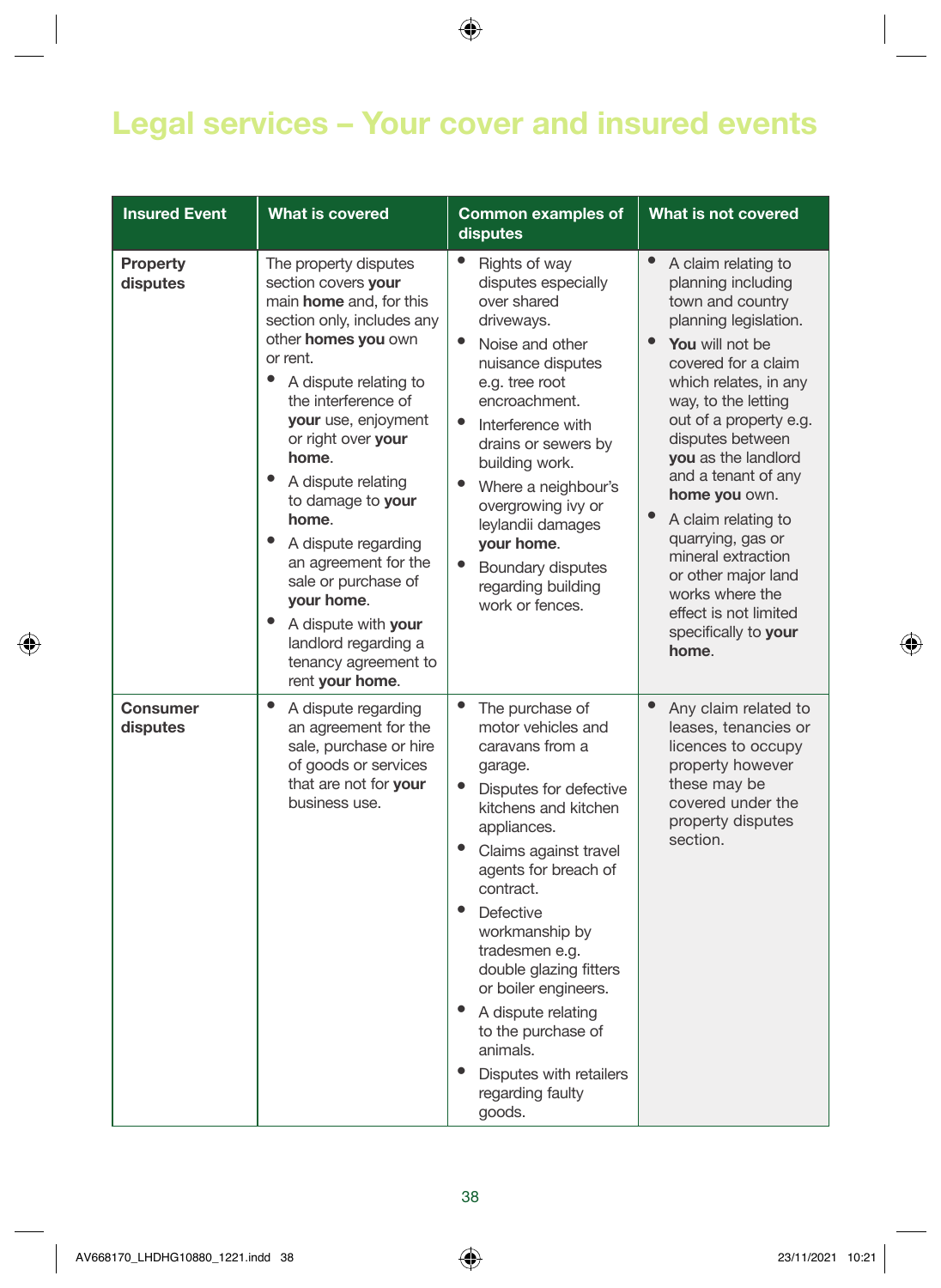### Legal services – Your cover and insured events

| <b>Insured Event</b>                                                 | <b>What is covered</b>                                                                                                                                                                                                                                                                                                                                                                                                                                                                     | <b>Common examples of</b><br>disputes                                                                                                                                                                                                                                                                                                                                                                                                                                                                                    | What is not covered                                                                                                                                                                                                                                                               |
|----------------------------------------------------------------------|--------------------------------------------------------------------------------------------------------------------------------------------------------------------------------------------------------------------------------------------------------------------------------------------------------------------------------------------------------------------------------------------------------------------------------------------------------------------------------------------|--------------------------------------------------------------------------------------------------------------------------------------------------------------------------------------------------------------------------------------------------------------------------------------------------------------------------------------------------------------------------------------------------------------------------------------------------------------------------------------------------------------------------|-----------------------------------------------------------------------------------------------------------------------------------------------------------------------------------------------------------------------------------------------------------------------------------|
| <b>Personal Injury</b><br>disputes                                   | A claim following an<br>incident that causes<br>death or injury to you.                                                                                                                                                                                                                                                                                                                                                                                                                    | Trips or slips whilst at<br>work or in a shop.<br>$\bullet$<br>Operating machinery<br>which is faulty or<br>you are not properly<br>trained to use.<br>Injuries following an<br>assault.<br>Passengers being<br>injured in cars or on<br>buses.<br>Food poisoning.<br>Being knocked off a<br>bike by a motorist.                                                                                                                                                                                                         | Any claim for an<br>illness or injury which<br>develops gradually or<br>is not caused by an<br>identifiable incident<br>e.g. repetitive strain<br>injury.<br>$\bullet$<br>Any claim relating to<br>your own injury or<br>death in a motorised<br>vehicle that you are<br>driving. |
| <b>Medical or</b><br>Cosmetic<br>procedure<br>negligence<br>disputes | $\bullet$<br>Claims relating to<br>medical or cosmetic<br>procedure negligence<br>which causes death<br>or injury to you.<br>٠<br>Cosmetic procedures<br>which have not<br>caused death or<br>injury may be covered<br>under the consumer<br>disputes section.<br>Medical and<br>cosmetic negligence<br>claims will result from<br>the consultation.<br>diagnosis and/or<br>treatment provided by<br>a medical, dental or<br>cosmetic practitioner<br>who is responsible for<br>your care. | $\bullet$<br>Surgery which has<br>not been carried out<br>correctly.<br>$\bullet$<br>Failure to diagnose<br>an illness or injury<br>correctly.<br>$\bullet$<br>A dentist removing<br>a healthy tooth by<br>mistake.<br>$\bullet$<br>Negligence during<br>child birth.<br>$\bullet$<br>Errors durina<br>cosmetic procedures<br>e.g. Botox treatments<br>or cosmetic surgery.<br>$\bullet$<br>Cosmetic procedures<br>which have not<br>caused death or<br>injury may be covered<br>under the consumer<br>disputes section. |                                                                                                                                                                                                                                                                                   |

# **Medical or Cosmetic Procedure Negligence**

For claims relating to medical or cosmetic procedure negligence the incident date will be defined as the date when you or your representative first knew or should have known of any injury, illness or death caused by the treatment.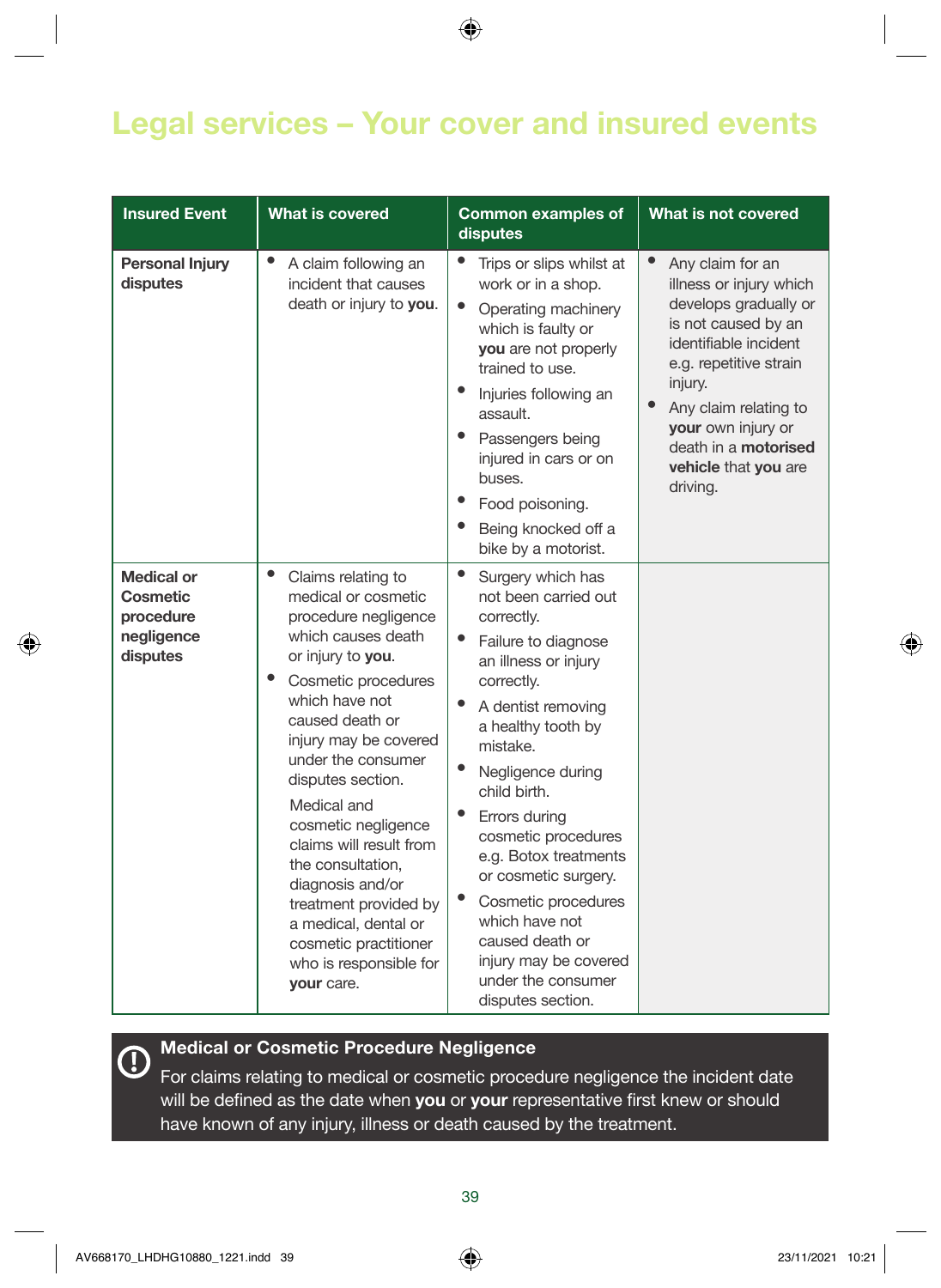### Legal services – Questions and answers

#### Who is covered under this policy?

The persons named on your schedule. together with their domestic partner and all members of their family, including foster children, who live with them.

#### Where and where does the issue/ incident need to have happened to be covered under the policy?

The incident leading to any claim or any proceedings must have happened within the United Kingdom, Channel Islands or Isle of Man; and the initial dispute, or series of incidents leading to a claim on this policy must happen after this cover starts and before it ends as shown on **your** schedule.

#### Who will answer my call and handle my case?

A legal professional appointed by us will answer your call, and if you have a case and legal representation is necessary, your case will be managed by Arc Legal Assistance Limited (Arc), who are our trusted expert.

#### Is my call confidential?

We will give you and members of your household confidential advice over the telephone on any personal legal matter under the laws of England and Wales, Scotland, Northern Ireland, the Isle of Man or the Channel Islands. Please note that for our joint protection telephone calls may be recorded and/or monitored.

#### Do I need to find a lawyer myself?

No, we know that making a claim is a stressful time and we want you to know that your claim is in the best hands possible. If legal representation is necessary Arc will appoint a lawyer from one of their

approved firms of solicitors to handle **your** legal case. Some of the benefits of using an approved firm of solicitors include:

- your case will be handled by a firm of solicitors you can trust that has extensive experience in the area of law relevant to **vour** claim
- the firm of solicitors will have passed Arc's vetting process and proved themselves to be able to work to high quality standards
- in cases where you may be due compensation from another party, you will keep 100% of the compensation awarded and recovered to you
- the **lawyer** charges competitive legal fees which mean the lawyer may do more work for you and you will get the most from your policy.

If you do choose to use another **lawyer** it is important **you** are aware that both we and Arc cannot ensure the **lawver** acting for **you** will be suitably competent to handle your case or the quality of service that **lawyer** may provide to you. A lawyer not approved by Arc may also require you to pay them a percentage of your compensation.

This cover is intended to provide you with a lawyer from our panel. If you opt to choose your own lawyer, rather than one from our approved firms, there may be limits to the costs we can cover. For example, the most we will pay in costs and expenses is no more than the amount we would have paid our appointed **lawyer**. This amount is currently £100 per hour and can vary from time to time at our discretion. See the section 'Freedom to choose your lawyer' for further terms and conditions.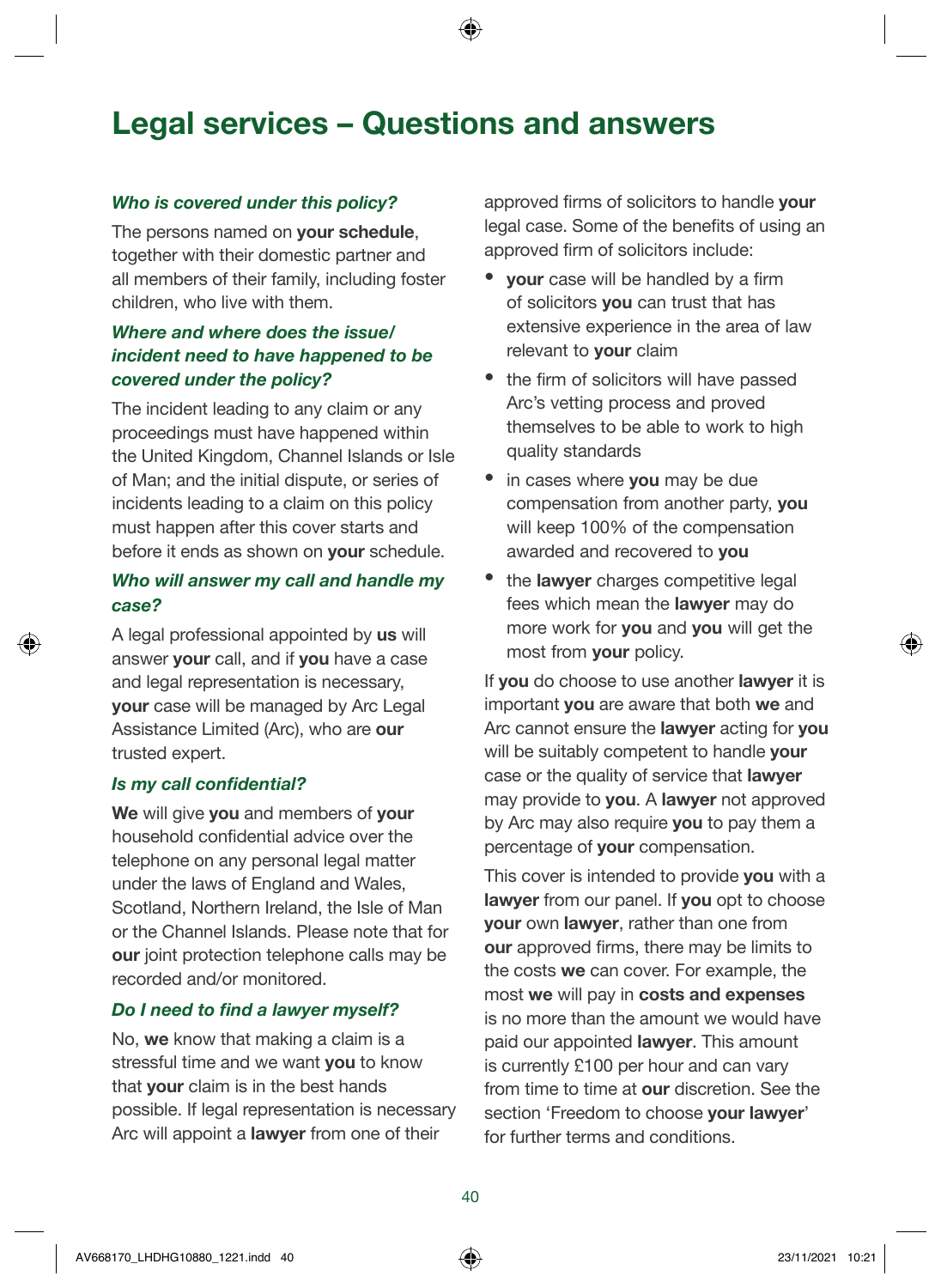### Legal services – Questions and answers

#### Will calling the helpline affect my premium and do I need to pay any fees?

No, calling the helpline and/or making a claim will not affect your level of no claims discount or **your** premium on **your** Home Insurance and Legal Services policy. There is no policy excess or other fees to pay for using this service.

#### Who is the policy underwritten by?

Legal Services is underwritten by Aviva Insurance Limited.

#### Legal Services

In addition to the Words with special meanings section, where the following words or phrases appear in bold within this section they will have the following meaning:

#### Costs and expenses

All legal costs charged by the lawyer and authorised by us or that you are ordered to pay by a court/other body.

#### **Lawyer**

A suitably experienced legal professional.

### Legal services – Further information

#### Assessing your case, including 'Prospects of success' and 'Proportionality'

#### 1. The lawyer's assessment

Our lawyer will assess the evidence and if it is more likely than not that you will:

- a. recover damages or obtain any other legal remedy which we have agreed to (e.g. being paid compensation or stopping a neighbour from making noise), or
- b. be successful in defending a claim made against you, or
- c. make a successful appeal or defence of an appeal

then your case will be considered by the lawyer to have reasonable 'prospects of success' (this means how likely you are to win your case). In addition, the lawyer will also consider proportionality (this means the amount of damages being pursued

compared with the estimated costs to pursue your case), and:

- a. Has a legal obligation not to waste court time and to keep the costs to a level that the court would consider reasonable.
- b. Will estimate the likely costs of your case and consider if they would be acceptable to a reasonable person who was paying those costs themselves.
- c. Will agree with you, where possible, a course of action where the costs and expenses would be considered reasonable by the court and proportionate in relation to the level of damages or remedy being pursued when compared with the estimated costs to pursue your case.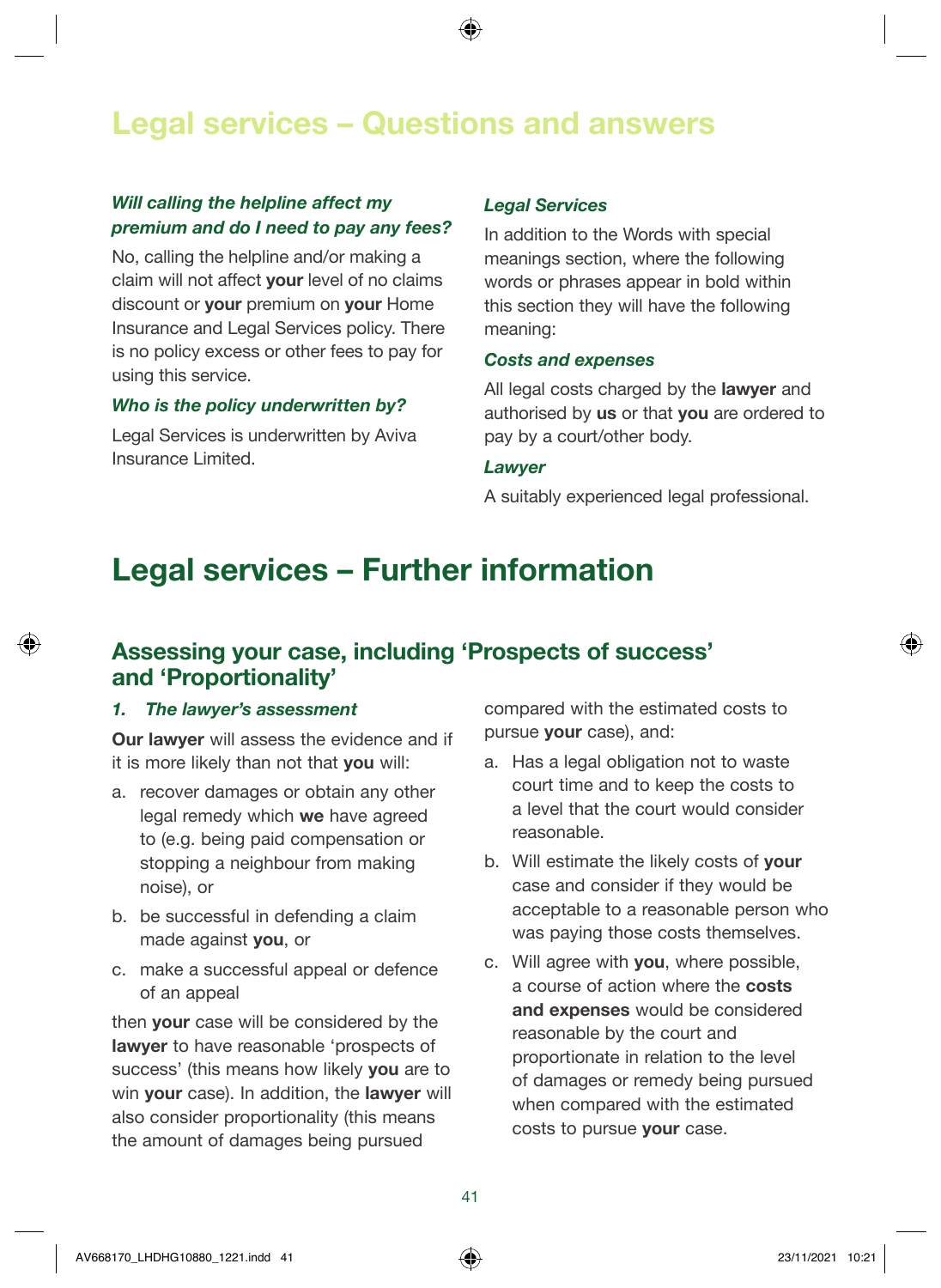### Legal services – Further information

If, in the lawyer's opinion:

- a. your claim is likely to be considered a waste of court time, or
- b. the prospects of success are no longer in your favour, or
- c. your claim has reached a point where incurring further costs and expenses would not be reasonable

then we will not pay any further costs and expenses towards it.

If this happens the **lawyer** will tell you what options would be available should you wish to continue. Please note that prospects of success may change throughout your claim as evidence is obtained and legal arguments develop.

#### *2. What can I do if I do not agree with*  the lawyer's opinion?

We have confidence in the opinion of our appointed **lawyer** and rely on this when deciding if we should continue to pay the costs and expenses towards your claim. If you do not agree with our lawyer's opinion and you find a different lawyer, at vour own cost, or vou already have a **lawyer** who supports **your** view, then we will be happy to offer a review of the case. The opinion of your chosen lawyer must be based on the same information regarding the claim that you provided to us.

The **lawyer** conducting the review will be chosen jointly by you and us. If we cannot agree on who this **lawyer** should be then we will ask a relevant law society to appoint one. The reviewing **lawyer** will assess the case and we will abide by their decision. We will pay for the cost of this review and should they decide in your favour we will also pay any cost that you incurred for **your** chosen lawyer's second opinion.

This review and any resulting decision will not affect your rights to make a complaint as detailed in the Complaints procedure section.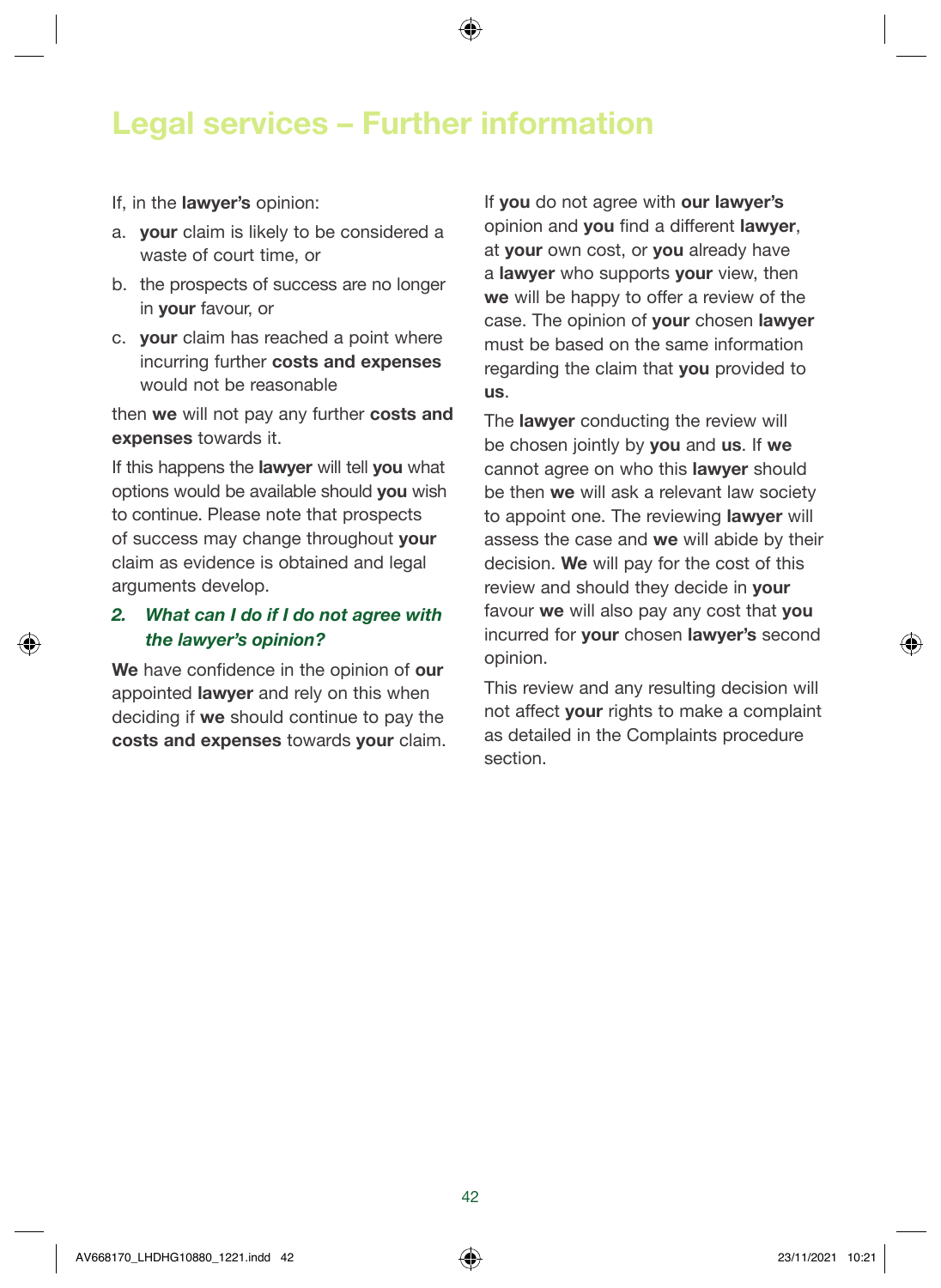### Legal services – Conditions and Exclusions

In addition to the specific Legal Services conditions and exclusions shown below, all of the GENERAL EXCLUSIONS and GENERAL CONDITIONS sections also apply to this cover except for:

• The GENERAL EXCLUSION headed 'Terrorism'

- the GENERAL CONDITIONS under the following headings:
	- Your duty to prevent loss or damage
	- Claims
	- Index linking (if present in your policy booklet)

#### 1. We will not pay for:

- a. any claim we reasonably believe you knew was likely to happen when you took out this insurance, e.g. where you were already in a disciplinary process at work before taking out this policy, which then led to you making a claim;
- b. claims where you do not keep to the terms, exclusions and conditions of this cover;
- c. costs and expenses which are incurred prior to our written agreement and authorisation;
- d. claims where the initial dispute or series of incidents leading to a claim on this policy happen before this cover starts or that begin after it comes to an end as shown on your schedule; You can only make one claim for all disputes arising from the same incident.
- e. any legal action you take which we have not agreed to or where **you** do anything to hinder us or the lawyer;
- f. any fines, penalties, compensation or damages which you are ordered to pay by a court or other authority;
- g. any issue leading to a claim which was deliberately or intentionally caused by you;
- h. a dispute between you and someone related to you or who is insured under this policy;
- i. any claim relating to or arising as a result of divorce, separation, matrimonial issues or cohabitation, joint property ownership, joint financial obligations or maintenance, financial or custody arrangements involving children;
- j. any claim in respect of libel and slander;
- k. an application for judicial review;
- l. disputes relating to class actions e.g. If you are part of a group of people who are all making the same claim;
- m. disputes between you and us or Arc where the dispute relates to this cover;
- n. any claim relating to compulsory purchase or to major works where the effect is not specific to your home but is more widespread e.g. work on roads, railways and airports;
- o. where the incident leading to any claim occurs, or any proceedings are conducted, outside of the United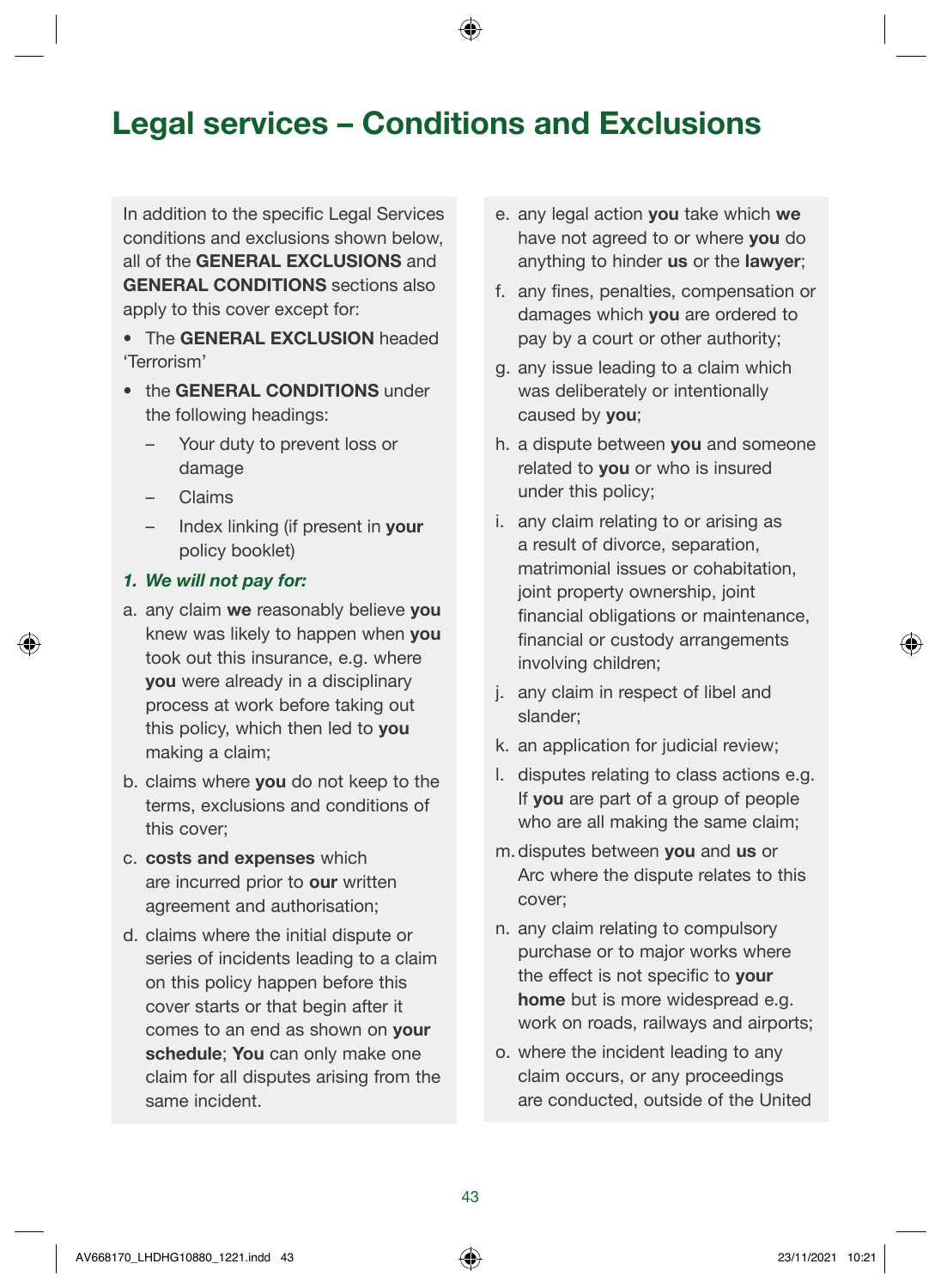### Legal services – Conditions and Exclusions

Kingdom or the Channel Islands or the Isle of Man;

- p. any claims made by anyone other than **you** or **your** family attempting to enforce theirs rights under this cover;
- q. any test case unless:
- (i) the case relates to the interpretation of a newly or recently enacted law, and
- (ii) our lawyer agrees that the case is more likely than not to be successful. When a court considers a dispute which has never been decided before this is often to referred to as a 'test case'. The courts decision on a test case will then be used to decide future cases on similar grounds to ensure the legal system is consistent and fair.

#### 2. Claims

- a. Freedom to choose your lawyer
	- (i) If court proceedings are issued, there is a conflict of interest or if we consider the claim to be complex and requiring a specialist lawyer, you are free to choose your own lawyer by sending us their name and address
	- (ii) We will appoint that lawyer subject to their acceptance of our standard terms of appointment
	- (iii) We will only pay costs and expenses up to the amount we would have paid our appointed lawyer. This amount is currently

£100 per hour and can vary from time to time at our discretion. These terms could mean you may be liable for additional funding which your own lawyer should explain to you along the with the relevant information contained in the terms of appointment

- (iv) Subject to the terms and conditions of this policy we will pay their costs and expenses up to the maximum shown on your schedule.
- b. Our rights and your obligations
	- (i) We will have direct access to the lawyer representing you who will, on request, provide us with any information or opinion in respect of **your** claim.
	- (ii) You must co-operate fully with us and the appointed lawyer and must keep us up-to-date with the progress of the claim.
	- (iii) At our request you must give the lawyer any instructions that we require.
	- (iv) You must tell us immediately if anyone offers to settle a claim or makes a payment into court.
	- (v) If you do not accept a payment into court or any offer where the lawyer advises that this is a reasonable settlement, we may refuse to pay any further costs and expenses.
	- (vi) No agreement to settle on the basis of both sides paying their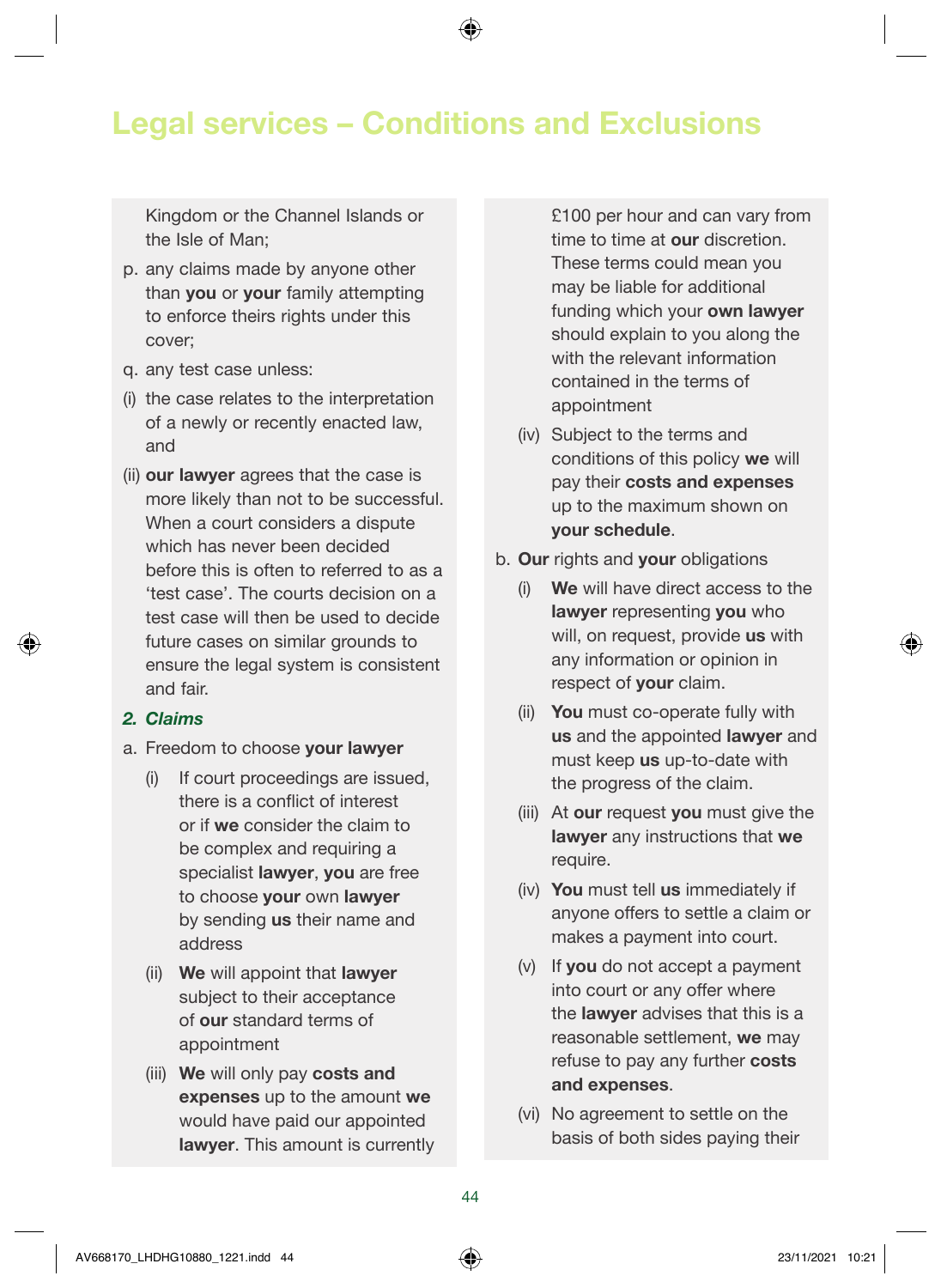### Legal services – Conditions and Exclusions

own costs is to be made without our prior approval.

- c. Our rights to stop your claim The cover we provide will end immediately if you:
	- (i) settle a claim or withdraw a claim without our prior agreement, or
	- (ii) do not give clear instructions when requested by the lawyer, or
	- (iii) dismiss a **lawyer** without our prior consent. We will not withhold consent without good reason.

If, in the event of the above, we incur costs and expenses that would not otherwise have been incurred, we reserve the right to recover these from you.

#### 3. Recovery of costs

If you are successful with your claim, you must instruct the lawyer to take every available step to recover for us all costs and expenses relating to your case.

#### 4. Disputes about the way your claim has been handled

If you are not happy with the way your claim has been handled under this section then you can take the steps outlined in the Complaints procedure section.

If your dispute relates to the legal opinion of a lawyer that we appoint then we would also like to bring your attention to 'What can I do if I do not agree with the lawyer's opinion?' in the Further Information section.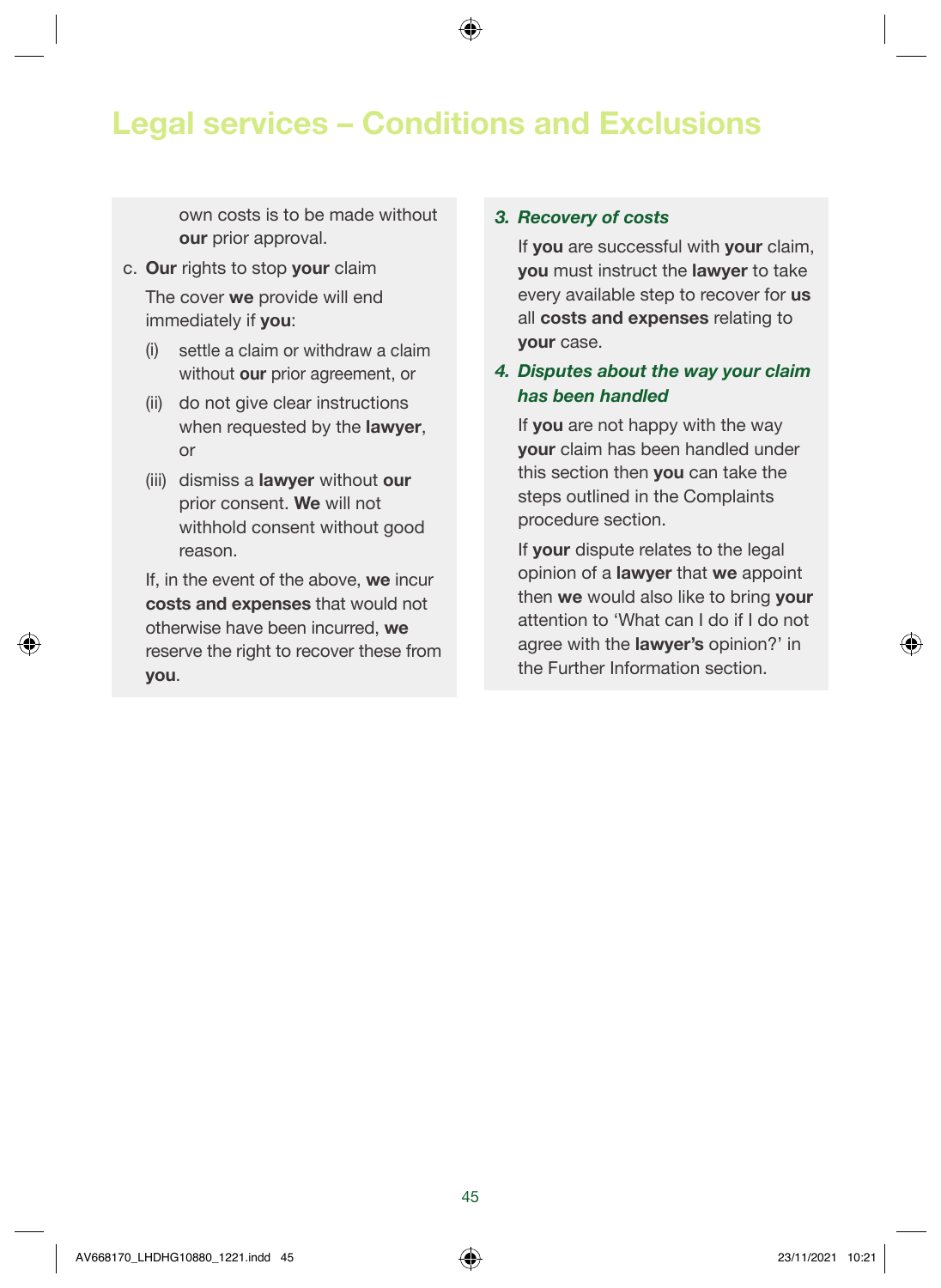### <span id="page-45-0"></span>Home emergency

This cover only applies if shown on **your** schedule

#### The contract of insurance

This is a contract of insurance between you and us. It must be read in conjunction with your policy documents. Unless specified, the terms of the policy documents will apply.

#### Explaining the parties involved in this cover

- Home emergency cover is provided by Aviva Insurance Limited.
- Claims are administered by HomeServe Membership Limited, registered in England No 2770612. Registered office: Cable Drive, Walsall, WS2 7BN

#### What is this cover?

Home emergency cover provides you with assistance for a sudden and unforeseen event such as:

- The breakdown of your main heating system,
- A leak in **your** natural gas supply pipe,
- Leaking or blocked pipes, drains, or toilets,
- Blocked or collapsed drains,
- Failure of the electrical wiring within the property,
- Damage to roofing and external windows or doors,
- Repair or replacement of locks and lost keys to secure your property, and
- Treatment of rats, mice, wasps or hornets' nests on your property.

#### Hotel accommodation

If your property cannot be lived in as a result of a claim under this **policy**, we will pay up to an additional £1,000 for your hotel room and transport costs.

#### **Eligibility**

This cover is for homeowners and/or residents who are responsible for paying for repairs to the **property** they live in. It is not for properties solely intended for business use, or mobile homes. The property must be located within the United Kingdom (excluding [Northern Ireland,] the Isle of Man and the Channel Islands). Your main heating system must either be fired by natural gas, oil or consist of electrical panel heaters.

#### Claims limit

Up to £1,000 per claim for the cost of labour, parts and materials (including VAT). The only exception is for boilers and electric heaters which we deem to be beyond economical repair in which case we will contribute £500 towards a replacement.

There is no limit to the number of claims that can be made under this cover.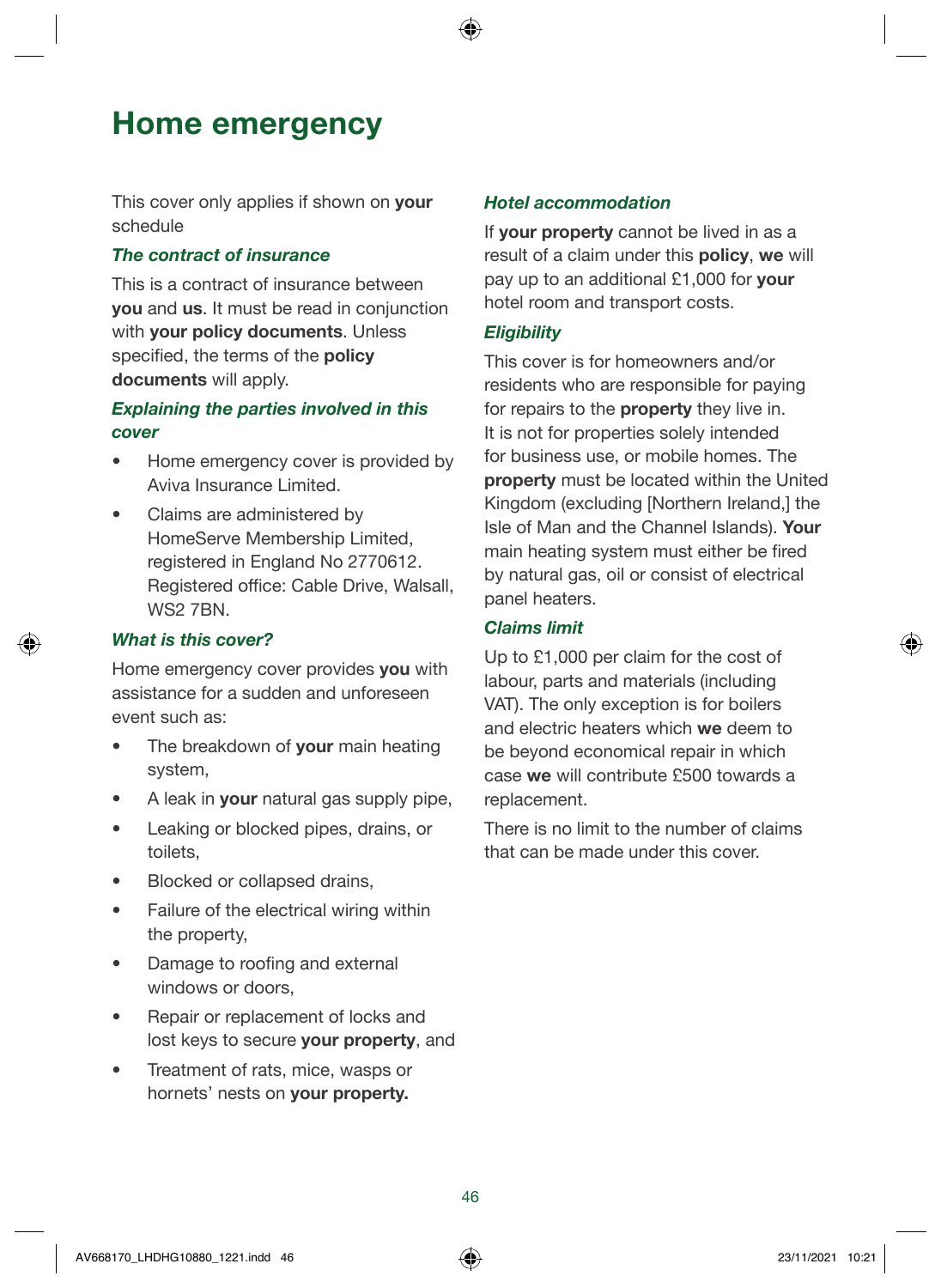### Home emergency

#### How to get help

To make a claim for an emergency, call us on 0345 030 6902. We're open 24 hours a day, 365 days a year.



If your incident is an emergency (including internal leaks which cannot be controlled, you are totally without electricity or your property is unsafe), your claim will be given priority, otherwise an appointment will be made.



 $\Omega$  This policy does not provide cover for maintenance related issues such as; sludge, scale or rust build up in your heating system, power flushes, dripping taps or routine electrical tasks such as, replacing light bulbs or adjusting timers.

### Home emergency – Words with special meanings

In addition to the Words with special meanings section at the front of this booklet, wherever the following words appear in bold in this section they will have the meanings as set out below:

#### *Engineer*

A person employed or authorised (or both) by HomeServe to assist with your emergency.

#### **Policy**

Your home emergency cover as set out in this section and your current schedule.

#### **Property**

Your house, flat, any attached outbuilding (for example, a garage or lean-to shed) and the land within the boundary of your property.

These must all be at the address shown on your schedule.

We will not cover:

- any communal or service duct areas, and
- detached garages, sheds, greenhouses and non-permanent structures.

#### We/Us/Our

Aviva Insurance Limited and/or HomeServe Membership Limited on behalf of Aviva.

#### You/Your

The owner of the **property** who is named on the schedule and any person authorised to be in the **property** at the time of the emergency/ incident.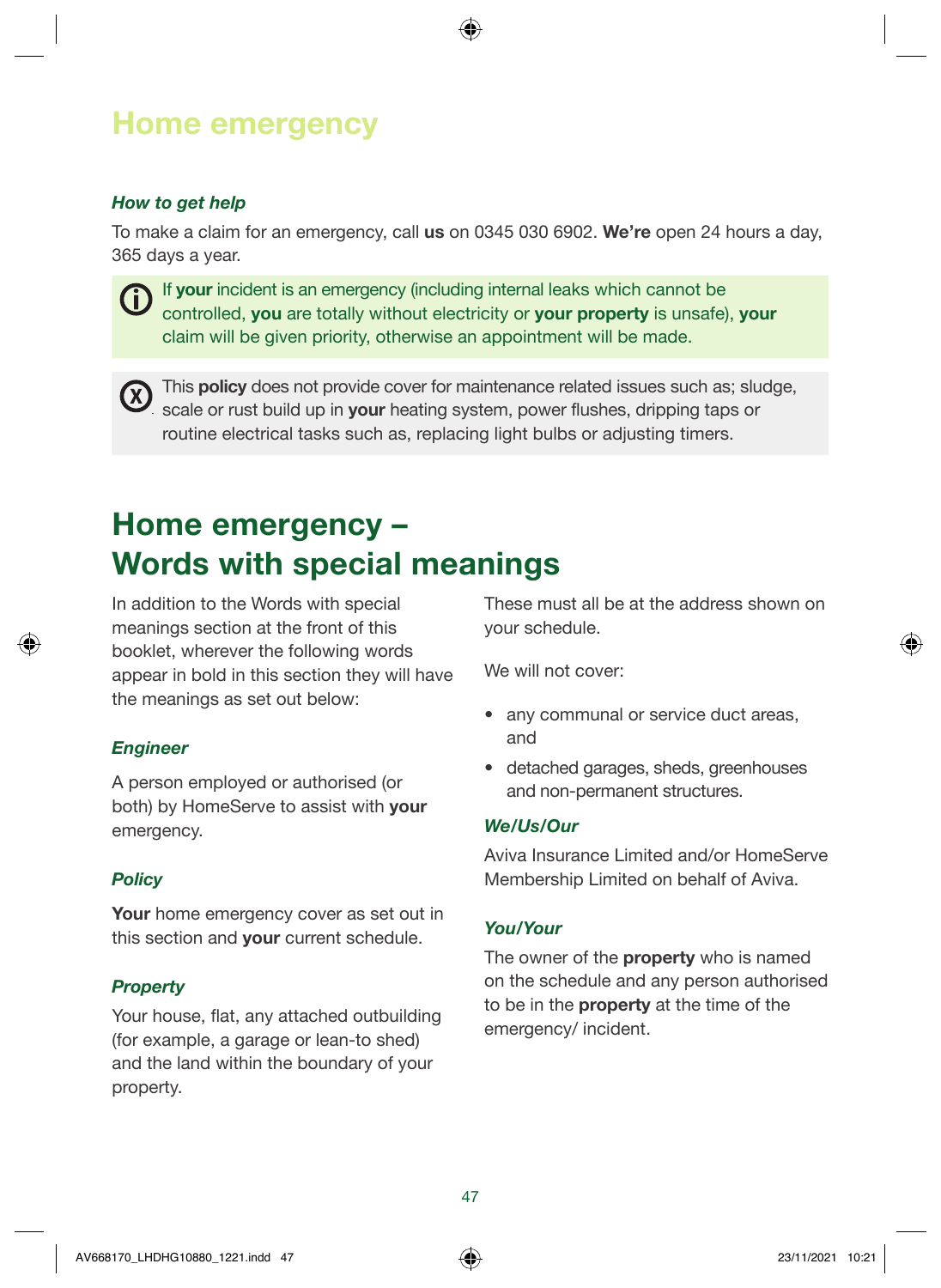### Main heating system

#### Beyond Economical Repair

On assessment of your main heating system, our engineer may declare it to be 'beyond economical repair'. This means that the total cost of parts (including VAT) required to repair your main heating system exceeds 85% of the manufacturer's current retail price of a replacement, or if this is not available, a similar make and model. We will also declare the main heating system as 'beyond economical repair' if we are unable to obtain the required manufacturer's spare parts from reputable suppliers to complete the repair, within 28 days.

If we declare your main heating system as beyond economical repair, we will contribute £500 towards a replacement. You will be responsible for arranging the replacement.

You will then have the choice to continue with the cover for **your** new boiler or heater(s) as long as it is not excluded under the 'What is not covered' sections or the Home emergency general exclusions section of this **policy**, or **you** can cancel this **policy** following the procedure outlined under the General conditions section.

#### Temporary Heaters

If you have no source of heating, two temporary electrical heaters will be delivered to **your property**, in the event that we are unable to attend within the same day or next day of **your** claim being raised. The heaters need not be returned to us. The running costs of the heaters are not covered.

Please bear in mind that these heaters are only temporary and should not be used as a permanent source of heating.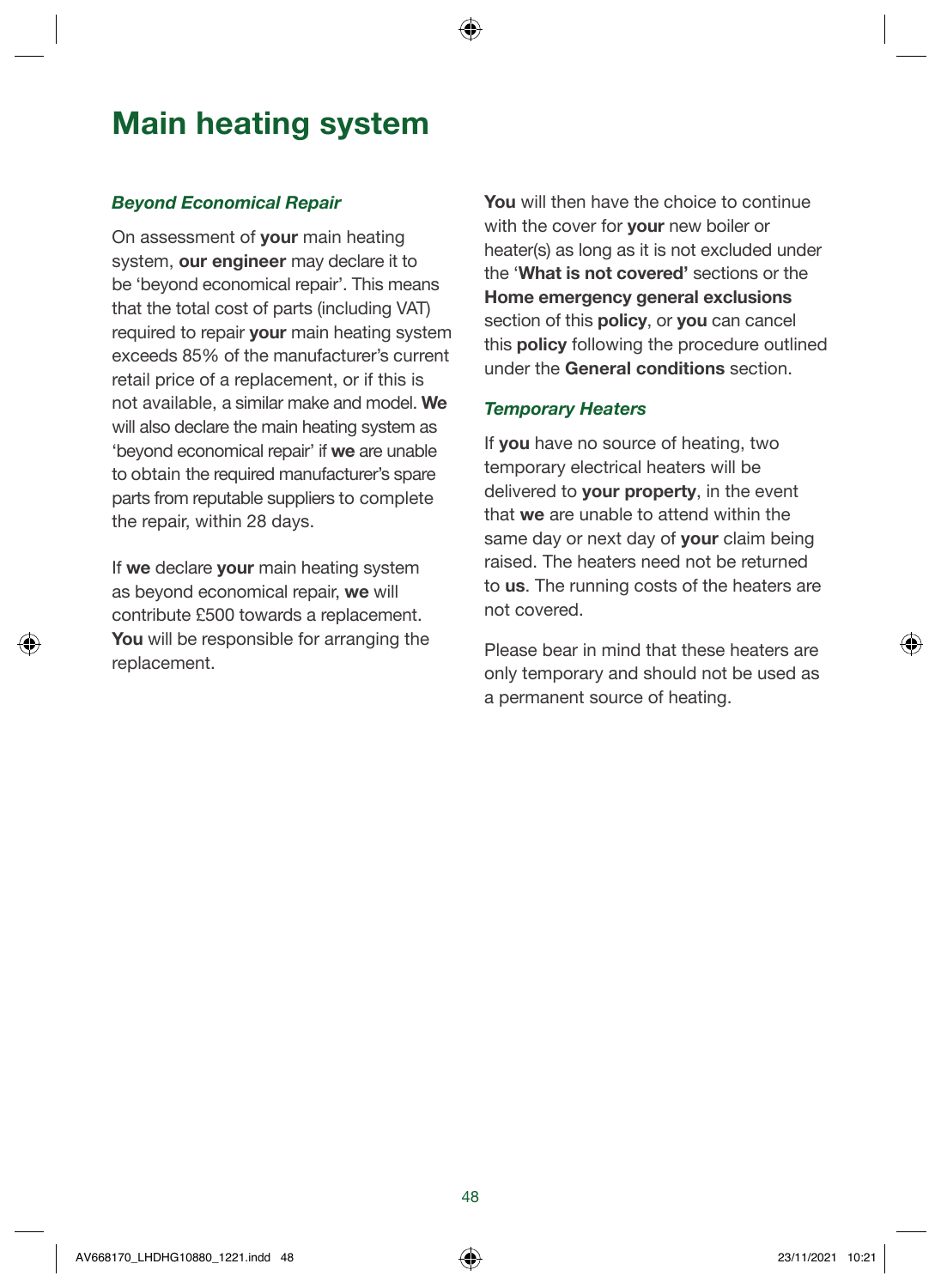### Electric panel heaters

#### What is covered

- Breakdown of electrical storage and/ or panel heater(s) provided they are permanently wired into your domestic electricity supply,
- Repair/replacement of permanent wiring to the electrical storage and/or panel heater(s), and
- Repair/replacement of timers and temperature controls where required to restore the electricity supply.

Work will be done by an approved engineer.

- Anything set out in the **home** emergency general exclusions section,
- Warm air, convection and fan convector heating systems,
- Repair or replacement of, water tanks, hot water cylinders and expansion tanks,
- Separate heaters providing hot water, such as immersion heaters,
- Adjustment or resetting of timing and temperature controls,
- Other appliances such as cookers and fires,
- Energy management systems, Electrotech and Smartheat systems and wet systems, and
- Heated towel rails, infrared heaters, electric fires, skirting or kick space floor heaters.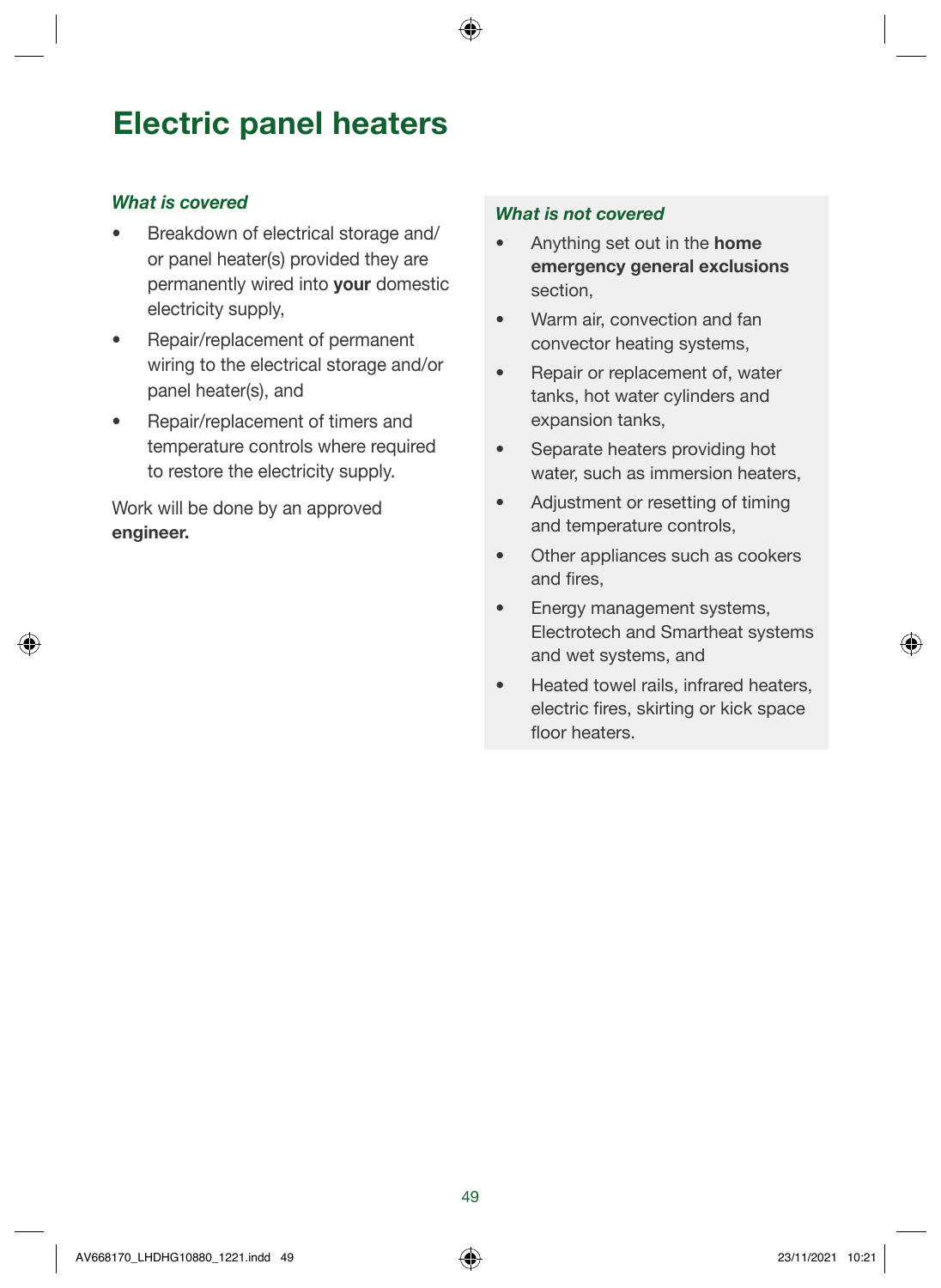### Gas central heating

If you think you have a gas leak you MUST immediately call the National Gas Emergency Service on 0800 111 999. The National Gas Emergency Service will need to visit your property and isolate the leak before we can provide any assistance.

#### What is covered

- Breakdown of the natural gas boiler and/or central heating system,
- Isolating and draining of a leaking water tank, water cylinder or expansion tank,
- Isolating and draining of a leaking radiator(s),
- Repair/replacement of a leaking internal gas supply pipe, and
- Repair/replacement of a gas supply hose connecting to a gas cooker.

- Anything set out in the **home** emergency general exclusions section
- Dual-purpose boilers (e.g. Agas and Rayburns used for cooking and central heating),
- Warm air, convection and fan convector heating systems,
- Repair or replacement of water tanks, hot water cylinders and expansion tanks,
- Separate heaters providing hot water, such as immersion heaters,
- Adjustment or resetting of timing and temperature controls,
- Underfloor heating.
- Other appliances such as cookers and fires except gas fires forming part of the back boiler,
- Combination cylinders, Elson tanks, thermal storage units (e.g. Gledhill Boilermate) or their controls,
- Repair or Replacement of a boiler with an output of more than 70kw, or where there is more than one boiler in the property,
- Combined heat and power systems,
- Items not forming part of the boiler or system or both, e.g. water pumps installed separately,
- External gas supply pipe (it is the responsibility of the National Grid),
- Sections of the gas supply pipe that are outside the property or inside any outbuilding on the **property**, and
- Repair or replacing radiators or radiator valves. In the event that a replacement valve is required to stop a leak, our choice of part will be fitted.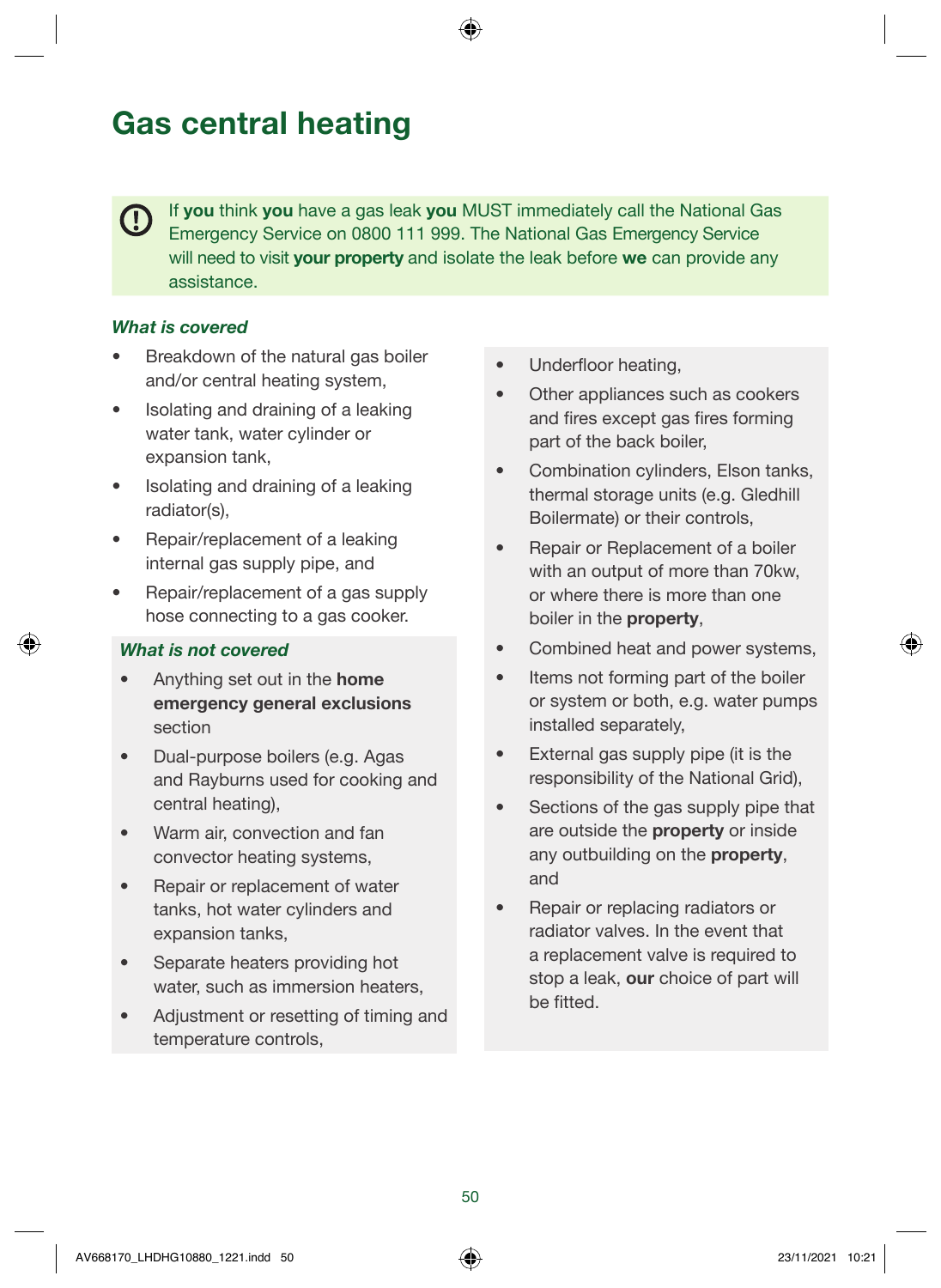### Oil-fired central heating

#### What is covered

- Breakdown of the oil-fired boiler and/ or central heating system,
- Isolating and draining of a leaking water tank, water cylinder or expansion tank, and
- Isolating and draining of a leaking radiator(s).

Work will be done by an oil specialist engineer.

- Anything set out in the **home** emergency general exclusions section
- Dual-purpose boilers (e.g. Agas and Rayburns used for cooking and central heating),
- Warm air, convection and fan convector heating systems,
- Repair or replacement of, water tanks, hot water cylinders and expansion tanks,
- Separate heaters providing hot water, such as immersion heaters,
- Adjustment or resetting of timing and temperature controls,
- Underfloor heating,
- Other appliances such as cookers and fires,
- Plastic or metal oil tanks and their associated pipework and contents,
- Repair or replacing radiators or radiator valves. In the event that a replacement valve is required to stop a leak, our choice of part will be fitted,
- Breakdown, fault, damage or destruction caused by the system being allowed to run out of oil or by the use of unsuitable fuel,
- Repair or replacement of the water jacket or heat exchanger, if these are the cause of the breakdown then **your** boiler will be declared beyond economic repair,
- Flues, except balanced flues that are integral to the boiler, and
- Items not forming part of the boiler or system or both, e.g. water pumps installed separately.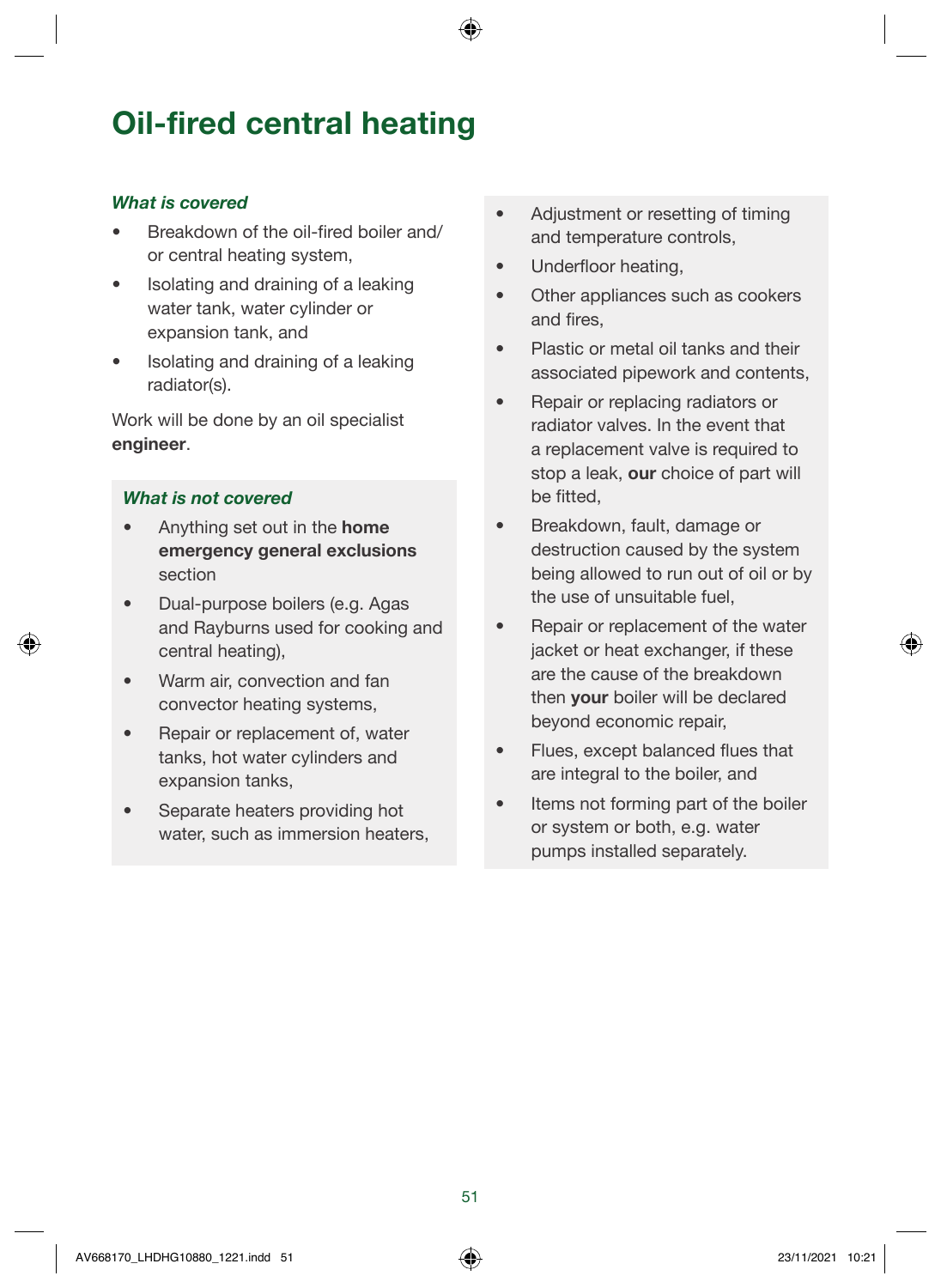### Pests and Security

#### What is covered

- Treatment of pests such as rats. mice, wasp or hornets' nests on the property,
- Use of tarpaulin to protect the property in the event of damaged roofing,
- Boarding up of a broken window or door to secure the property,
- Replacement of locks and keys where the key needed to secure the property is lost or stolen (and you do not have another set), and
- Repair broken locks for external windows and doors, to secure the property.

- Anything set out in the **home** emergency general exclusions section
- Replacement of garage doors,
- Repair or replacement of the electrical unit powering a garage door,
- Doors and windows that do not secure the **property**, such as internal doors,
- Removal or treatment of rats or mice from the garden,
- Pest infestations where you have not followed our previous recommendations on how to avoid such problems, and
- Any damage caused by pest(s), unless such damage is covered under the policy.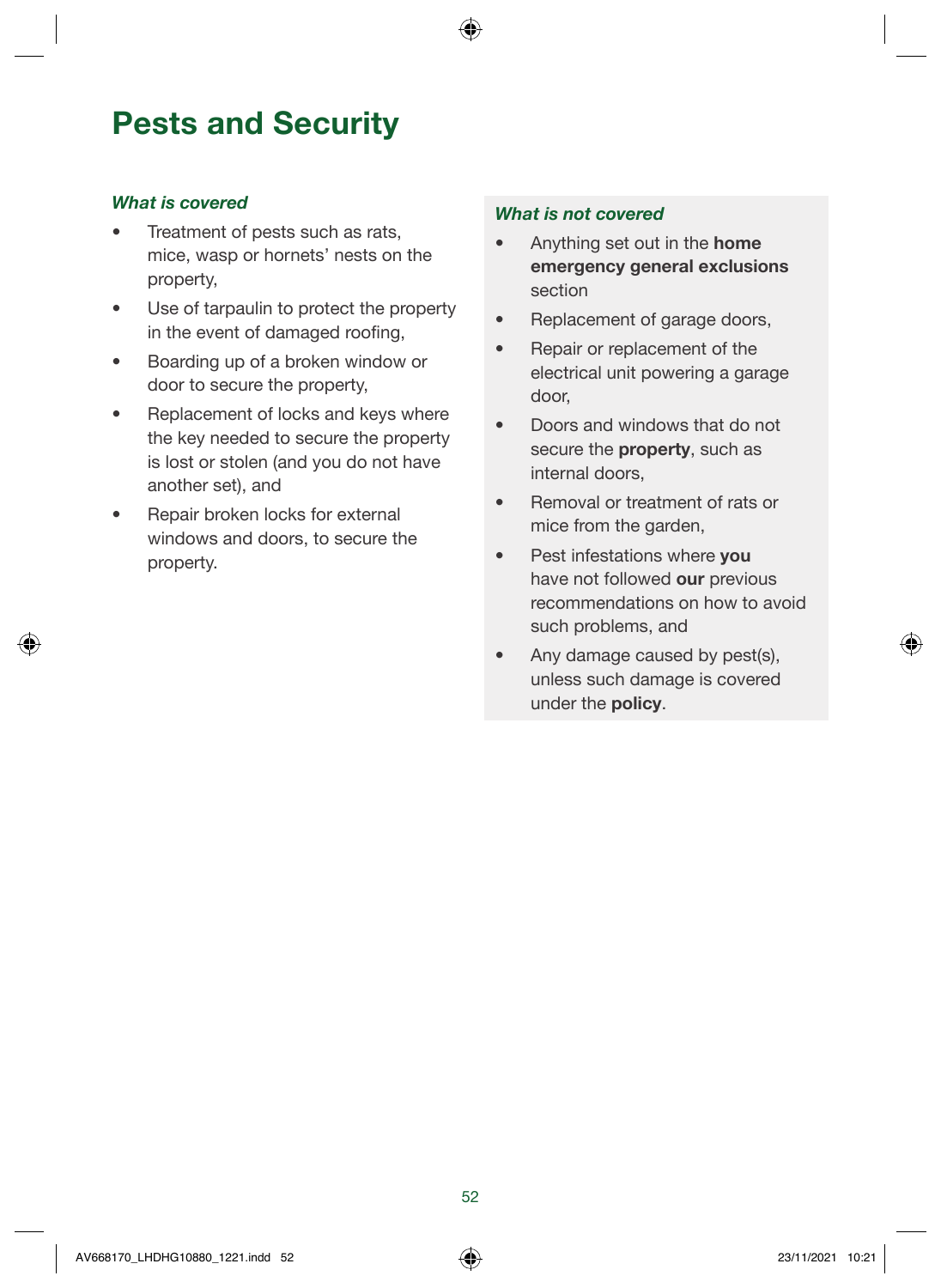### Electrical emergency

#### What is covered

G

- Breakdown of a fuse box,
- Lost power to a circuit, and
- Permanent damage to the domestic electrical wiring caused by a power cut.

"Domestic electrical wiring" refers to the permanent 240-volt electrical supply system within **your property**, beyond (but not including) the electricity company's supply meter, and supplying electrical power including fuse boxes.

#### What is not covered (also see Home Emergency Cover General exclusions)

- Appliances with plugs e.g. washing machines, kettles, fairy lights, or any wiring/electrics past the isolation switch,
- Permanent wiring to the following appliances and any wiring or electrics connected to them: satellite dishes, radio or television aerials and their fittings or masts, burglar alarms and smoke detectors, telephones and their associated wiring, doorbells and electrical gate or garage door systems,
- Repair or replacement of wall sockets, switches and light bulb sockets,
- The shower unit or immersion heater unit,
- Portable or fixed electrical heating systems or energy efficiency management systems,
- Repair or replace wiring encased in rubber or lead,
- Resetting of circuit breakers that you can reset, if resetting falls outside the permanent repair work we do, and
- Any part of the electrical wiring where completing a repair would result in a breach of the current electrical wiring regulations and electrical safety standard BS7671:2008 - Requirements for Electrical Installations (incorporating amendment 3:2015).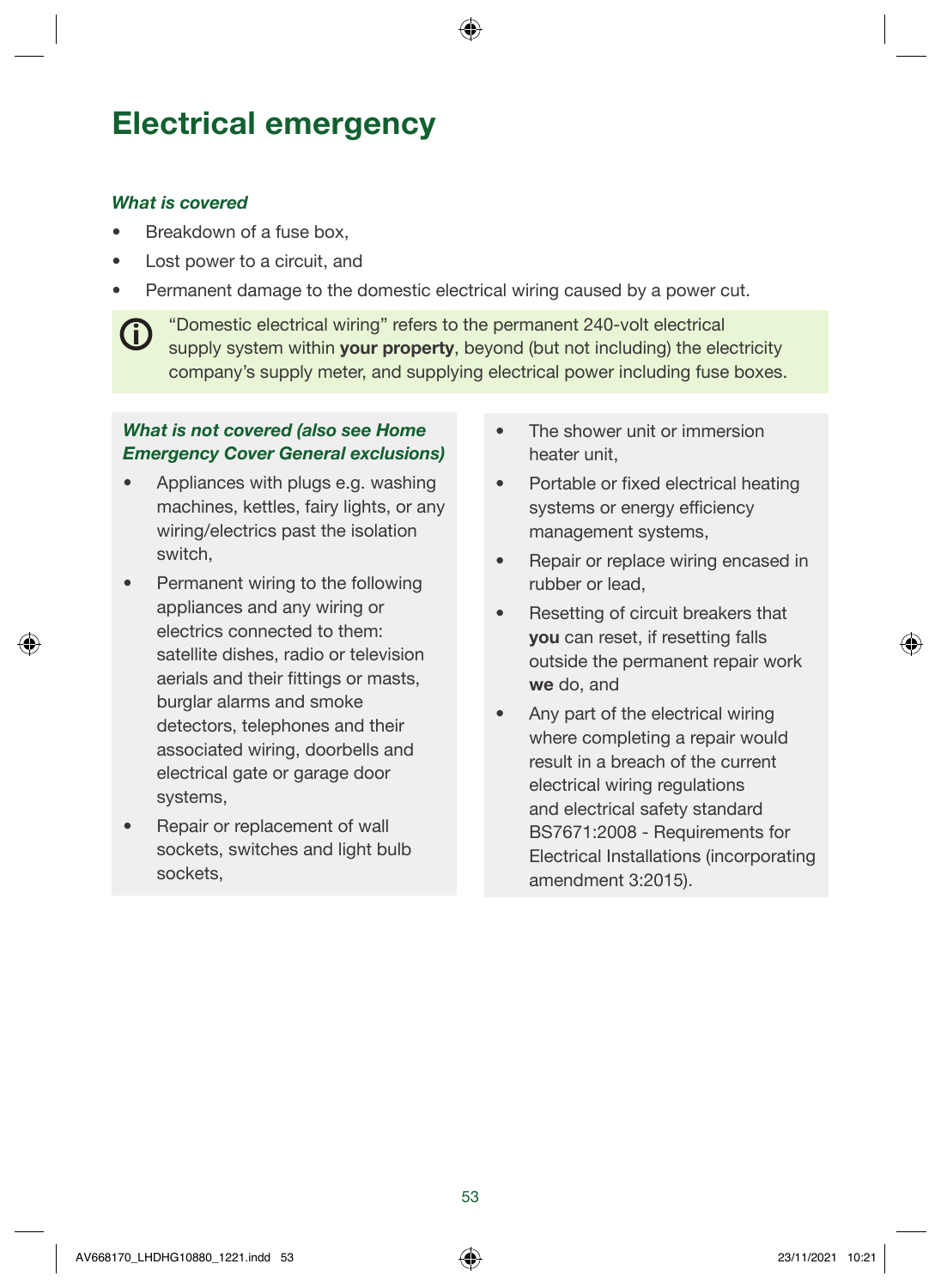### Plumbing and Internal drainage

#### What is covered

- Blocked or leaking toilet,
- Leaking pipes or joints,
- Leaking internal stop-tap,
- Isolating and draining of a leaking water tank, water cylinder or expansion tank,
- Leaking soil vent pipes.
- Blocked waste pipes, and
- Blocked drains resulting in all sinks being blocked.

#### What is not covered (also see Home Emergency Cover General exclusions)

- Water supply pipe,
- Domestic appliances and their inlet or outlet pipes, e.g. washing machines or dishwashers,
- Replacement of water tanks, hot water cylinders, expansion tanks and sanitary ware (e.g. basins and toilet bowls),
- Repair or replacing radiators or radiator valves. In the event that a replacement valve is required to stop a leak, our choice of parts will be fitted,
- Showers including the shower unit, controls, outlet or shower head,
- Frozen pipes that have not caused a permanent blockage,
- Smells and noises from pipework or drains, and
- Leaking overflow pipes.

This policy does not provide cover for the fresh water supply pipe that connects your property to the mains water supply.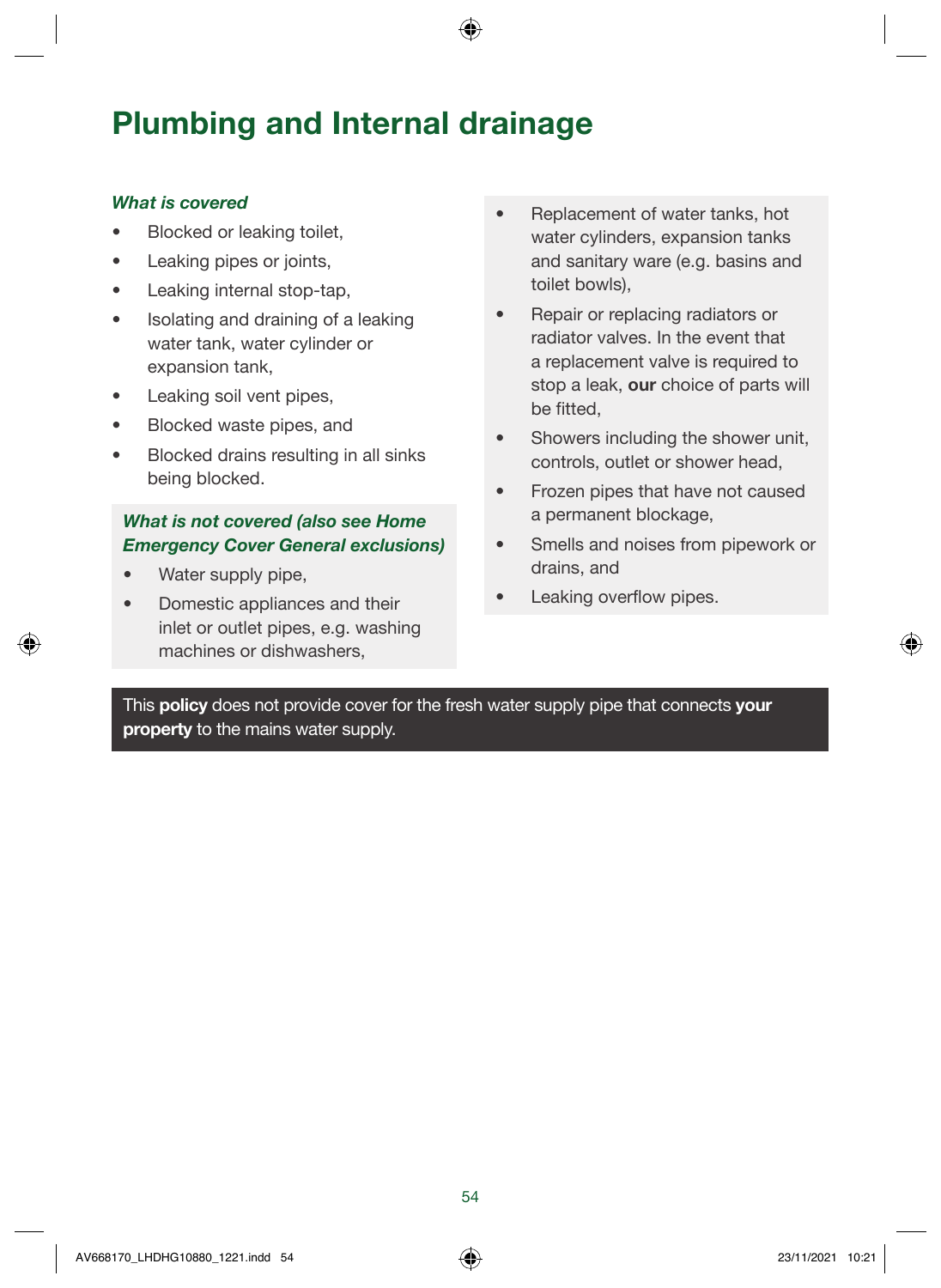### External drainage

#### What is covered

- Unblocking of external drains within the boundary of the **property**, and
- Repair collapsed external drains provided they are not beneath any buildings.

The **engineer** will leave the ground level after refilling any hole the engineer has to dig.

This **policy** does not provide cover for external drains that you do not have sole responsibility for (including shared drains within your property) or if your property is a flat.

#### What is not covered (also see Home Emergency Cover General exclusions)

- Frozen pipes that have not caused permanent blockage,
- External guttering, rainwater downpipes, rainwater drains and soakaways,
- Drain clearance if the design of your drainage system does not allow access by our engineers (e.g. via a manhole), and
- Like-for-like reinstatement of decorative items such as hard or soft landscaping, drives, pathways, walls, flower beds or lawns.

### Home emergency general conditions

#### Parking restrictions

When making a claim, **vou** will be asked if there are any parking restrictions including need for a parking ticket, a parking permit or inability to park within close proximity to your property. Where no parking is available, this may affect your claim being dealt with promptly.

#### Creating access

Upon arrival at your property, the engineer will locate the source of the incident. If direct access is not available, for instance if there are floor tiles or floorboards in the way, the **engineer** will need to create access. If you want the engineer to do this, you will be asked to confirm it in writing while the engineer is at your property. Unless stated in the 'What is covered' sub-sections, this **policy** does not provide you with cover for any damage which may be caused to the **property**, its contents, fixtures, fittings, floorings or sanitary ware (unless such damage is as a result of the engineer's negligence). If you do not want the engineer to create access, we will be unable to progress your claim until you have arranged for access to be made.

#### Repairs and parts guarantee

Under this policy, the workmanship and any part(s) supplied and used by us to solve the problem will be guaranteed for a period of twelve months from the date the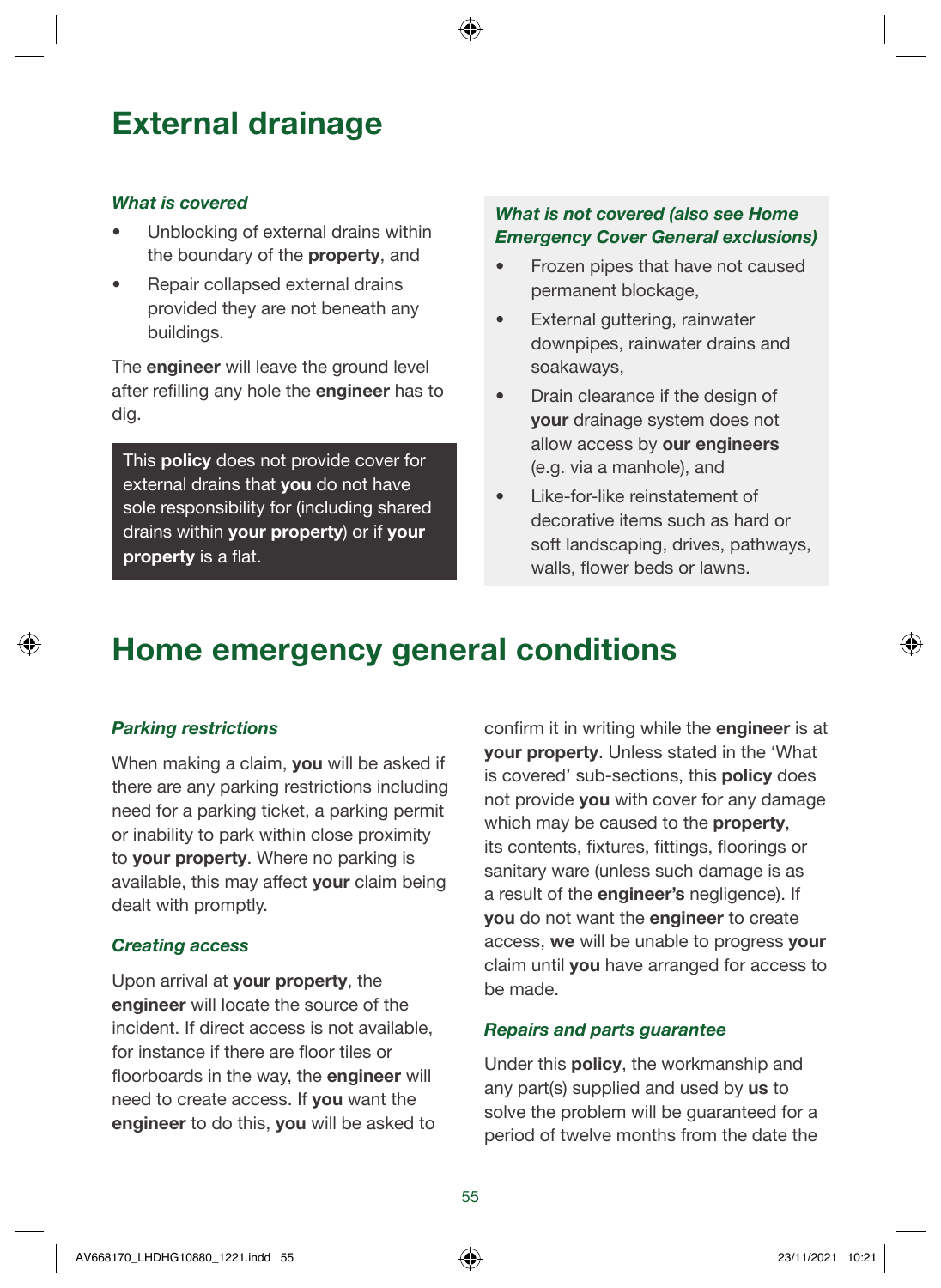### Home emergency general conditions

work is carried out. Your statutory rights are not affected.

#### **Maintenance**

It is **your** responsibility to ensure that normal day-to-day maintenance is undertaken, and that the property is in good condition.

HomeServe when carrying out a repair may diagnose that essential maintenance work is required to prevent future breakdown or blockages. For example:

- Where there is a build-up of sludge/ scale/rust resulting in **your** boiler and/ or central heating system needing cleaning, or
- Realigning a blocked drain to avoid a recurrence of the problem.

We will not be able to cover any future emergencies relating to such essential maintenance until it is carried out.

> In addition to the conditions set out in this section, the general conditions of the policy documents also apply.

### Home emergency general exclusions

- A. Any event, loss or damage arising from circumstances known to you before your policy start date.
- B. Any event, loss or damage relating to elements you are not wholly responsible for, such as communal areas or service ducts.
- C. Any costs/activities in excess of the claims limit or any other limit specified in the 'What is covered' sub-sections. You are responsible for agreeing and settling these costs directly with HomeServe Membership Limited.
- D. Cosmetic damage.
- E. Any losses caused by any delays in getting spare parts.
- F. Any associated expenses or losses you incur which are not directly covered by this policy.
- G. Systems, equipment or appliances that have not been installed according to appropriate regulatory standards in place for the UK manufacturer's instructions or both; or that are subject to a manufacturer's recall.
- H. Instances where a repair or replacement is needed only because of changes in legislation or health and safety guidelines.
- I. Loss or damage related to:
	- a. Pumps including sewerage pumps, drainage pumps, shower pumps, any associated electrics or valves,
	- b. Water softeners,
	- c. Waste disposal units and macerators,
	- d. Air conditioning units,
	- e. Unvented hot water cylinders or their controls,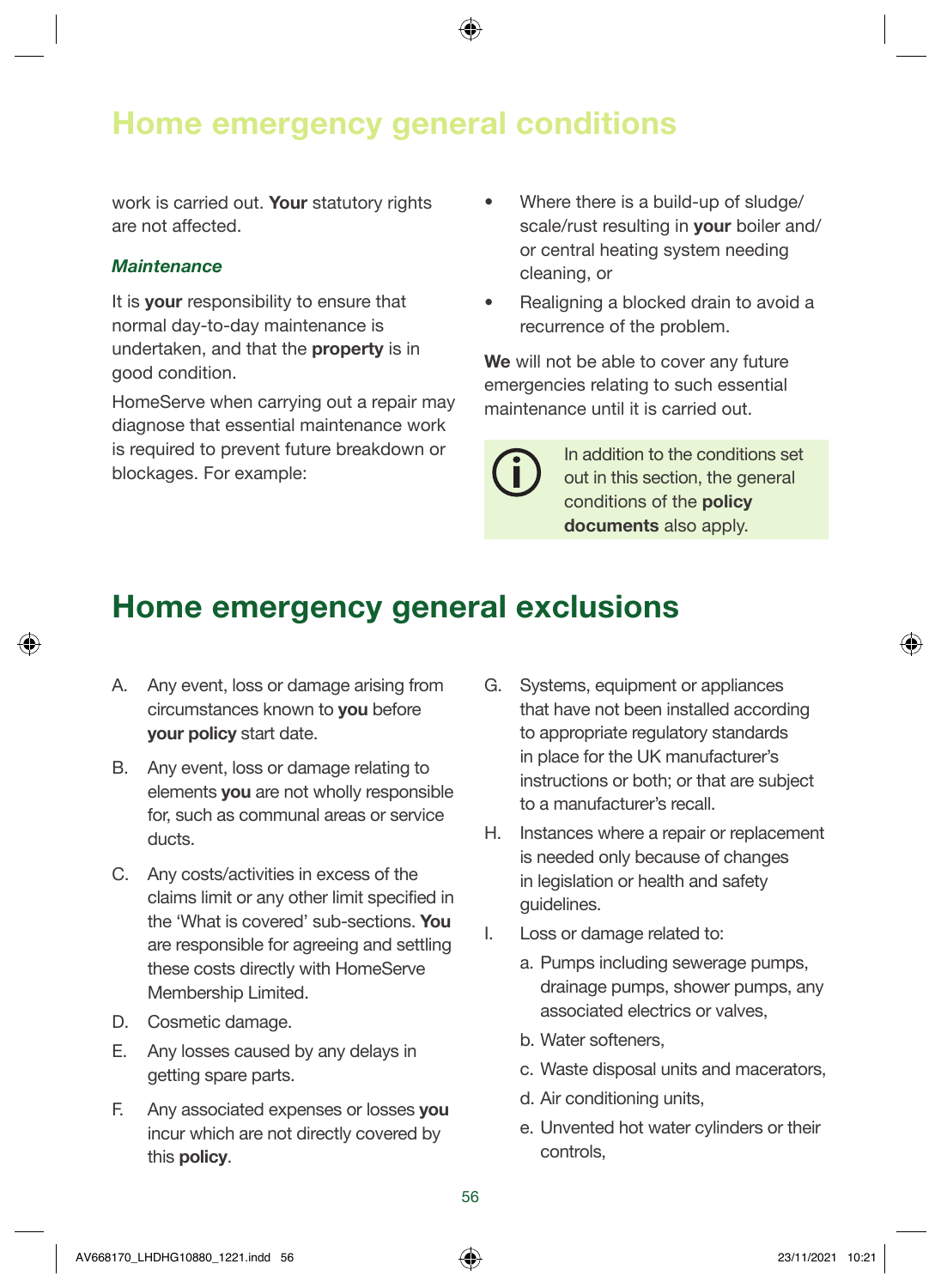### Home emergency general exclusions

- f. Cesspits, septic tanks and any outflow pipes,
- g. Vacuum drainage systems,
- h. Swimming pools or decorative features including ponds, fountains and any associated pipes, valves or pumps,
- i. Ground, air and water source heat pump systems, or
- j. Power generation systems and their associated pipework, pumps, panels and controls including solar panels or wind turbines or both; combined heat and power systems (systems that generate electricity and heat at the same time).
- J. Normal day-to-day maintenance of the items covered by your policy at your property, for which you are responsible.
- K. Any situation where due to health and safety, a specialist person is required, e.g. where asbestos is present or repairs which put the health and safety of our engineers at risk e.g. where work is required in a loft space and permanent boards, railings, lighting or ladders are not in place.
- L. Loss arising from subsidence, heave of the site or landslip caused by:
	- a. Bedding down of new structures,
	- b. Demolition or structural repairs or alterations to the property,
	- c. Faulty workmanship or the use of defective materials, or
	- d. River or coastal erosion.
- M. Indirect costs, loss or damage arising as a result of disconnection from or interruption to the gas, electricity or water mains services to the **property**. for example a power cut to **your** neighbourhood.
- N. Investigative work where the incident that caused **you** to claim has already been resolved.
- O. The costs of any work carried out by you or people not authorised by us in advance.
- P. Any parts not supplied and chosen by us. Subject to any applicable regulations, our engineer can fit an alternative part (that complies with British Standards) supplied by you at the time of the visit (e.g. a switch or tap). However, this part will not be guaranteed. Our engineer will not fit alternative parts supplied by **you** where the claim relates to the gas supply or the central heating system.
- Q. Any defect, damage or breakdown caused by malicious or deliberate action, negligence, misuse or third-party interference, including any attempted repair or modification to the elements covered by this policy, which does not comply with British Standards.
	- In addition to the Home emergency general exclusions set out in this section, the General exclusions section also applies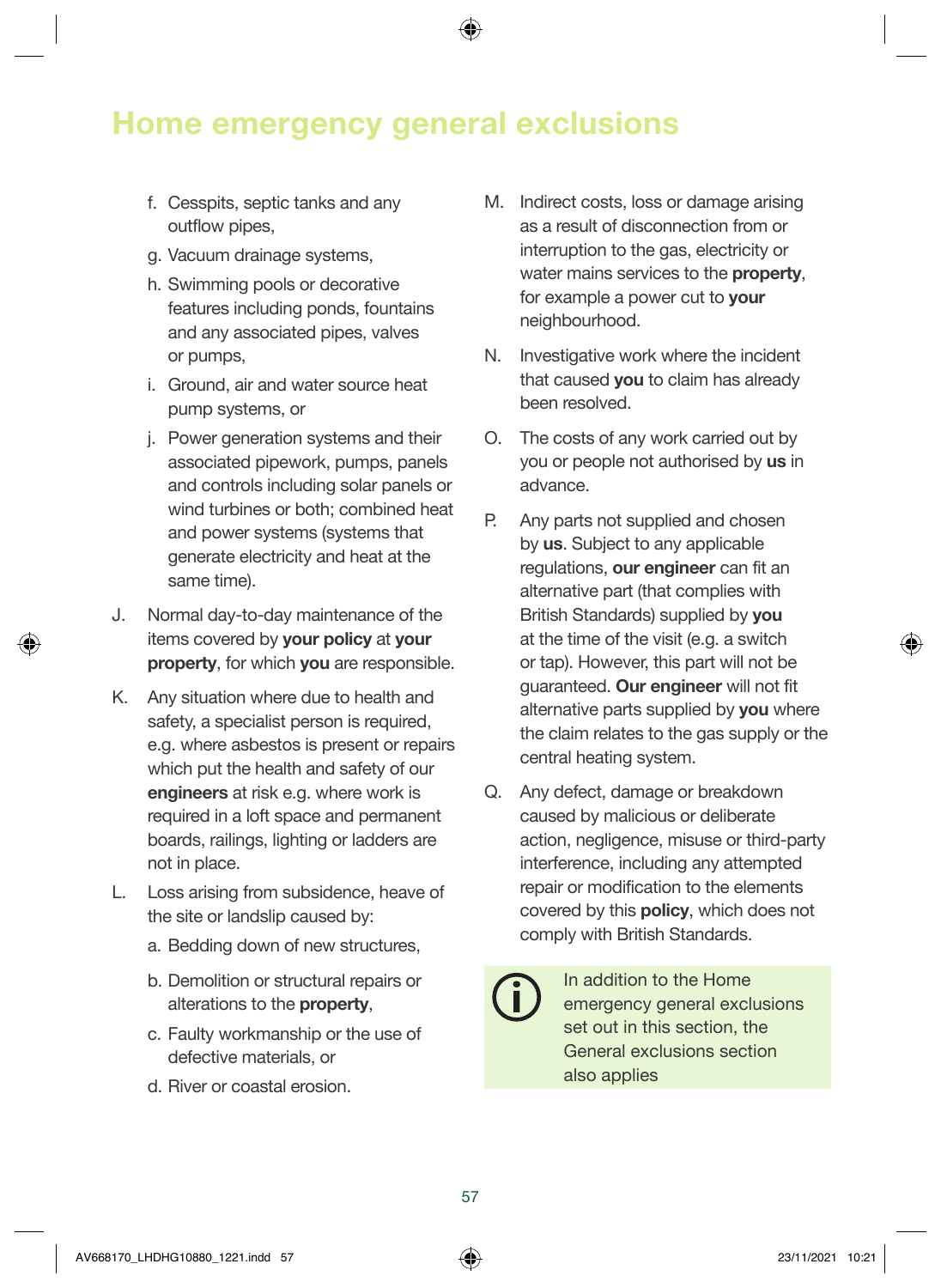### Home emergency – Important information

#### Complaints procedure

#### Our promise of service

**Our** goal is to give excellent service to all our customers, but we recognise that things do go wrong occasionally. We take all complaints we receive seriously and aim to resolve all our customer problems promptly. To ensure that we provide the kind of service you expect we welcome your feedback. We will record and analyse your comments to make sure we continually improve the service we offer.

#### What will happen if you complain

- We will acknowledge your complaint promptly.
- We aim to resolve all complaints as quickly possible.

Most of our customers' concerns can be resolved quickly but occasionally more detailed enquiries are needed. If this is likely, we will contact you with an update within 10 working days of receipt and give you an expected date of response.

#### What to do if you are unhappy

If your complaint is about how the policy was sold, please refer to the Complaints Procedure section.

If your complaint is about:

- the terms and conditions of your policy
- the decision made on your claim, or
- the settlement amount of **vour** claim. or
- the way **your** claim was dealt with.

you can call HomeServe on 0345 030 6902. Or **you** can write to HomeServe at: HomeServe Membership Limited, Cable Drive, Walsall, WS2 7BN

If you are unhappy with the outcome of your complaint you may refer the matter to the Financial Ombudsman Service at: The Financial Ombudsman Service, Exchange Tower, London E14 9SR. Telephone: 0800 023 4567 (free from landlines), or 0300 123 9123. Or simply visit their website at [www.](http://www.financial-ombudsman.org.uk) [financial-ombudsman.org.uk](http://www.financial-ombudsman.org.uk)

Whilst we are legally bound by the decision of the Financial Ombudsman Service, you are not. Following the complaints procedure does not affect **vour** right to take legal action. If your complaint is about your [quotemehappy.com](https://www.quotemehappy.com) Home Insurance policy, please refer to the Complaints Procedure section for details on how to make a complaint.

#### Financial Services Compensation **Scheme**

HomeServe are members of the Financial Services Compensation Scheme (FSCS). You may be entitled to compensation from this scheme if HomeServe cannot meet its obligations, depending on the type of insurance and the circumstances of your claim. Further information about the scheme is available from the FSCS website [fscs.org.uk](http://fscs.org.uk).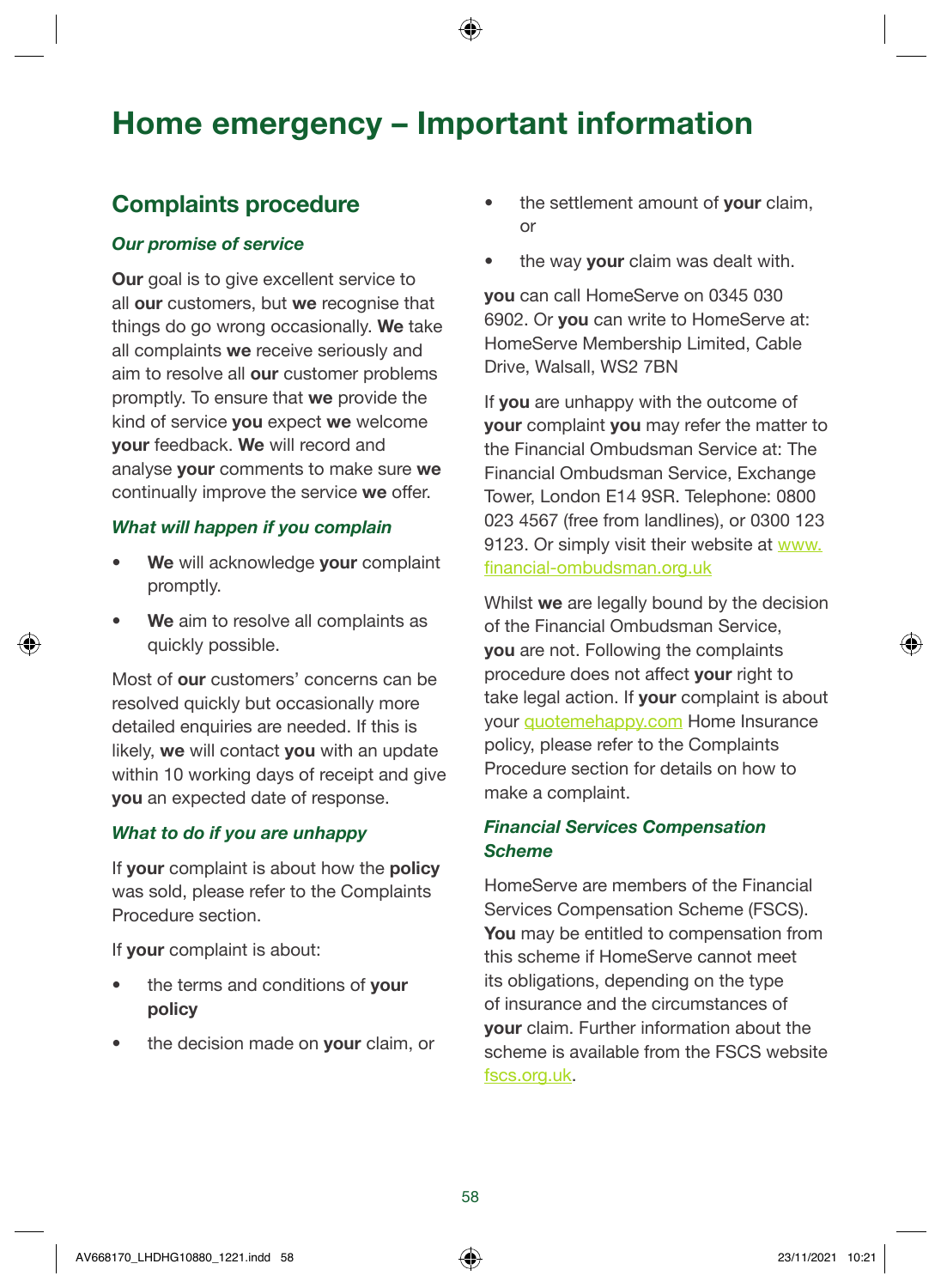### Home emergency – Important information

#### **Our Rights**

We will be entitled, at our cost, but in your name, to:

- take legal proceedings for our own benefit in respect of the cost of any claim made under this policy, damages or otherwise, or
- take over and conduct the defence or settlement of any claim.

We will have full discretion in the conduct of any legal proceedings and in the defence or settlement of any claim. You agree to give us all the relevant information, documents and assistance we require to enable any claim to be validated for us to achieve a settlement or pursue a recovery.

### Complaints procedure

#### What to do if you are unhappy

If you have a complaint about this insurance, please contact us at [www.](http://www.quotemehappy.com/not-happy) [quotemehappy.com/not-happy](http://www.quotemehappy.com/not-happy)

#### What will happen if you complain

If your complaint is not resolved quickly:

- Your complaint will be acknowledged promptly.
- A dedicated complaint expert will be assigned to review your complaint.
- A thorough and impartial investigation will be carried out.
- You will be kept updated of the progress.
- Everything will be done to resolve things as quickly as possible.

• A written response will be sent to you within eight weeks of receiving your complaint, this will inform you of the results of the investigation or explain why this isn't possible.

Where **your** concerns are unable to be resolved or have not been resolved within eight weeks, you may be able to ask the Financial Ombudsman Service (FOS) to carry out an independent review. Whilst firms are bound by their decision you are not. Contacting them will not affect your legal rights.

You can contact the FOS on 0800 023 4567 or visit their website at [www.financial](http://www.financial-ombudsman.org.uk)[ombudsman.org.uk](http://www.financial-ombudsman.org.uk), where you will find further information.